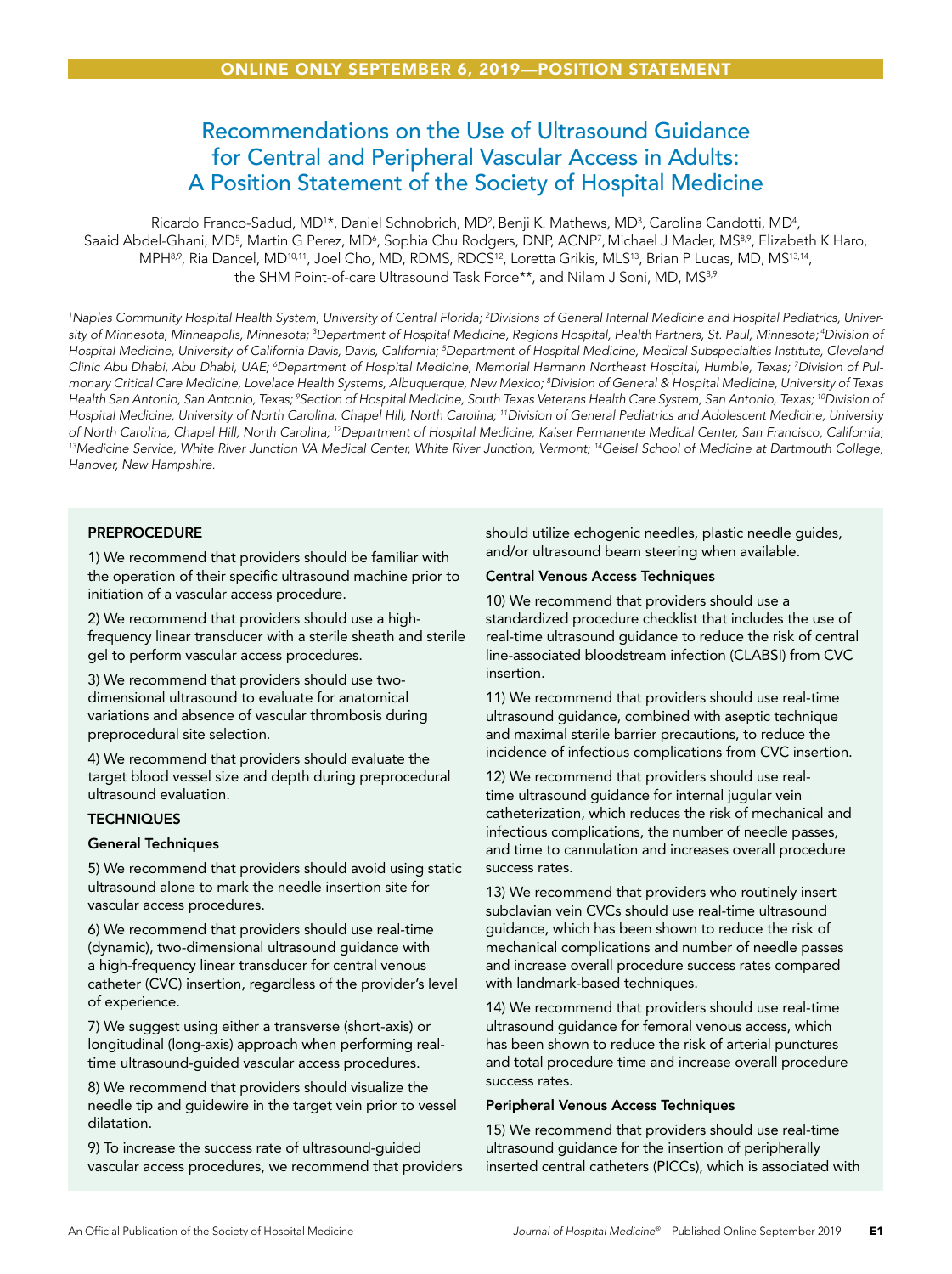higher procedure success rates and may be more cost effective compared with landmark-based techniques.

16) We recommend that providers should use real-time ultrasound guidance for the placement of peripheral intravenous lines (PIV) in patients with difficult peripheral venous access to reduce the total procedure time, needle insertion attempts, and needle redirections. Ultrasoundguided PIV insertion is also an effective alternative to CVC insertion in patients with difficult venous access.

17) We suggest using real-time ultrasound guidance to reduce the risk of vascular, infectious, and neurological complications during PIV insertion, particularly in patients with difficult venous access.

#### Arterial Access Techniques

18) We recommend that providers should use real-time ultrasound guidance for arterial access, which has been shown to increase first-pass success rates, reduce the time to cannulation, and reduce the risk of hematoma development compared with landmark-based techniques.

19) We recommend that providers should use real-time ultrasound guidance for femoral arterial access, which has been shown to increase first-pass success rates and reduce the risk of vascular complications.

20) We recommend that providers should use real-time ultrasound guidance for radial arterial access, which has been shown to increase first-pass success rates, reduce the time to successful cannulation, and reduce the risk of complications compared with landmark-based techniques.

#### POSTPROCEDURE

21) We recommend that post-procedure pneumothorax should be ruled out by the detection of bilateral lung sliding using a high-frequency linear transducer before and after insertion of internal jugular and subclavian vein CVCs.

22) We recommend that providers should use ultrasound with rapid infusion of agitated saline to visualize a right atrial swirl sign (RASS) for detecting catheter tip misplacement during CVC insertion. The use of RASS to detect the catheter tip may be considered an advanced skill that requires specific training and expertise.

#### **TRAINING**

23) To reduce the risk of mechanical and infectious complications, we recommend that novice providers should complete a systematic training program that includes a combination of simulation-based practice, supervised insertion on patients, and evaluation by an expert operator before attempting ultrasound-guided CVC insertion independently on patients.

24) We recommend that cognitive training in ultrasoundguided CVC insertion should include basic anatomy, ultrasound physics, ultrasound machine knobology, fundamentals of image acquisition and interpretation, detection and management of procedural complications, infection prevention strategies, and pathways to attain competency.

25) We recommend that trainees should demonstrate minimal competence before placing ultrasound-guided CVCs independently. A minimum number of CVC insertions may inform this determination, but a proctored assessment of competence is most important.

26) We recommend that didactic and hands-on training for trainees should coincide with anticipated times of increased performance of vascular access procedures. Refresher training sessions should be offered periodically.

27) We recommend that competency assessments should include formal evaluation of knowledge and technical skills using standardized assessment tools.

28) We recommend that competency assessments should evaluate for proficiency in the following knowledge and skills of CVC insertion: (a) Knowledge of the target vein anatomy, proper vessel identification, and recognition of anatomical variants; (b) Demonstration of CVC insertion with no technical errors based on a procedural checklist; (c) Recognition and management of acute complications, including emergency management of life-threatening complications; (d) Real-time needle tip tracking with ultrasound and cannulation on the first attempt in at least five consecutive simulation.

29) We recommend a periodic proficiency assessment of all operators should be conducted to ensure maintenance of competency.

*Journal of Hospital Medicine. 2019;14:E1-E22* © 2019 Society of Hospital Medicine

\*Corresponding Author: Ricardo A. Franco-Sadud, MD; E-mail: Ricardo .FrancoSadud@nchmd.org; Telephone: 239-624-0940.

Find Additional Supporting Information in the online version of this article. Received: February 4, 2019; Revised: July 8, 2019; Accepted: July 9, 2019 © 2019 Society of Hospital Medicine DOI 10.12788/jhm.3287

pproximately five million central venous catheters (CVCs) are inserted in the United States annually, with over 15 million catheter days documented in intensive care units alone.<sup>1</sup> Traditional CVC insertion techniques usi (CVCs) are inserted in the United States annually, with over 15 million catheter days documented in intensive care units alone.<sup>1</sup> Traditional CVC inserof mechanical complications, particularly pneumothorax and arterial puncture, which occur in 5%-19% patients.<sup>2,3</sup>

Since the 1990s, several randomized controlled studies and meta-analyses have demonstrated that the use of real-time ultrasound guidance for CVC insertion increases procedure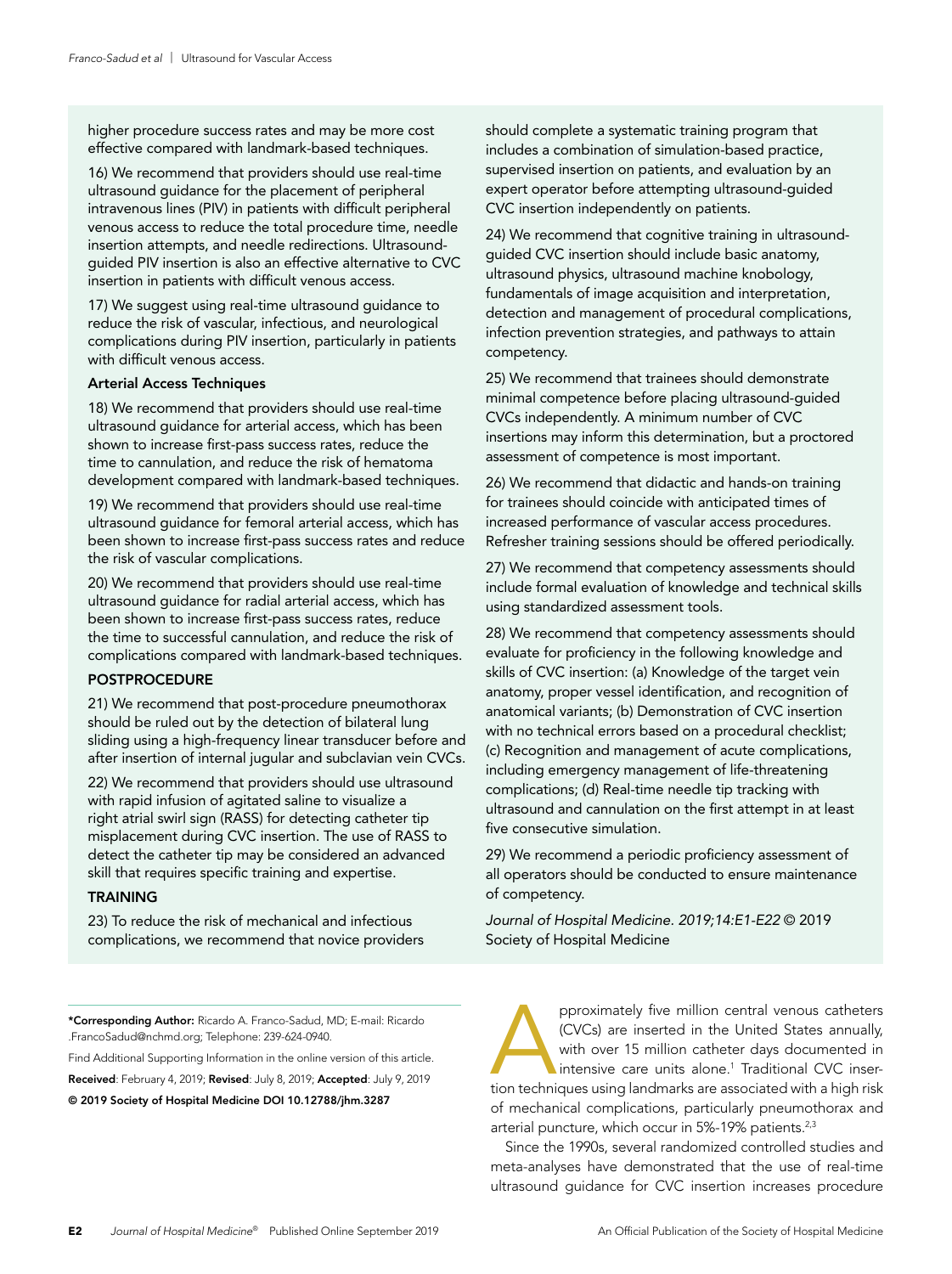success rates and decreases mechanical complications.<sup>4,5</sup> Use of real-time ultrasound guidance was recommended by the Agency for Healthcare Research and Quality, the Institute of Medicine, the National Institute for Health and Care Excellence, the Centers for Disease Control and Prevention, and several medical specialty societies in the early 2000s.<sup>6-14</sup> Despite these recommendations, ultrasound guidance has not been universally adopted. Currently, an estimated 20%-55% of CVC insertions in the internal jugular vein are performed without ultrasound guidance.<sup>15-17</sup>

Following the emergence of literature supporting the use of ultrasound guidance for CVC insertion, observational and randomized controlled studies demonstrated improved procedural success rates with the use of ultrasound guidance for the insertion of peripheral intravenous lines (PIVs), arterial catheters, and peripherally inserted central catheters (PICCs).<sup>18-23</sup>

The purpose of this position statement is to present evidence-based recommendations on the use of ultrasound guidance for the insertion of central and peripheral vascular access catheters in adult patients. This document presents consensus-based recommendations with supporting evidence for clinical outcomes, techniques, and training for the use of ultrasound guidance for vascular access. We have subdivided the recommendations on techniques for central venous access, peripheral venous access, and arterial access individually, as some providers may not perform all types of vascular access procedures.

These recommendations are intended for hospitalists and other healthcare providers that routinely place central and peripheral vascular access catheters in acutely ill patients. However, this position statement does not mandate that all hospitalists should place central or peripheral vascular access catheters given the diverse array of hospitalist practice settings. For training and competency assessments, we recognize that some of these recommendations may not be feasible in resource-limited settings, such as rural hospitals, where equipment and staffing for assessments are not available. Recommendations and frameworks for initial and ongoing credentialing of hospitalists in ultrasound-guided bedside procedures have been previously published in an Society of Hospital Medicine (SHM) position statement titled, "Credentialing of Hospitalists in Ultrasound-Guided Bedside Procedures."24

#### **METHODS**

Detailed methods are described in Appendix 1. The SHM Point-of-care Ultrasound (POCUS) Task Force was assembled to carry out this guideline development project under the direction of the SHM Board of Directors, Director of Education, and Education Committee. All expert panel members were physicians or advanced practice providers with expertise in POCUS. Expert panel members were divided into working group members, external peer reviewers, and a methodologist. All Task Force members were required to disclose any potential conflicts of interest (Appendix 2). The literature search was conducted in two independent phases. The first phase included literature searches conducted by the vascular access working group members themselves. Key clinical questions and draft recommendations were then prepared. A systematic literature search was conducted by a medical librarian based on the findings of the initial literature search and draft recommendations. The Medline, Embase, CINAHL, and Cochrane medical databases were searched from 1975 to December 2015 initially. Google Scholar was also searched without limiters. An updated search was conducted in November 2017. The literature search strings are included in Appendix 3. All article abstracts were initially screened for relevance by at least two members of the vascular access working group. Full-text versions of screened articles were reviewed, and articles on the use of ultrasound to guide vascular access were selected. The following article types were excluded: non-English language, nonhuman, age <18 years, meeting abstracts, meeting posters, narrative reviews, case reports, letters, and editorials. All relevant systematic reviews, meta-analyses, randomized controlled studies, and observational studies of ultrasound-guided vascular access were screened and selected (Appendix 3, Figure 1). All full-text articles were shared electronically among the working group members, and final article selection was based on working group consensus. Selected articles were incorporated into the draft recommendations.

These recommendations were developed using the Research and Development (RAND) Appropriateness Method that required panel judgment and consensus.14 The 28 voting members of the SHM POCUS Task Force reviewed and voted on the draft recommendations considering five transforming factors: (1) Problem priority and importance, (2) Level of quality of evidence, (3) Benefit/harm balance, (4) Benefit/burden balance, and (5) Certainty/concerns about PEAF (Preferences/Equity/Acceptability/Feasibility). Using an internet-based electronic data collection tool (REDCap™), panel members participated in two rounds of electronic voting, one in August 2018 and the other in October 2018 (Appendix 4). Voting on appropriateness was conducted using a nine-point Likert scale. The three zones of the nine-point Likert scale were inappropriate (1-3 points), uncertain (4-6 points), and appropriate (7-9 points). The degree of consensus was assessed using the RAND algorithm (Appendix 1, Figure 1 and Table 1). Establishing a recommendation required at least 70% agreement that a recommendation was "appropriate." Disagreement was defined as >30% of panelists voting outside of the zone of the median. A strong recommendation required at least 80% of the votes within one integer of the median per the RAND rules.

Recommendations were classified as strong or weak/conditional based on preset rules defining the panel's level of consensus, which determined the wording for each recommendation (Table 2). The final version of the consensus-based recommendations underwent internal and external review by members of the SHM POCUS Task Force, the SHM Education Committee, and the SHM Executive Committee. The SHM Executive Committee reviewed and approved this position statement prior to its publication in the *Journal of Hospital Medicine*.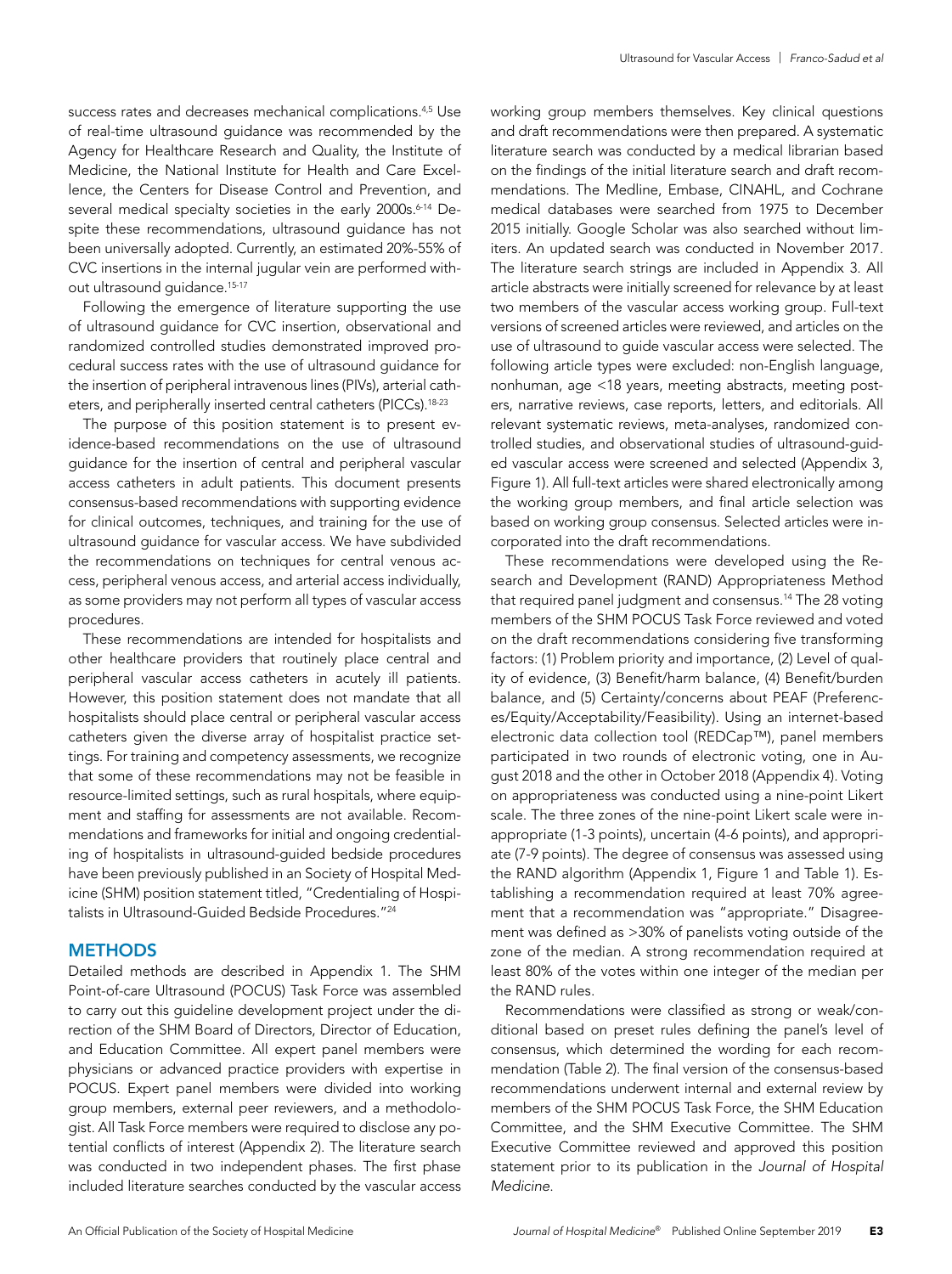#### TABLE 1. Definitions of Levels of Consensus

| Term                | <b>Definition</b>                                                                                                                                                                                                                                       |  |
|---------------------|---------------------------------------------------------------------------------------------------------------------------------------------------------------------------------------------------------------------------------------------------------|--|
| Perfect consensus   | All respondents agree on one number (excluding the uncertain zone of 4-6)                                                                                                                                                                               |  |
| Very good consensus | Median and middle 50% (interguartile range) of respondents are found at one integer (eg, median and interguartile range are both at 8) or 80% of<br>respondents are within one integer of the median (eq, median is 8, 80% respondents are from 7 to 9) |  |
| Good consensus      | 50% of respondents are within one integer of the median (eq, median is 8, 50% of respondents are from 7 to 9) or 80% of the respondents are within<br>2 integers of the median (eq, median is 7, 80% of respondents are from 5 to 9).                   |  |
| Some consensus      | 50% or respondents are within two integers of the median (eq, median is 7, 50% of respondents are from 5 to 9) or 80% of respondents are within 3<br>integers of the median (eg, median is 6, 80% of respondents are from 3 to 9).                      |  |
| No consensus        | All other responses. Any median with disagreement                                                                                                                                                                                                       |  |

#### TABLE 2. Degree of Consensus, Strength of Recommendation, and Wording

| <b>Degree of Consensus</b>   | <b>Strength of Recommendation</b> | <b>Wording [Based on Voting]</b>     |
|------------------------------|-----------------------------------|--------------------------------------|
| Perfect consensus            | Strong                            | Recommend - must/to be/will          |
| Very good consensus          | Strong                            | Recommend - should be/can            |
| Good consensus               | Weak/Conditional                  | Suggest $-$ to do                    |
| Some consensus               | Weak/Conditional                  | Suggest - may do                     |
| No consensus<br>Disagreement | <b>No</b>                         | No recommendation was made regarding |

# **RESULTS**

#### Literature Search

A total of 5,563 references were pooled from an initial search performed by a certified medical librarian in December 2015 (4,668 citations) which was updated in November 2017 (791 citations), and from the personal bibliographies and searches (104 citations) performed by working group members. A total of 514 full-text articles were reviewed. The final selection included 192 articles that were abstracted into a data table and incorporated into the draft recommendations. See Appendix 3 for details of the literature search strategy.

### Recommendations

Four domains (technique, clinical outcomes, training, and knowledge gaps) with 31 draft recommendations were generated based on a review of the literature. Selected references were abstracted and assigned to each draft recommendation. Rationales for each recommendation cite supporting evidence. After two rounds of panel voting, 31 recommendations achieved agreement based on the RAND rules. During the peer review process, two of the recommendations were merged with other recommendations. Thus, a total of 29 recommendations received final approval. The degree of consensus based on the median score and the dispersion of voting around the median are shown in Appendix 5. Twenty-seven statements were approved as strong recommendations, and two were approved as weak/conditional recommendations. The strength of each recommendation and degree of consensus are summarized in Table 3.

# **Terminology**

#### *Central Venous Catheterization*

Central venous catheterization refers to insertion of tunneled or nontunneled large bore vascular catheters that are most commonly inserted into the internal jugular, subclavian, or femoral veins with the catheter tip located in a central vein. These vascular access catheters are synonymously referred to as central lines or central venous catheters (CVCs). Nontunneled catheters are designed for short-term use and should be removed promptly when no longer clinically indicated or after a maximum of 14 days.<sup>25</sup> In this document, CVCs or central lines refer to nontunneled catheters, unless otherwise stated. (Note: For this guideline document, PICC lines, although technically considered to be central lines, will be specifically referred to as PICC lines and should not be presumed to be included in recommendations about central venous catheters).

#### *Peripherally Inserted Central Catheter (PICC)*

Peripherally inserted central catheters, or PICC lines, are inserted most commonly in the basilic or brachial veins in adult patients, and the catheter tip terminates in the distal superior vena cava or cavo-atrial junction. These catheters are designed to remain in place for a duration of several weeks, as long as it is clinically indicated.

#### *Midline Catheterization*

Midline catheters are a type of peripheral venous catheter that are an intermediary between a peripheral intravenous catheter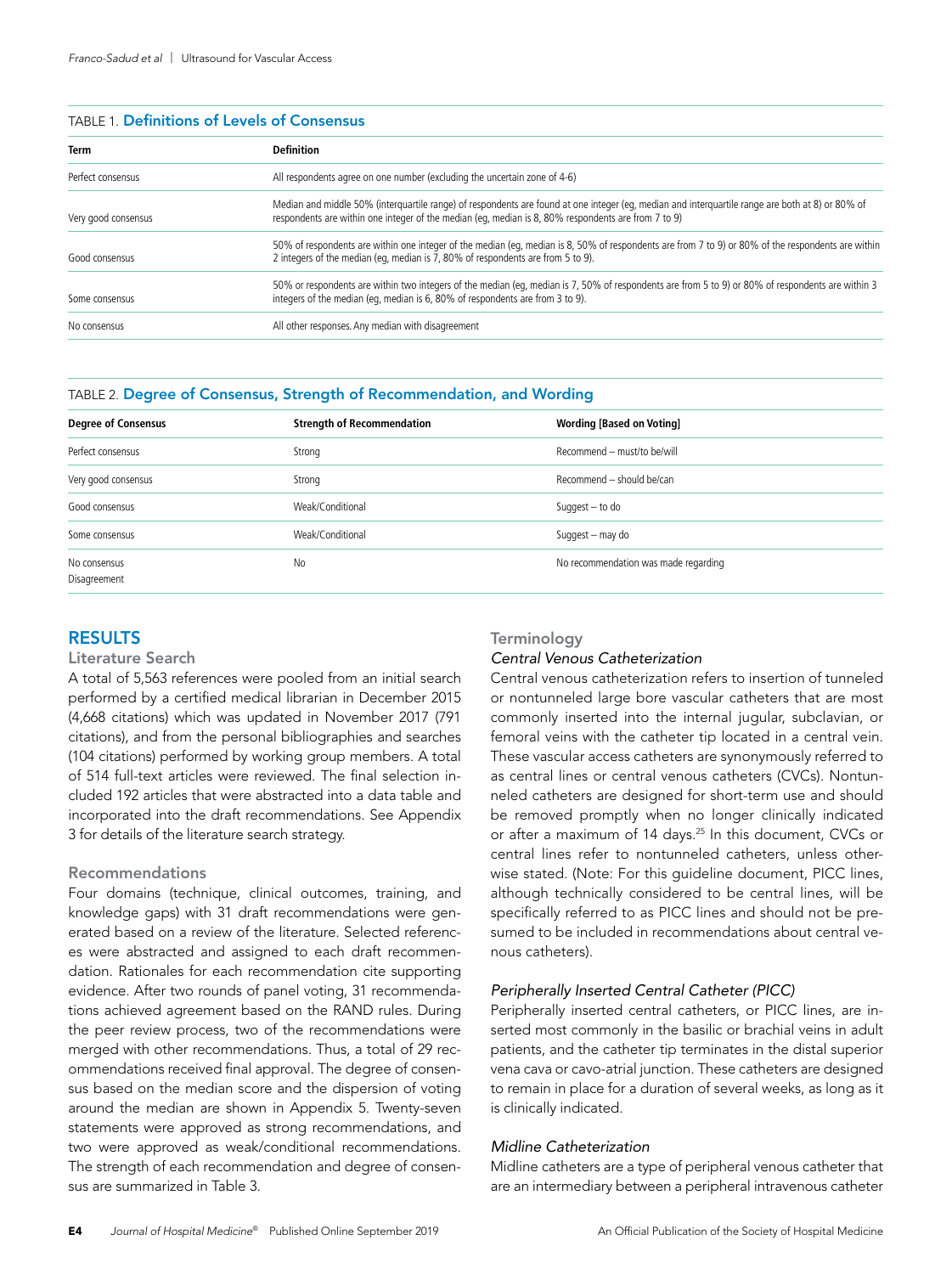| Preprocedure<br>Be familiar with operation of the specific ultrasound machine.<br>Very Good<br>1<br>Strong<br>Use high-frequency linear transducers with a sterile sheath and sterile gel to perform vascular access procedures with full sterile<br>2<br>Very Good<br>Strong<br>precautions.<br>Use two-dimensional ultrasound to evaluate for anatomical variations and absence of vascular thrombosis.<br>3<br>Very Good<br>Strong<br>Evaluate the target blood vessel size and depth.<br>Very Good<br>4<br>Strong<br>Techniques<br>General Techniques<br>Avoid using static ultrasound to mark a needle insertion site.<br>Very Good<br>5<br>Strong<br>Use real-time (dynamic), 2-dimensional ultrasound guidance with a high-frequency linear transducer.<br>Very Good<br>6<br>Strong<br>Use either a transverse (short-axis) or longitudinal (long-axis) approach.<br>Good<br>Weak<br>7<br>8<br>Visualize the needle tip and quidewire in the target vein before dilatation.<br>Very Good<br>Strong<br>9<br>Utilize echogenic needles, plastic needle quides, and/or ultrasound beam steering when available.<br>Very Good<br>Strong<br>Central Venous Access Techniques<br>Use a standardized procedure checklist.<br>Very Good<br>10<br>Strong<br>Use real-time ultrasound quidance, aseptic technique, and maximal sterile barrier precautions.<br>Very Good<br>11<br>Strong<br>Internal Jugular Vein: Use real-time ultrasound guidance to reduce the risk of mechanical and infectious complications, reduce the number<br>Very Good<br>12<br>Strong<br>of needle passes, reduce the time to cannulation, and increase procedure success rates.<br>Subclavian Vein: Use real-time ultrasound guidance to reduce the risk of mechanical complications and number of needle passes, and<br>Very Good<br>13<br>Strong<br>increase procedure success rates.<br>Femoral Vein: Use real-time ultrasound guidance to reduce the risk of arterial punctures and total procedure time, and increase procedure<br>Very Good<br>14<br>Strong<br>success rates.<br>Peripheral Venous Access Techniques<br>Use real-time ultrasound quidance for insertion of Peripherally Inserted Central Catheters to improve procedure success rates.<br>15<br>Very Good<br>Strong<br>Use real-time ultrasound quidance for placement of PIV lines in patients with difficult peripheral venous access to reduce procedure time,<br>16<br>Very Good<br>Strong<br>needle insertion attempts, and needle redirections.<br>Use real-time ultrasound quidance to reduce the risk of vascular, infectious, and neurological complications during PIV insertion.<br>Good<br>Weak<br>17<br>Arterial Access Techniques<br>Use real-time ultrasound guidance for arterial access to increase the first-pass success rates, reduce the time to cannulation, and reduce the<br>18<br>Very Good<br>Strong<br>risk of hematoma development.<br>Use real-time ultrasound guidance for femoral arterial access to increase the first-pass success rates and reduce the risk of vascular<br>19<br>Very Good<br>Strong<br>complications.<br>Use real-time ultrasound quidance for radial artery access to increase the first-pass success rate, reduce the time to cannulation, and reduce<br>Very Good<br>20<br>Strong<br>the risk of complications.<br>Postprocedure<br>Rule out postprocedure pneumothorax by detection of bilateral lung sliding using a high-frequency linear transducer.<br>Very Good<br>21<br>Strong<br>Use ultrasound with rapid infusion of agitated saline to visualize a right atrial swirl sign to detect catheter tip misplacement during CVC<br>Very Good<br>Strong<br>22<br>insertion. | No. | <b>Topic of Recommendation</b> | Strength of<br>Recommendation | Degree of<br><b>Consensus</b> |  |  |  |
|----------------------------------------------------------------------------------------------------------------------------------------------------------------------------------------------------------------------------------------------------------------------------------------------------------------------------------------------------------------------------------------------------------------------------------------------------------------------------------------------------------------------------------------------------------------------------------------------------------------------------------------------------------------------------------------------------------------------------------------------------------------------------------------------------------------------------------------------------------------------------------------------------------------------------------------------------------------------------------------------------------------------------------------------------------------------------------------------------------------------------------------------------------------------------------------------------------------------------------------------------------------------------------------------------------------------------------------------------------------------------------------------------------------------------------------------------------------------------------------------------------------------------------------------------------------------------------------------------------------------------------------------------------------------------------------------------------------------------------------------------------------------------------------------------------------------------------------------------------------------------------------------------------------------------------------------------------------------------------------------------------------------------------------------------------------------------------------------------------------------------------------------------------------------------------------------------------------------------------------------------------------------------------------------------------------------------------------------------------------------------------------------------------------------------------------------------------------------------------------------------------------------------------------------------------------------------------------------------------------------------------------------------------------------------------------------------------------------------------------------------------------------------------------------------------------------------------------------------------------------------------------------------------------------------------------------------------------------------------------------------------------------------------------------------------------------------------------------------------------------------------------------------------------------------------------------------------------------------------------------------------------------------------------------------------------------------------------------------------------------------------------------------------------------------------------------------------------------------------------------------------------------------------------------------------------------------------------------------------------------------------------------------------------------------------------|-----|--------------------------------|-------------------------------|-------------------------------|--|--|--|
|                                                                                                                                                                                                                                                                                                                                                                                                                                                                                                                                                                                                                                                                                                                                                                                                                                                                                                                                                                                                                                                                                                                                                                                                                                                                                                                                                                                                                                                                                                                                                                                                                                                                                                                                                                                                                                                                                                                                                                                                                                                                                                                                                                                                                                                                                                                                                                                                                                                                                                                                                                                                                                                                                                                                                                                                                                                                                                                                                                                                                                                                                                                                                                                                                                                                                                                                                                                                                                                                                                                                                                                                                                                                                        |     |                                |                               |                               |  |  |  |
|                                                                                                                                                                                                                                                                                                                                                                                                                                                                                                                                                                                                                                                                                                                                                                                                                                                                                                                                                                                                                                                                                                                                                                                                                                                                                                                                                                                                                                                                                                                                                                                                                                                                                                                                                                                                                                                                                                                                                                                                                                                                                                                                                                                                                                                                                                                                                                                                                                                                                                                                                                                                                                                                                                                                                                                                                                                                                                                                                                                                                                                                                                                                                                                                                                                                                                                                                                                                                                                                                                                                                                                                                                                                                        |     |                                |                               |                               |  |  |  |
|                                                                                                                                                                                                                                                                                                                                                                                                                                                                                                                                                                                                                                                                                                                                                                                                                                                                                                                                                                                                                                                                                                                                                                                                                                                                                                                                                                                                                                                                                                                                                                                                                                                                                                                                                                                                                                                                                                                                                                                                                                                                                                                                                                                                                                                                                                                                                                                                                                                                                                                                                                                                                                                                                                                                                                                                                                                                                                                                                                                                                                                                                                                                                                                                                                                                                                                                                                                                                                                                                                                                                                                                                                                                                        |     |                                |                               |                               |  |  |  |
|                                                                                                                                                                                                                                                                                                                                                                                                                                                                                                                                                                                                                                                                                                                                                                                                                                                                                                                                                                                                                                                                                                                                                                                                                                                                                                                                                                                                                                                                                                                                                                                                                                                                                                                                                                                                                                                                                                                                                                                                                                                                                                                                                                                                                                                                                                                                                                                                                                                                                                                                                                                                                                                                                                                                                                                                                                                                                                                                                                                                                                                                                                                                                                                                                                                                                                                                                                                                                                                                                                                                                                                                                                                                                        |     |                                |                               |                               |  |  |  |
|                                                                                                                                                                                                                                                                                                                                                                                                                                                                                                                                                                                                                                                                                                                                                                                                                                                                                                                                                                                                                                                                                                                                                                                                                                                                                                                                                                                                                                                                                                                                                                                                                                                                                                                                                                                                                                                                                                                                                                                                                                                                                                                                                                                                                                                                                                                                                                                                                                                                                                                                                                                                                                                                                                                                                                                                                                                                                                                                                                                                                                                                                                                                                                                                                                                                                                                                                                                                                                                                                                                                                                                                                                                                                        |     |                                |                               |                               |  |  |  |
|                                                                                                                                                                                                                                                                                                                                                                                                                                                                                                                                                                                                                                                                                                                                                                                                                                                                                                                                                                                                                                                                                                                                                                                                                                                                                                                                                                                                                                                                                                                                                                                                                                                                                                                                                                                                                                                                                                                                                                                                                                                                                                                                                                                                                                                                                                                                                                                                                                                                                                                                                                                                                                                                                                                                                                                                                                                                                                                                                                                                                                                                                                                                                                                                                                                                                                                                                                                                                                                                                                                                                                                                                                                                                        |     |                                |                               |                               |  |  |  |
|                                                                                                                                                                                                                                                                                                                                                                                                                                                                                                                                                                                                                                                                                                                                                                                                                                                                                                                                                                                                                                                                                                                                                                                                                                                                                                                                                                                                                                                                                                                                                                                                                                                                                                                                                                                                                                                                                                                                                                                                                                                                                                                                                                                                                                                                                                                                                                                                                                                                                                                                                                                                                                                                                                                                                                                                                                                                                                                                                                                                                                                                                                                                                                                                                                                                                                                                                                                                                                                                                                                                                                                                                                                                                        |     |                                |                               |                               |  |  |  |
|                                                                                                                                                                                                                                                                                                                                                                                                                                                                                                                                                                                                                                                                                                                                                                                                                                                                                                                                                                                                                                                                                                                                                                                                                                                                                                                                                                                                                                                                                                                                                                                                                                                                                                                                                                                                                                                                                                                                                                                                                                                                                                                                                                                                                                                                                                                                                                                                                                                                                                                                                                                                                                                                                                                                                                                                                                                                                                                                                                                                                                                                                                                                                                                                                                                                                                                                                                                                                                                                                                                                                                                                                                                                                        |     |                                |                               |                               |  |  |  |
|                                                                                                                                                                                                                                                                                                                                                                                                                                                                                                                                                                                                                                                                                                                                                                                                                                                                                                                                                                                                                                                                                                                                                                                                                                                                                                                                                                                                                                                                                                                                                                                                                                                                                                                                                                                                                                                                                                                                                                                                                                                                                                                                                                                                                                                                                                                                                                                                                                                                                                                                                                                                                                                                                                                                                                                                                                                                                                                                                                                                                                                                                                                                                                                                                                                                                                                                                                                                                                                                                                                                                                                                                                                                                        |     |                                |                               |                               |  |  |  |
|                                                                                                                                                                                                                                                                                                                                                                                                                                                                                                                                                                                                                                                                                                                                                                                                                                                                                                                                                                                                                                                                                                                                                                                                                                                                                                                                                                                                                                                                                                                                                                                                                                                                                                                                                                                                                                                                                                                                                                                                                                                                                                                                                                                                                                                                                                                                                                                                                                                                                                                                                                                                                                                                                                                                                                                                                                                                                                                                                                                                                                                                                                                                                                                                                                                                                                                                                                                                                                                                                                                                                                                                                                                                                        |     |                                |                               |                               |  |  |  |
|                                                                                                                                                                                                                                                                                                                                                                                                                                                                                                                                                                                                                                                                                                                                                                                                                                                                                                                                                                                                                                                                                                                                                                                                                                                                                                                                                                                                                                                                                                                                                                                                                                                                                                                                                                                                                                                                                                                                                                                                                                                                                                                                                                                                                                                                                                                                                                                                                                                                                                                                                                                                                                                                                                                                                                                                                                                                                                                                                                                                                                                                                                                                                                                                                                                                                                                                                                                                                                                                                                                                                                                                                                                                                        |     |                                |                               |                               |  |  |  |
|                                                                                                                                                                                                                                                                                                                                                                                                                                                                                                                                                                                                                                                                                                                                                                                                                                                                                                                                                                                                                                                                                                                                                                                                                                                                                                                                                                                                                                                                                                                                                                                                                                                                                                                                                                                                                                                                                                                                                                                                                                                                                                                                                                                                                                                                                                                                                                                                                                                                                                                                                                                                                                                                                                                                                                                                                                                                                                                                                                                                                                                                                                                                                                                                                                                                                                                                                                                                                                                                                                                                                                                                                                                                                        |     |                                |                               |                               |  |  |  |
|                                                                                                                                                                                                                                                                                                                                                                                                                                                                                                                                                                                                                                                                                                                                                                                                                                                                                                                                                                                                                                                                                                                                                                                                                                                                                                                                                                                                                                                                                                                                                                                                                                                                                                                                                                                                                                                                                                                                                                                                                                                                                                                                                                                                                                                                                                                                                                                                                                                                                                                                                                                                                                                                                                                                                                                                                                                                                                                                                                                                                                                                                                                                                                                                                                                                                                                                                                                                                                                                                                                                                                                                                                                                                        |     |                                |                               |                               |  |  |  |
|                                                                                                                                                                                                                                                                                                                                                                                                                                                                                                                                                                                                                                                                                                                                                                                                                                                                                                                                                                                                                                                                                                                                                                                                                                                                                                                                                                                                                                                                                                                                                                                                                                                                                                                                                                                                                                                                                                                                                                                                                                                                                                                                                                                                                                                                                                                                                                                                                                                                                                                                                                                                                                                                                                                                                                                                                                                                                                                                                                                                                                                                                                                                                                                                                                                                                                                                                                                                                                                                                                                                                                                                                                                                                        |     |                                |                               |                               |  |  |  |
|                                                                                                                                                                                                                                                                                                                                                                                                                                                                                                                                                                                                                                                                                                                                                                                                                                                                                                                                                                                                                                                                                                                                                                                                                                                                                                                                                                                                                                                                                                                                                                                                                                                                                                                                                                                                                                                                                                                                                                                                                                                                                                                                                                                                                                                                                                                                                                                                                                                                                                                                                                                                                                                                                                                                                                                                                                                                                                                                                                                                                                                                                                                                                                                                                                                                                                                                                                                                                                                                                                                                                                                                                                                                                        |     |                                |                               |                               |  |  |  |
|                                                                                                                                                                                                                                                                                                                                                                                                                                                                                                                                                                                                                                                                                                                                                                                                                                                                                                                                                                                                                                                                                                                                                                                                                                                                                                                                                                                                                                                                                                                                                                                                                                                                                                                                                                                                                                                                                                                                                                                                                                                                                                                                                                                                                                                                                                                                                                                                                                                                                                                                                                                                                                                                                                                                                                                                                                                                                                                                                                                                                                                                                                                                                                                                                                                                                                                                                                                                                                                                                                                                                                                                                                                                                        |     |                                |                               |                               |  |  |  |
|                                                                                                                                                                                                                                                                                                                                                                                                                                                                                                                                                                                                                                                                                                                                                                                                                                                                                                                                                                                                                                                                                                                                                                                                                                                                                                                                                                                                                                                                                                                                                                                                                                                                                                                                                                                                                                                                                                                                                                                                                                                                                                                                                                                                                                                                                                                                                                                                                                                                                                                                                                                                                                                                                                                                                                                                                                                                                                                                                                                                                                                                                                                                                                                                                                                                                                                                                                                                                                                                                                                                                                                                                                                                                        |     |                                |                               |                               |  |  |  |
|                                                                                                                                                                                                                                                                                                                                                                                                                                                                                                                                                                                                                                                                                                                                                                                                                                                                                                                                                                                                                                                                                                                                                                                                                                                                                                                                                                                                                                                                                                                                                                                                                                                                                                                                                                                                                                                                                                                                                                                                                                                                                                                                                                                                                                                                                                                                                                                                                                                                                                                                                                                                                                                                                                                                                                                                                                                                                                                                                                                                                                                                                                                                                                                                                                                                                                                                                                                                                                                                                                                                                                                                                                                                                        |     |                                |                               |                               |  |  |  |
|                                                                                                                                                                                                                                                                                                                                                                                                                                                                                                                                                                                                                                                                                                                                                                                                                                                                                                                                                                                                                                                                                                                                                                                                                                                                                                                                                                                                                                                                                                                                                                                                                                                                                                                                                                                                                                                                                                                                                                                                                                                                                                                                                                                                                                                                                                                                                                                                                                                                                                                                                                                                                                                                                                                                                                                                                                                                                                                                                                                                                                                                                                                                                                                                                                                                                                                                                                                                                                                                                                                                                                                                                                                                                        |     |                                |                               |                               |  |  |  |
|                                                                                                                                                                                                                                                                                                                                                                                                                                                                                                                                                                                                                                                                                                                                                                                                                                                                                                                                                                                                                                                                                                                                                                                                                                                                                                                                                                                                                                                                                                                                                                                                                                                                                                                                                                                                                                                                                                                                                                                                                                                                                                                                                                                                                                                                                                                                                                                                                                                                                                                                                                                                                                                                                                                                                                                                                                                                                                                                                                                                                                                                                                                                                                                                                                                                                                                                                                                                                                                                                                                                                                                                                                                                                        |     |                                |                               |                               |  |  |  |
|                                                                                                                                                                                                                                                                                                                                                                                                                                                                                                                                                                                                                                                                                                                                                                                                                                                                                                                                                                                                                                                                                                                                                                                                                                                                                                                                                                                                                                                                                                                                                                                                                                                                                                                                                                                                                                                                                                                                                                                                                                                                                                                                                                                                                                                                                                                                                                                                                                                                                                                                                                                                                                                                                                                                                                                                                                                                                                                                                                                                                                                                                                                                                                                                                                                                                                                                                                                                                                                                                                                                                                                                                                                                                        |     |                                |                               |                               |  |  |  |
|                                                                                                                                                                                                                                                                                                                                                                                                                                                                                                                                                                                                                                                                                                                                                                                                                                                                                                                                                                                                                                                                                                                                                                                                                                                                                                                                                                                                                                                                                                                                                                                                                                                                                                                                                                                                                                                                                                                                                                                                                                                                                                                                                                                                                                                                                                                                                                                                                                                                                                                                                                                                                                                                                                                                                                                                                                                                                                                                                                                                                                                                                                                                                                                                                                                                                                                                                                                                                                                                                                                                                                                                                                                                                        |     |                                |                               |                               |  |  |  |
|                                                                                                                                                                                                                                                                                                                                                                                                                                                                                                                                                                                                                                                                                                                                                                                                                                                                                                                                                                                                                                                                                                                                                                                                                                                                                                                                                                                                                                                                                                                                                                                                                                                                                                                                                                                                                                                                                                                                                                                                                                                                                                                                                                                                                                                                                                                                                                                                                                                                                                                                                                                                                                                                                                                                                                                                                                                                                                                                                                                                                                                                                                                                                                                                                                                                                                                                                                                                                                                                                                                                                                                                                                                                                        |     |                                |                               |                               |  |  |  |
|                                                                                                                                                                                                                                                                                                                                                                                                                                                                                                                                                                                                                                                                                                                                                                                                                                                                                                                                                                                                                                                                                                                                                                                                                                                                                                                                                                                                                                                                                                                                                                                                                                                                                                                                                                                                                                                                                                                                                                                                                                                                                                                                                                                                                                                                                                                                                                                                                                                                                                                                                                                                                                                                                                                                                                                                                                                                                                                                                                                                                                                                                                                                                                                                                                                                                                                                                                                                                                                                                                                                                                                                                                                                                        |     |                                |                               |                               |  |  |  |
|                                                                                                                                                                                                                                                                                                                                                                                                                                                                                                                                                                                                                                                                                                                                                                                                                                                                                                                                                                                                                                                                                                                                                                                                                                                                                                                                                                                                                                                                                                                                                                                                                                                                                                                                                                                                                                                                                                                                                                                                                                                                                                                                                                                                                                                                                                                                                                                                                                                                                                                                                                                                                                                                                                                                                                                                                                                                                                                                                                                                                                                                                                                                                                                                                                                                                                                                                                                                                                                                                                                                                                                                                                                                                        |     |                                |                               |                               |  |  |  |
|                                                                                                                                                                                                                                                                                                                                                                                                                                                                                                                                                                                                                                                                                                                                                                                                                                                                                                                                                                                                                                                                                                                                                                                                                                                                                                                                                                                                                                                                                                                                                                                                                                                                                                                                                                                                                                                                                                                                                                                                                                                                                                                                                                                                                                                                                                                                                                                                                                                                                                                                                                                                                                                                                                                                                                                                                                                                                                                                                                                                                                                                                                                                                                                                                                                                                                                                                                                                                                                                                                                                                                                                                                                                                        |     |                                |                               |                               |  |  |  |
|                                                                                                                                                                                                                                                                                                                                                                                                                                                                                                                                                                                                                                                                                                                                                                                                                                                                                                                                                                                                                                                                                                                                                                                                                                                                                                                                                                                                                                                                                                                                                                                                                                                                                                                                                                                                                                                                                                                                                                                                                                                                                                                                                                                                                                                                                                                                                                                                                                                                                                                                                                                                                                                                                                                                                                                                                                                                                                                                                                                                                                                                                                                                                                                                                                                                                                                                                                                                                                                                                                                                                                                                                                                                                        |     |                                |                               |                               |  |  |  |
|                                                                                                                                                                                                                                                                                                                                                                                                                                                                                                                                                                                                                                                                                                                                                                                                                                                                                                                                                                                                                                                                                                                                                                                                                                                                                                                                                                                                                                                                                                                                                                                                                                                                                                                                                                                                                                                                                                                                                                                                                                                                                                                                                                                                                                                                                                                                                                                                                                                                                                                                                                                                                                                                                                                                                                                                                                                                                                                                                                                                                                                                                                                                                                                                                                                                                                                                                                                                                                                                                                                                                                                                                                                                                        |     |                                |                               |                               |  |  |  |
|                                                                                                                                                                                                                                                                                                                                                                                                                                                                                                                                                                                                                                                                                                                                                                                                                                                                                                                                                                                                                                                                                                                                                                                                                                                                                                                                                                                                                                                                                                                                                                                                                                                                                                                                                                                                                                                                                                                                                                                                                                                                                                                                                                                                                                                                                                                                                                                                                                                                                                                                                                                                                                                                                                                                                                                                                                                                                                                                                                                                                                                                                                                                                                                                                                                                                                                                                                                                                                                                                                                                                                                                                                                                                        |     |                                |                               |                               |  |  |  |

### TABLE 3. Summary of Recommendations

*Continued on page E6*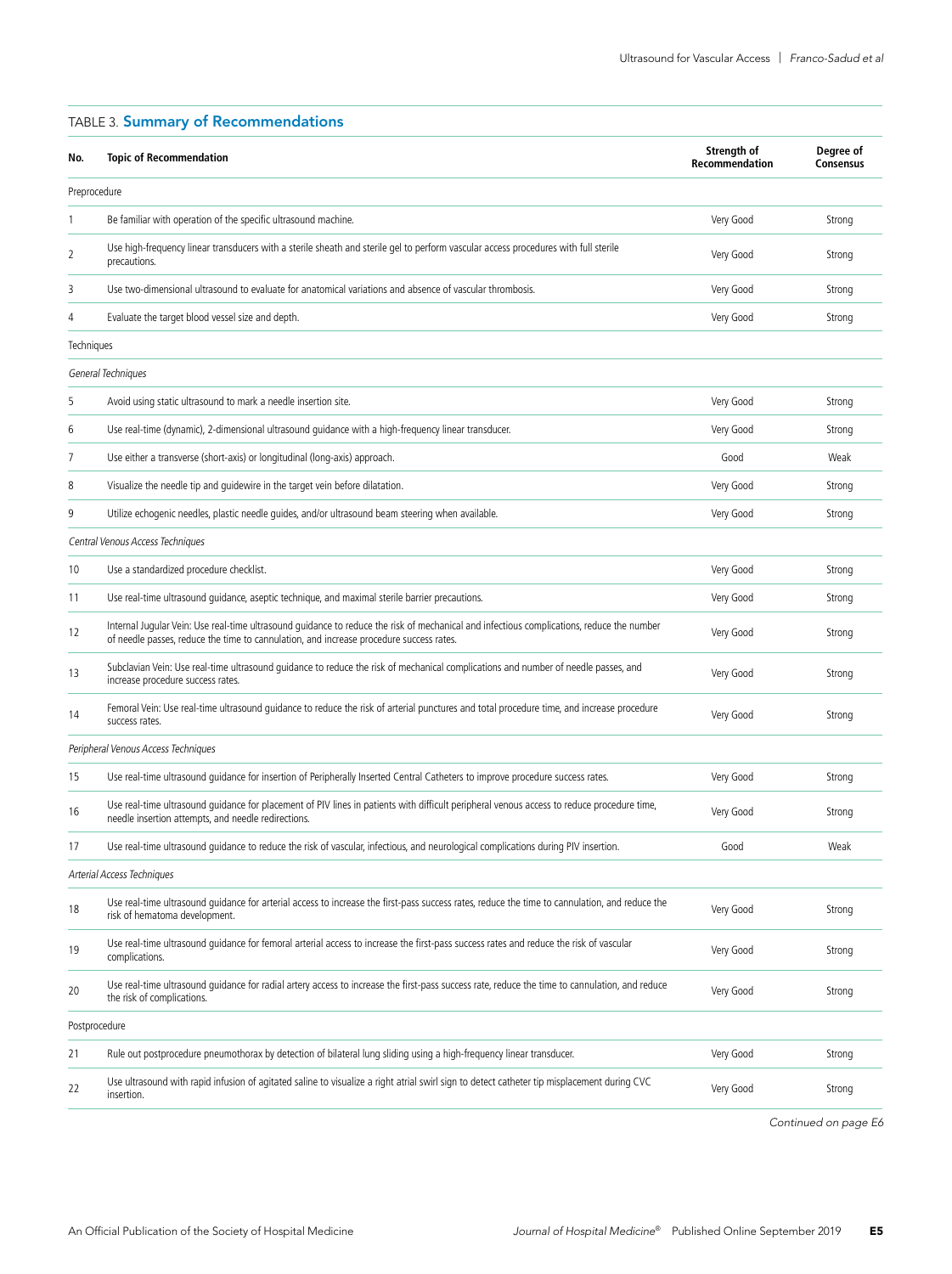#### TABLE 3. Summary of Recommendations (continued)

| No.      | <b>Topic of Recommendation</b>                                                                                                                                                                                                                                                                                              | Strength of<br>Recommendation | Degree of<br><b>Consensus</b> |
|----------|-----------------------------------------------------------------------------------------------------------------------------------------------------------------------------------------------------------------------------------------------------------------------------------------------------------------------------|-------------------------------|-------------------------------|
| Training |                                                                                                                                                                                                                                                                                                                             |                               |                               |
| 23       | Complete a systematic training program with simulation-based practice, supervised insertions, and evaluation by an expert operator<br>ultrasound-quided CVC insertion.                                                                                                                                                      | Very Good                     | Strong                        |
| 24       | Cognitive training in ultrasound-quided CVC insertion should include basic anatomy, ultrasound physics, ultrasound machine knobology,<br>fundamentals of image acquisition and interpretation, detection and management of procedural complications, infection prevention<br>strategies, and pathways to attain competency. | Very Good                     | Strong                        |
| 25       | Demonstrate minimal competence before placing ultrasound-quided CVCs independently.                                                                                                                                                                                                                                         | Very Good                     | Strong                        |
| 26       | Didactic and hands-on training for trainees should coincide with anticipated times of increased performance of vascular access procedures.                                                                                                                                                                                  | Very Good                     | Strong                        |
| 27       | Competency assessments with standardized assessment tools should evaluate knowledge and technical skills.                                                                                                                                                                                                                   | Very Good                     | Strong                        |
| 28       | Knowledge and skills competency assessments for CVC insertion should include<br>a) Anatomy of the target vein<br>b) Demonstration of CVC insertion using a procedural checklist.                                                                                                                                            | Very Good                     | Strona                        |
|          | c) Recognition and management of acute complications<br>d) Real-time needle tip tracking with ultrasound and cannulation.                                                                                                                                                                                                   |                               |                               |
| 29       | Conduct periodic proficiency assessments of all operators to ensure maintenance of competency.                                                                                                                                                                                                                              | Very Good                     | Strong                        |

and PICC line. Midline catheters are most commonly inserted in the brachial or basilic veins, but unlike PICC lines, the tips of these catheters terminate in the axillary or subclavian vein. Midline catheters are typically 8 cm to 20 cm in length and inserted for a duration <30 days.

#### *Peripheral Intravenous Catheterization*

Peripheral intravenous lines (PIV) refer to small bore venous catheters that are most commonly 14G to 24G and inserted into patients for short-term peripheral venous access. Common sites of ultrasound-guided PIV insertion include the superficial and deep veins of the hand, forearm, and arm.

#### *Arterial Catheterization*

Arterial catheters are commonly used for reliable blood pressure monitoring, frequent arterial blood sampling, and cardiac output monitoring. The most common arterial access sites are the femoral and radial arteries.

# RECOMMENDATIONS

#### Preprocedure

*1. We recommend that providers should be familiar with the operation of their specific ultrasound machine prior to initiation of a vascular access procedure.*

Rationale: There is strong consensus that providers must be familiar with the knobs and functions of the specific make and model of ultrasound machine that will be utilized for a vascular access procedure. Minimizing adjustments to the ultrasound machine during the procedure may reduce the risk of contaminating the sterile field.

# *2. We recommend that providers should use a high-frequency linear transducer with a sterile sheath and sterile gel to perform vascular access procedures.*

Rationale: High-frequency linear-array transducers are recommended for the vast majority of vascular access procedures due to their superior resolution compared to other transducer types. Both central and peripheral vascular access procedures, including PIV, PICC, and arterial line placement, should be performed using sterile technique. A sterile transducer cover and sterile gel must be utilized, and providers must be trained in sterile preparation of the ultrasound transducer.<sup>13,26,27</sup>

The depth of femoral vessels correlates with body mass index (BMI). When accessing these vessels in a morbidly obese patient with a thigh circumference >60 cm and vessel depth >8 cm, a curvilinear transducer may be preferred for its deeper penetration.28 For patients who are poor candidates for bedside insertion of vascular access catheters, such as uncooperative patients, patients with atypical vascular anatomy or poorly visualized target vessels, we recommend consultation with a vascular access specialist prior to attempting the procedure.

# *3. We recommend that providers should use two-dimensional ultrasound to evaluate for anatomical variations and absence of vascular thrombosis during preprocedural site selection.*

Rationale: A thorough ultrasound examination of the target vessel is warranted prior to catheter placement. Anatomical variations that may affect procedural decision-making are easily detected with ultrasound. A focused vascular ultrasound examination is particularly important in patients who have had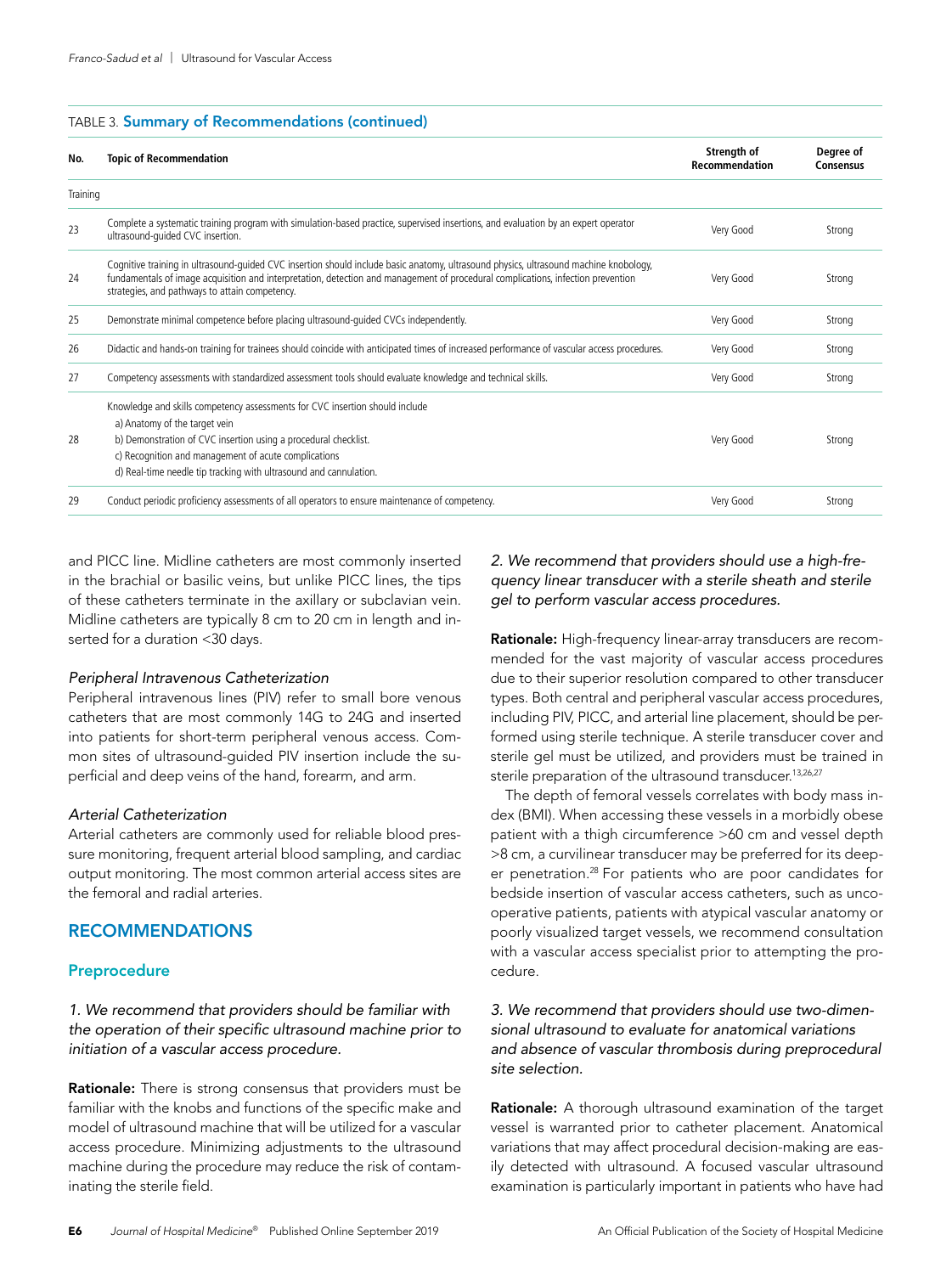temporary or tunneled venous catheters, which can cause stenosis or thrombosis of the target vein.

For internal jugular vein (IJV) CVCs, ultrasound is useful for visualizing the relationship between the IJV and common carotid artery (CCA), particularly in terms of vessel overlap. Furthermore, ultrasound allows for immediate revisualization upon changes in head position.<sup>29-32</sup> Troianos et al. found >75% overlap of the IJV and CCA in 54% of all patients and in 64% of older patients (age >60 years) whose heads were rotated to the contralateral side.<sup>30</sup> In one study of IJV CVC insertion, inadvertent carotid artery punctures were reduced (3% vs 10%) with the use of ultrasound guidance vs landmarks alone.<sup>33</sup> In a cohort of 64 high-risk neurosurgical patients, cannulation success was 100% with the use of ultrasound guidance, and there were no injuries to the carotid artery, even though the procedure was performed with a 30-degree head elevation and anomalous IJV anatomy in 39% of patients.<sup>34</sup> In a prospective, randomized controlled study of 1,332 patients, ultrasound-guided cannulation in a neutral position was demonstrated to be as safe as the 45-degree rotated position.<sup>35</sup>

Ultrasound allows for the recognition of anatomical variations which may influence the selection of the vascular access site or technique. Benter et al. found that 36% of patients showed anatomical variations in the IJV and surrounding tissue.<sup>36</sup> Similarly Caridi showed the anatomy of the right IJV to be atypical in 29% of patients,<sup>37</sup> and Brusasco found that 37% of bariatric patients had anatomical variations of the IJV.<sup>38</sup> In a study of 58 patients, there was significant variability in the IJV position and IJV diameter, ranging from 0.5 cm to >2 cm.39 In a study of hemodialysis patients, 75% of patients had sonographic venous abnormalities that led to a change in venous access approach.40

To detect acute or chronic upper extremity deep venous thrombosis or stenosis, two-dimensional visualization with compression should be part of the ultrasound examination prior to central venous catheterization. In a study of patients that had undergone CVC insertion 9-19 weeks earlier, 50% of patients had an IJV thrombosis or stenosis leading to selection of an alternative site. In this study, use of ultrasound for a preprocedural site evaluation reduced unnecessary attempts at catheterizing an occluded vein.<sup>41</sup> At least two other studies demonstrated an appreciable likelihood of thrombosis. In a study of bariatric patients, 8% of patients had asymptomatic thrombosis<sup>38</sup> and in another study, 9% of patients being evaluated for hemodialysis catheter placement had asymptomatic IJV thrombosis.<sup>37</sup>

# *4. We recommend that providers should evaluate the target blood vessel size and depth during a preprocedural ultrasound evaluation.*

Rationale: The size, depth, and anatomic location of central veins can vary considerably. These features are easily discernable using ultrasound. Contrary to traditional teaching, the IJV is located 1 cm anterolateral to the CCA in only about twothirds of patients. 37,39,42,43 Furthermore, the diameter of the IJV

can vary significantly, ranging from  $0.5$  cm to  $>2$  cm.<sup>39</sup> The laterality of blood vessels may vary considerably as well. A preprocedural ultrasound evaluation of contralateral subclavian and axillary veins showed a significant absolute difference in cross-sectional area of 26.7 mm2 (*P* < .001).42

Blood vessels can also shift considerably when a patient is in the Trendelenburg position. In one study, the IJV diameter changed from 11.2 ( $\pm$  1.5) mm to 15.4 ( $\pm$  1.5) mm in the supine versus the Trendelenburg position at 15 degrees.<sup>33</sup> An observational study demonstrated a frog-legged position with reverse Trendelenburg increased the femoral vein size and reduced the common surface area with the common femoral artery compared to a neutral position. Thus, a frog-legged position with reverse Trendelenburg position may be preferred, since overall catheterization success rates are higher in this position.44

#### **Techniques**

#### *General Techniques*

*5. We recommend that providers should avoid using static ultrasound alone to mark the needle insertion site for vascular access procedures.*

Rationale: The use of static ultrasound guidance to mark a needle insertion site is not recommended because normal anatomical relationships of vessels vary, and site marking can be inaccurate with minimal changes in patient position, especially of the neck.43,45,46 Benefits of using ultrasound guidance for vascular access are attained when ultrasound is used to track the needle tip in real-time as it is advanced toward the target vessel.

Although continuous-wave Doppler ultrasound without two-dimensional visualization was used in the past, it is no longer recommended for IJV CVC insertion.<sup>47</sup> In a study that randomized patients to IJV CVC insertion with continuous-wave Doppler alone vs two-dimensional ultrasound guidance, the use of two-dimensional ultrasound guidance showed significant improvement in first-pass success rates (97% vs 91%, *P = .*045), particularly in patients with BMI >30 (97% vs 77%, *P = .*011).48

A randomized study comparing real-time ultrasound-guided, landmark-based, and ultrasound-marked techniques found higher success rates in the real-time ultrasound-guided group than the other two groups (100% vs 74% vs 73%, respectively; *P = .*01). The total number of mechanical complications was higher in the landmark-based and ultrasound-marked groups than in the real-time ultrasound-guided group (24% and 36% versus 0%, respectively;  $P = .01$ ).<sup>49</sup> Another randomized controlled study found higher success rates with real-time ultrasound guidance (98%) versus an ultrasound-marked (82%) or landmark-based (64%) approach for central line placement.<sup>50</sup>

*6. We recommend that providers should use real-time (dynamic), two-dimensional ultrasound guidance with a high-frequency linear transducer for CVC insertion, regardless of the provider's level of experience.*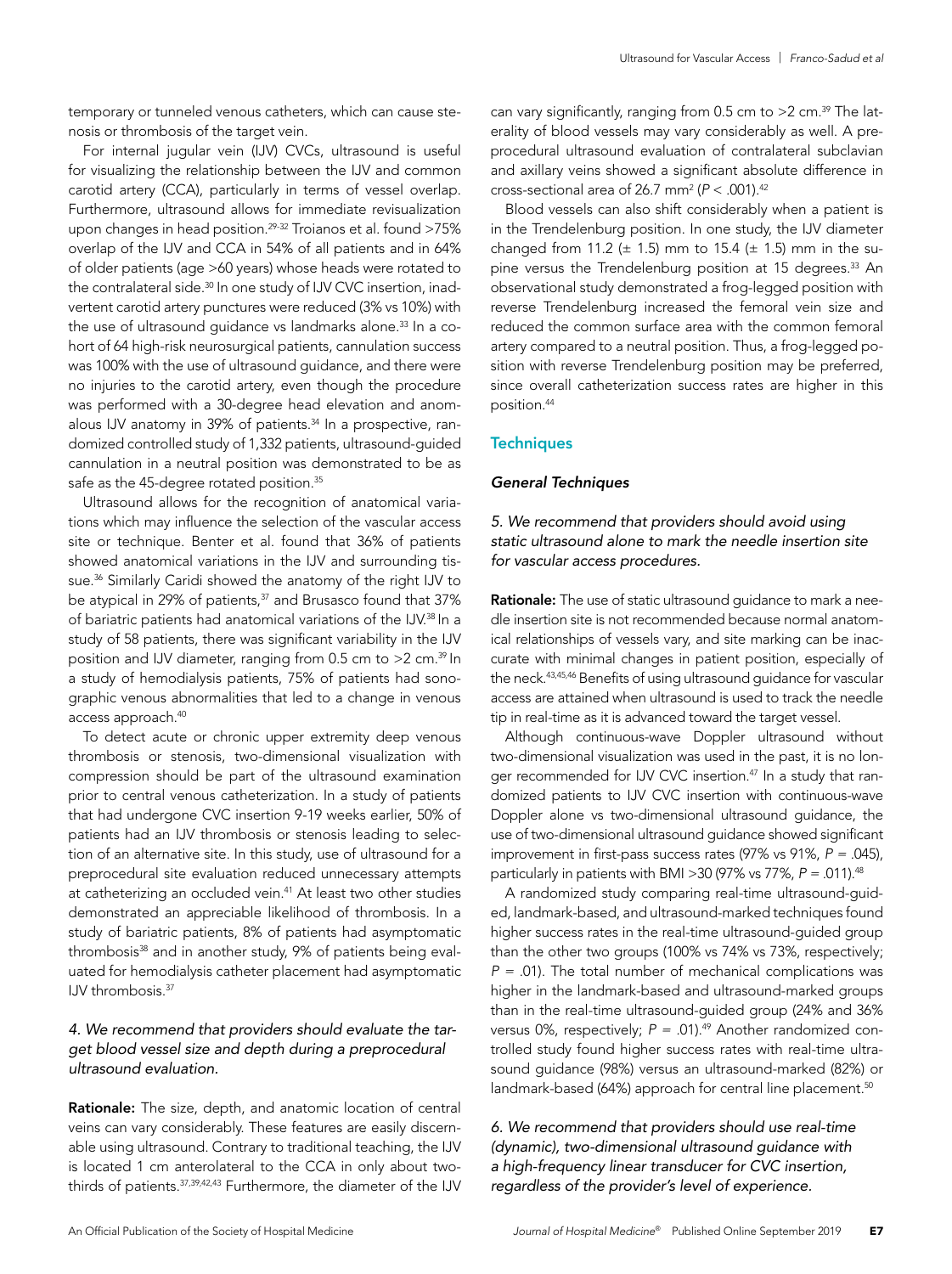Rationale: Ultrasound-guided CVCs are most commonly inserted using real-time ultrasound guidance with a high-frequency linear transducer.28,43,44,51,52 When adequately trained, ultrasound guidance for CVC insertion may be beneficial for all operators, regardless of prior experience. The use of ultrasound guidance for CVC insertion has been shown to provide greater benefit in operators with less experience compared to those with greater experience.<sup>53</sup> A prospective, observational study of patients undergoing elective ultrasound-guided CVC insertion found an overall procedure complication rate of 19.5%. There were significantly more complications in procedures performed by operators with <25 insertions compared to those performed by operators with >25 insertions (25.2% vs 13.6%,  $P = .04$ ), highlighting the need for improved training and supervision of inexperienced operators. Two significant predictors of increased risk for procedure-related complications were limited experience ( <25 previous CVC insertions) and insertion in the subclavian vein.<sup>54</sup>

# *7. We suggest using either a transverse (short-axis) or longitudinal (long-axis) approach when performing real-time ultrasound-guided vascular access procedures.*

Rationale: In clinical practice, the phrases transverse, short-axis, or out-of-plane approach are synonymous, as are longitudinal, long-axis, and in-plane approach. The short-axis approach involves tracking the needle tip as it approximates the target vessel with the ultrasound beam oriented in a transverse plane perpendicular to the target vessel. The target vessel is seen as a circular structure on the ultrasound screen as the needle tip approaches the target vessel from above. This approach is also called the out-of-plane technique since the needle passes through the ultrasound plane. The advantages of the short-axis approach include better visualization of adjacent vessels or nerves and the relative ease of skill acquisition for novice operators.<sup>9</sup> When using the short-axis approach, extra care must be taken to track the needle tip from the point of insertion on the skin to the target vessel. A disadvantage of the short-axis approach is unintended posterior wall puncture of the target vessel.<sup>55</sup>

In contrast to a short-axis approach, a long-axis approach is performed with the ultrasound beam aligned parallel to the vessel. The vessel appears as a long tubular structure and the entire needle is visualized as it traverses across the ultrasound screen to approach the target vessel. The long-axis approach is also called an in-plane technique because the needle is maintained within the plane of the ultrasound beam. The advantage of a long-axis approach is the ability to visualize the entire needle as it is inserted into the vessel.<sup>14</sup> A randomized crossover study with simulation models compared a long-axis versus short-axis approach for both IJV and subclavian vein catheterization. This study showed decreased number of needle redirections (relative risk (RR) 0.5, 95% confidence interval (CI) 0.3 to 0.7), and posterior wall penetrations (OR 0.3, 95% CI 0.1 to 0.9) using a long-axis versus short-axis approach for subclavian vein catheterization.<sup>56</sup>

A randomized controlled study comparing a long-axis or short-axis approach with ultrasound versus a landmark-based approach for IJV CVC insertion showed higher success rates (100% vs 90%; *P* < .001), lower insertion time (53 vs 116 seconds; *P* < .001), and fewer attempts to obtain access (2.5 vs 1.2 attempts, *P* < .001) with either the long- or short-axis ultrasound approach. The average time to obtain access and number of attempts were comparable between the short-axis and long-axis approaches with ultrasound. The incidence of carotid puncture and hematoma was significantly higher with the landmark-based approach versus either the long- or short-axis ultrasound approach (carotid puncture 17% vs 3%, *P = .*024; hematoma 23% vs 3%, *P = .*003).57

High success rates have been reported using a short-axis approach for insertion of PIV lines.<sup>58</sup> A prospective, randomized trial compared the short-axis and long-axis approach in patients who had had ≥2 failed PIV insertion attempts. Success rate was 95% (95% CI, 0.85 to 1.00) in the short-axis group compared with 85% (95% CI, 0.69 to 1.00) in the long-axis group. All three subjects with failed PIV placement in the long-axis group had successful rescue placement using a short-axis approach. Furthermore, the short-axis approach was faster than the long-axis approach.<sup>59</sup>

For radial artery cannulation, limited data exist comparing the short- and long-axis approaches. A randomized controlled study compared a long-axis vs short-axis ultrasound approach for radial artery cannulation. Although the overall procedure success rate was 100% in both groups, the long-axis approach had higher first-pass success rates (1.27  $\pm$  0.4 vs 1.5  $\pm$  0.5, P < .05), shorter cannulation times (24 ± 17 vs 47 ± 34 seconds, *P* < .05), fewer hematomas (4% vs 43%, *P* < .05) and fewer posterior wall penetrations (20% vs 56%,  $P < .05$ ).<sup>60</sup>

Another technique that has been described for IJV CVC insertion is an oblique-axis approach, a hybrid between the longand short-axis approaches. In this approach, the transducer is aligned obliquely over the IJV and the needle is inserted using a long-axis or in-plane approach. A prospective randomized trial compared the short-axis, long-axis, and oblique-axis approaches during IJV cannulation. First-pass success rates were 70%, 52%, and 74% with the short-axis, long-axis, and oblique-axis approaches, respectively, and a statistically significant difference was found between the long- and oblique-axis approaches (*P = .*002). A higher rate of posterior wall puncture was observed with a short-axis approach (15%) compared with the oblique-axis (7%) and long-axis (4%) approaches (*P = .*047).61

# *8. We recommend that providers should visualize the needle tip and guidewire in the target vein prior to vessel dilatation.*

Rationale: When real-time ultrasound guidance is used, visualization of the needle tip within the vein is the first step to confirm cannulation of the vein and not the artery. After the guidewire is advanced, the provider can use transverse and longitudinal views to reconfirm cannulation of the vein. In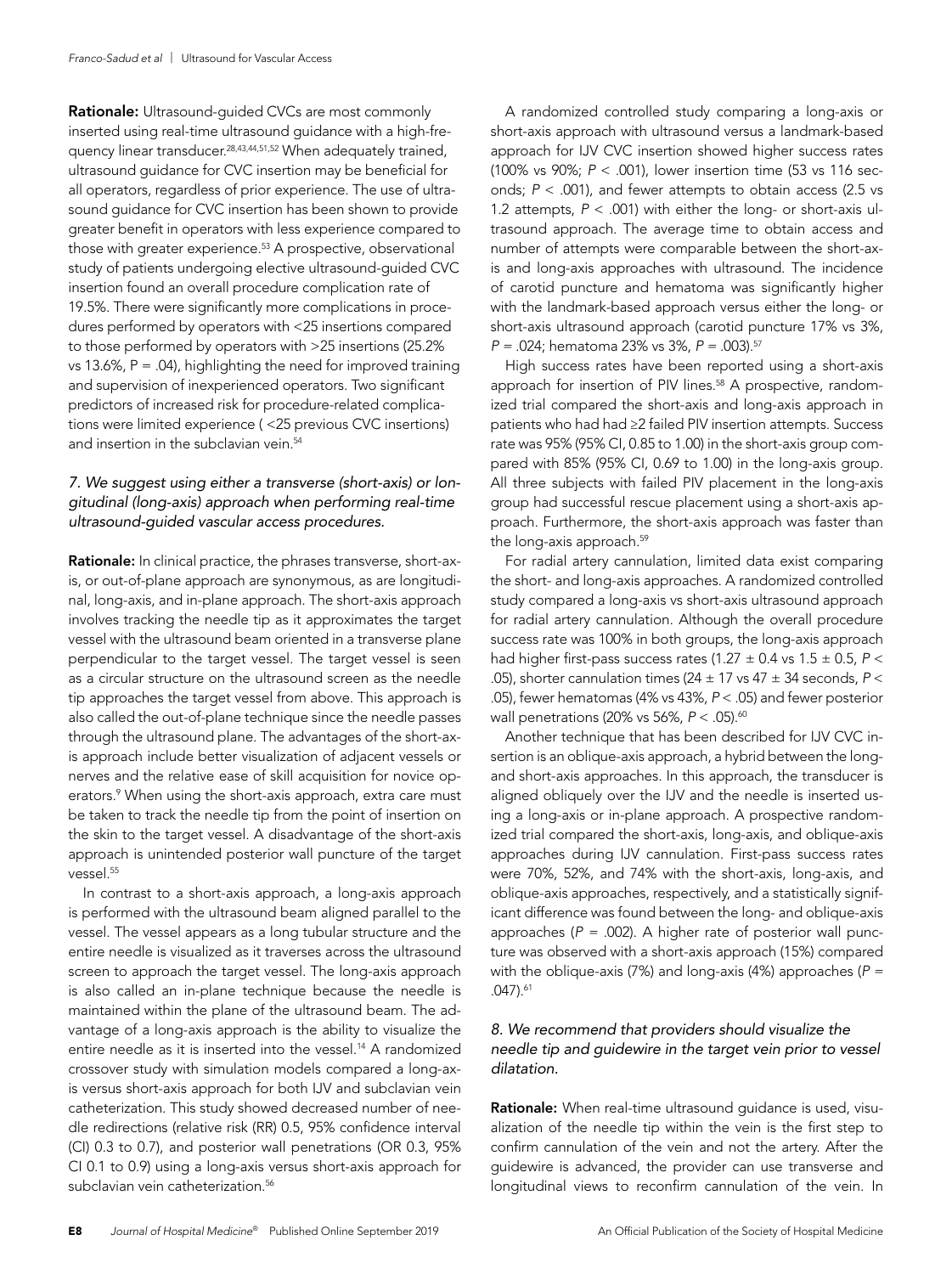a longitudinal view, the guidewire is readily seen positioned within the vein, entering the anterior wall and lying along the posterior wall of the vein. Unintentional perforation of the posterior wall of the vein with entry into the underlying artery can be detected by ultrasound, allowing prompt removal of the needle and guidewire before proceeding with dilation of the vessel. In a prospective observational study that reviewed ultrasound-guided IJV CVC insertions, physicians were able to more readily visualize the guidewire than the needle in the vein.<sup>62</sup> A prospective observational study determined that novice operators can visualize intravascular guidewires in simulation models with an overall accuracy of 97%.<sup>63</sup>

In a retrospective review of CVC insertions where the guidewire position was routinely confirmed in the target vessel prior to dilation, there were no cases of arterial dilation, suggesting confirmation of guidewire position can potentially eliminate the morbidity and mortality associated with arterial dilation during CVC insertion.<sup>64</sup>

# *9. To increase the success rate of ultrasound-guided vascular access procedures, we recommend that providers should utilize echogenic needles, plastic needle guides, and/or ultrasound beam steering when available.*

Rationale: Echogenic needles have ridged tips that appear brighter on the screen, allowing for better visualization of the needle tip. Plastic needle guides help stabilize the needle alongside the transducer when using either a transverse or longitudinal approach. Although evidence is limited, some studies have reported higher procedural success rates when using echogenic needles, plastic needle guides, and ultrasound beam steering software. In a prospective observational study, Augustides et al. showed significantly higher IJV cannulation rates with versus without use of a needle guide after first (81% vs 69%, *P = .*0054) and second (93% vs 80%. *P = .*0001) needle passes.<sup>65</sup> A randomized study by Maecken et al. compared subclavian vein CVC insertion with or without use of a needle guide, and found higher procedure success rates within the first and second attempts, reduced time to obtain access (16 seconds vs 30 seconds; *P = .*0001) and increased needle visibility (86% vs 32%;  $P < .0001$ ) with the use of a needle guide.<sup>66</sup> Another study comparing a short-axis versus long-axis approach with a needle guide showed improved needle visualization using a long-axis approach with a needle guide.<sup>67</sup> A randomized study comparing use of a novel, sled-mounted needle guide to a free-hand approach for venous cannulation in simulation models showed the novel, sled-mounted needle guide improved overall success rates and efficiency of cannulation.<sup>68</sup>

#### *Central Venous Access Techniques*

*10. We recommend that providers should use a standardized procedure checklist that includes use of real-time ultrasound guidance to reduce the risk of central line-associated bloodstream infection (CLABSI) from CVC insertion.*

Rationale: A standardized checklist or protocol should be developed to ensure compliance with all recommendations for insertion of CVCs. Evidence-based protocols address periprocedural issues, such as indications for CVC, and procedural techniques, such as use of maximal sterile barrier precautions to reduce the risk of infection. Protocols and checklists that follow established guidelines for CVC insertion have been shown to decrease CLABSI rates.<sup>69,70</sup> Similarly, development of checklists and protocols for maintenance of central venous catheters have been effective in reducing CLABSIs.<sup>71</sup> Although no externally-validated checklist has been universally accepted or endorsed by national safety organizations, a few internally-validated checklists are available through peer-reviewed publications.72,73 An observational educational cohort of internal medicine residents who received training using simulation of the entire CVC insertion process was able to demonstrate fewer CLABSIs after the simulator-trained residents rotated in the intensive care unit (ICU) (0.50 vs 3.2 infections per 1,000 catheter days,  $P = .001$ ).<sup>74</sup>

# *11. We recommend that providers should use real-time ultrasound guidance, combined with aseptic technique and maximal sterile barrier precautions, to reduce the incidence of infectious complications from CVC insertion.*

Rationale: The use of real-time ultrasound guidance for CVC placement has demonstrated a statistically significant reduction in CLABSIs compared to landmark-based techniques.<sup>75</sup> The Centers for Disease Control and Prevention (CDC) guidelines for the prevention of intravascular catheter-related infections recommend the use of ultrasound guidance to reduce the number of cannulation attempts and risk of mechanical complications.<sup>69</sup> A prospective, three-arm study comparing ultrasound-guided long-axis, short-axis, and landmark-based approaches showed a CLABSI rate of 20% in the landmark-based group versus 10% in each of the ultrasound groups.<sup>57</sup> Another randomized study comparing use of ultrasound guidance to a landmark-based technique for IJV CVC insertion demonstrated significantly lower CLABSI rates with the use of ultrasound (2% vs 10%; *P* < .05).72

Studies have shown that a systems-based intervention featuring a standardized catheter kit or catheter bundle significantly reduced CLABSI rates.<sup>76-78</sup> A complete review of all preventive measures to reduce the risk of CLABSI is beyond the scope of this review, but a few key points will be mentioned. First, aseptic technique includes proper hand hygiene and skin sterilization, which are essential measures to reduce cutaneous colonization of the insertion site and reduce the risk of CLABSIs.79 In a systematic review and meta-analysis of eight studies including over 4,000 catheter insertions, skin antisepsis with chlorhexidine was associated with a 50% reduction in CLABSIs compared with povidone iodine.11 Therefore, a chlorhexidine-containing solution is recommended for skin preparation prior to CVC insertion per guidelines by Healthcare Infection Control Practices Advisory Committee/CDC, Society for Healthcare Epidemiology of America/Infectious Diseases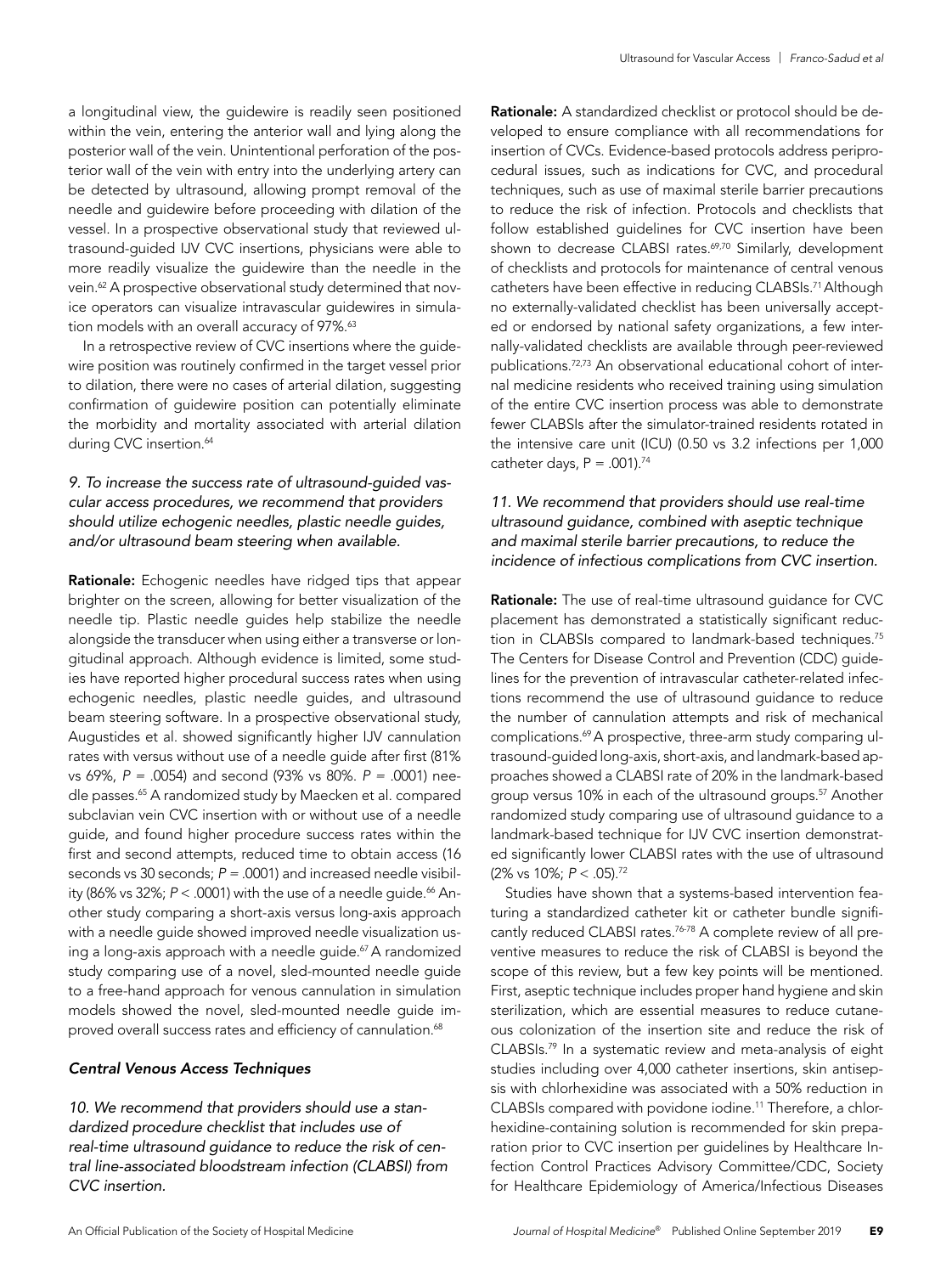Society of America, and American Society of Anesthesiologists.11,69,80,81 Second, maximal sterile barrier precautions refer to the use of sterile gowns, sterile gloves, caps, masks covering both the mouth and nose, and sterile full-body patient drapes. Use of maximal sterile barrier precautions during CVC insertion has been shown to reduce the incidence of CLABSIs compared to standard precautions.<sup>26,79,82-84</sup> Third, catheters containing antimicrobial agents may be considered for hospital units with higher CLABSI rates than institutional goals, despite a comprehensive preventive strategy, and may be considered in specific patient populations at high risk of severe complications from a CLABSI.<sup>11,69,80</sup> Finally, providers should use a standardized procedure set-up when inserting CVCs to reduce the risk of CLABSIs. The operator should confirm availability and proper functioning of ultrasound equipment prior to commencing a vascular access procedure. Use of all-inclusive procedure carts or kits with sterile ultrasound probe covers, sterile gel, catheter kits, and other necessary supplies is recommended to minimize interruptions during the procedure, and can ultimately reduce the risk of CLABSIs by ensuring maintenance of a sterile field during the procedure.<sup>13</sup>

# *12. We recommend that providers should use real-time ultrasound guidance for internal jugular vein catheterization, which reduces the risk of mechanical and infectious complications, the number of needle passes, and time to cannulation and increases overall procedure success rates.*

Rationale: The use of real-time ultrasound guidance for CVC insertion has repeatedly demonstrated better outcomes compared to a landmark-based approach in adults.<sup>13</sup> Several randomized controlled studies have demonstrated that real-time ultrasound guidance for IJV cannulation reduces the risk of procedure-related mechanical and infectious complications, and improves first-pass and overall success rates in diverse care settings.27,29,45,50,53,65,75,85-90 Mechanical complications that are reduced with ultrasound guidance include pneumothorax and carotid artery puncture.4,5,45,46,53,62,75,86-93 Currently, several medical societies strongly recommend the use of ultrasound guidance during insertion of IJV CVCs.10-12,14,94-96

A meta-analysis by Hind et al. that included 18 randomized controlled studies demonstrated use of real-time ultrasound guidance reduced failure rates (RR 0.14, 95% CI 0.06 to 0.33; *P* < .0001), increased first-attempt success rates (RR 0.59, 95% CI 0.39 to 0.88; *P = .*009), reduced complication rates (RR 0.43, 95% CI 0.22 to 0.87; *P = .*02) and reduced procedure time (*P* < .0001), compared to a traditional landmark-based approach when inserting IJV CVCs.<sup>5</sup>

A Cochrane systematic review compared ultrasound-guided versus landmark-based approaches for IJV CVC insertion and found use of real-time ultrasound guidance reduced total complication rates by 71% (RR 0.29, 95% CI 0.17 to 0.52; *P* < .0001), arterial puncture rates by 72% (RR 0.28, 95% CI 0.18 to 0.44; *P* < .00001), and rates of hematoma formation by 73% (RR 0.27, 95% CI 0.13 to 0.55; *P = .*0004). Furthermore, the number of attempts for successful cannulation was reduced (mean difference -1.19 attempts, 95% CI -1.45 to -0.92; *P* < .00001), the chance of successful insertion on the first attempt was increased by 57% (RR 1.57, 95% CI 1.36 to 1.82; *P* < .00001), and overall procedure success rates were modestly increased in all groups by 12% (RR 1.12, 95% CI 1.08 to 1.17; *P* < .00001).46

An important consideration in performing ultrasound guidance is provider experience. A prospective observational study of patients undergoing elective CVC insertion demonstrated higher complication rates for operators that were inexperienced (25.2%) versus experienced (13.6%).<sup>54</sup> A randomized controlled study comparing experts and novices with or without the use of ultrasound guidance for IJV CVC insertion demonstrated higher success rates among expert operators and with the use of ultrasound guidance. Among novice operators, the complication rates were lower with the use of ultrasound guidance.<sup>97</sup> One study evaluated the procedural success and complication rates of a two-physician technique with one physician manipulating the transducer and another inserting the needle for IJV CVC insertion. This study concluded that procedural success rates and frequency of complications were directly affected by the experience of the physician manipulating the transducer and not by the experience of the physician inserting the needle.<sup>98</sup>

The impact of ultrasound guidance on improving procedural success rates and reducing complication rates is greatest in patients that are obese, short necked, hypovolemic, or uncooperative.93 Several studies have demonstrated fewer needle passes and decreased time to cannulation compared to the landmark technique in these populations.<sup>46,49,53,86-88,92,93</sup>

Ultrasound-guided placement of IJV catheters can safely be performed in patients with disorders of hemostasis and those with multiple previous catheter insertions in the same vein.<sup>9</sup> Ultrasound-guided placement of CVCs in patients with disorders of hemostasis is safe with high success and low complication rates. In a case series of liver patients with coagulopathy (mean INR 2.17  $\pm$  1.16, median platelet count 150K), the use of ultrasound guidance for CVC insertion was highly successful with no major bleeding complications.<sup>99</sup>

A study of renal failure patients found high success rates and low complication rates in the patients with a history of multiple previous catheterizations, poor compliance, skeletal deformities, previous failed cannulations, morbid obesity, and disorders of hemostasis.<sup>100</sup> A prospective observational study of 200 ultrasound-guided CVC insertions for apheresis showed a 100% success rate with a 92% first-pass success rate.<sup>101</sup>

The use of real-time ultrasound guidance for IJV CVC insertion has been shown to be cost effective by reducing procedure-related mechanical complications and improving procedural success rates. A companion cost-effectiveness analysis estimated that for every 1,000 patients, 90 complications would be avoided, with a net cost savings of approximately \$3,200 using 2002 prices.102

*13. We recommend that providers who routinely insert subclavian vein CVCs should use real-time ultrasound guidance, which has been shown to reduce the risk of*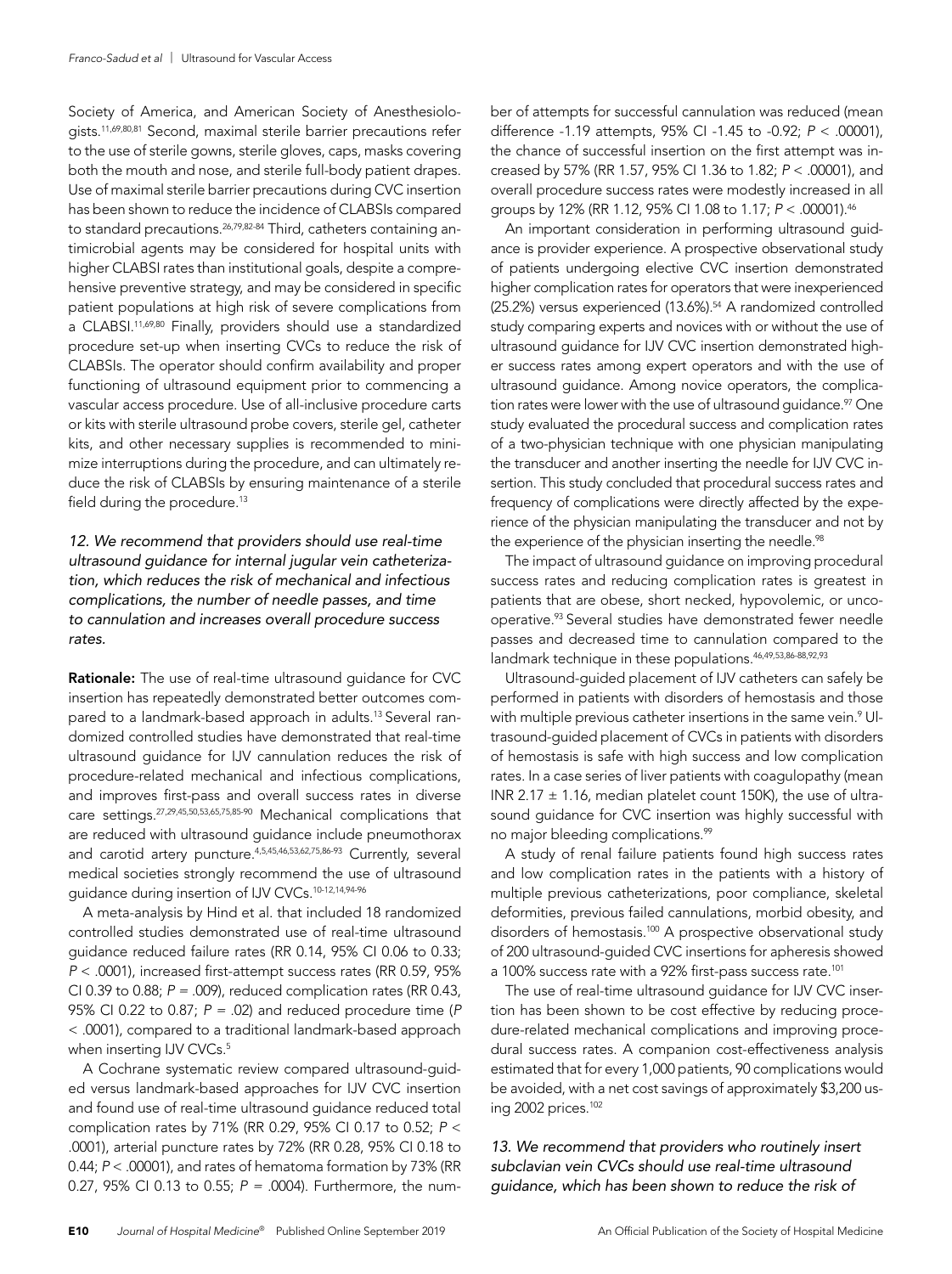# *mechanical complications and number of needle passes and increase overall procedure success rates compared with landmark-based techniques.*

Rationale: In clinical practice, the term ultrasound-quided subclavian vein CVC insertion is commonly used. However, the needle insertion site is often lateral to the first rib and providers are technically inserting the CVC in the axillary vein. The subclavian vein becomes the axillary vein at the lateral border of the first rib where the cephalic vein branches from the subclavian vein. To be consistent with common medical parlance, we use the phrase ultrasound-guided subclavian vein CVC insertion in this document.

Advantages of inserting CVCs in the subclavian vein include reliable surface anatomical landmarks for vein location, patient comfort, and lower risk of infection.103 Several observational studies have demonstrated the technique for ultrasound-guided subclavian vein CVC insertion is feasible and safe.104-107 In a large retrospective observational study of ultrasound-guided central venous access among a complex patient group, the majority of patients were cannulated successfully and safely. The subset of patients undergoing axillary vein CVC insertion (n = 1,923) demonstrated a low rate of complications (0.7%), proving it is a safe and effective alternative to the IJV CVC insertion.<sup>107</sup>

A Cochrane review of ultrasound-guided subclavian vein cannulation (nine studies, 2,030 participants, 2,049 procedures), demonstrated that real-time two-dimensional ultrasound guidance reduced the risk of inadvertent arterial punctures (three studies, 498 participants, RR 0.21, 95% CI 0.06 to 0.82; *P = .*02) and hematoma formation (three studies, 498 participants, RR 0.26, 95% CI 0.09 to 0.76; *P = .*01).46 A systematic review and meta-analysis of 10 randomized controlled studies comparing ultrasound-guided versus landmark-based subclavian vein CVC insertion demonstrated a reduction in the risk of arterial punctures, hematoma formation, pneumothorax, and failed catheterization with the use of ultrasound guidance.<sup>105</sup>

A randomized controlled study comparing ultrasound-guided vs landmark-based approaches to subclavian vein cannulation found that use of ultrasound guidance had a higher success rate (92% vs 44%, *P = .*0003), fewer minor complications (1 vs 11, *P = .*002), fewer attempts (1.4 vs 2.5, *P = .*007) and fewer catheter kits used (1.0 vs 1.4,  $P = .0003$ ) per cannulation.<sup>108</sup>

Fragou et al. randomized patients undergoing subclavian vein CVC insertion to a long-axis approach versus a landmark-based approach and found a significantly higher success rate (100% vs 87.5%, *P* < .05) and lower rates of mechanical complications: artery puncture (0.5% vs 5.4%), hematoma (1.5% vs 5.4%), hemothorax (0% vs 4.4%), pneumothorax (0% vs 4.9%), brachial plexus injury (0% vs 2.9%), phrenic nerve injury (0% vs 1.5%), and cardiac tamponade (0% vs  $0.5$ %).<sup>109</sup> The average time to obtain access and the average number of insertion attempts (1.1  $\pm$  0.3 vs 1.9  $\pm$  0.7, P < .05) were significantly reduced in the ultrasound group compared to the landmark-based group.<sup>95</sup>

A retrospective review of subclavian vein CVC insertions using a supraclavicular approach found no reported complications with the use of ultrasound guidance vs 23 mechanical complications (8 pneumothorax, 15 arterial punctures) with a landmark-based approach.<sup>106</sup> However, it is important to note that a supraclavicular approach is not commonly used in clinical practice.

*14. We recommend that providers should use real-time ultrasound guidance for femoral venous access, which has been shown to reduce the risk of arterial punctures and total procedure time and increase overall procedure success rates.*

Rationale: Anatomy of the femoral region varies, and close proximity or overlap of the femoral vein and artery is common.51 Early studies showed that ultrasound guidance for femoral vein CVC insertion reduced arterial punctures compared with a landmark-based approach (7% vs 16%), reduced total procedure time (55  $\pm$  19 vs 79  $\pm$  62 seconds), and increased procedure success rates (100% vs 90%).<sup>52</sup> A Cochrane review that pooled data from four randomized studies comparing ultrasound-guided vs landmark-based femoral vein CVC insertion found higher first-attempt success rates with the use of ultrasound guidance (RR 1.73, 95% CI 1.34 to 2.22; *P* < .0001) and a small increase in the overall procedure success rates (RR 1.11, 95% CI 1.00 to 1.23; *P = .*06). There was no difference in inadvertent arterial punctures or other complications.110

### *Peripheral Venous Access Techniques*

*15. We recommend that providers should use real-time ultrasound guidance for the insertion of peripherally inserted central catheters (PICCs), which is associated with higher procedure success rates and may be more cost effective compared with landmark-based techniques.*

Rationale: Several studies have demonstrated that providers who use ultrasound guidance vs landmarks for PICC insertion have higher procedural success rates, lower complication rates, and lower total placement costs. A prospective observational report of 350 PICC insertions using ultrasound guidance reported a 99% success rate with an average of 1.2 punctures per insertion and lower total costs.20 A retrospective observational study of 500 PICC insertions by designated specialty nurses revealed an overall success rate of 95%, no evidence of phlebitis, and only one CLABSI among the catheters removed.<sup>21</sup> A retrospective observational study comparing several PICC variables found higher success rates (99% vs 77%) and lower thrombosis rates (2% vs 9%) using ultrasound guidance vs landmarks alone.<sup>22</sup> A study by Robinson et al. demonstrated that having a dedicated PICC team equipped with ultrasound increased their institutional insertion success rates from 73% to 94%.111

A randomized controlled study comparing ultrasound-guided versus landmark-based PICC insertion found high success rates with both techniques (100% vs 96%). However, there was a reduction in the rate of unplanned catheter removals (4.0% vs 18.7%; *P = .*02), mechanical phlebitis (0% vs 22.9%; *P* < .001),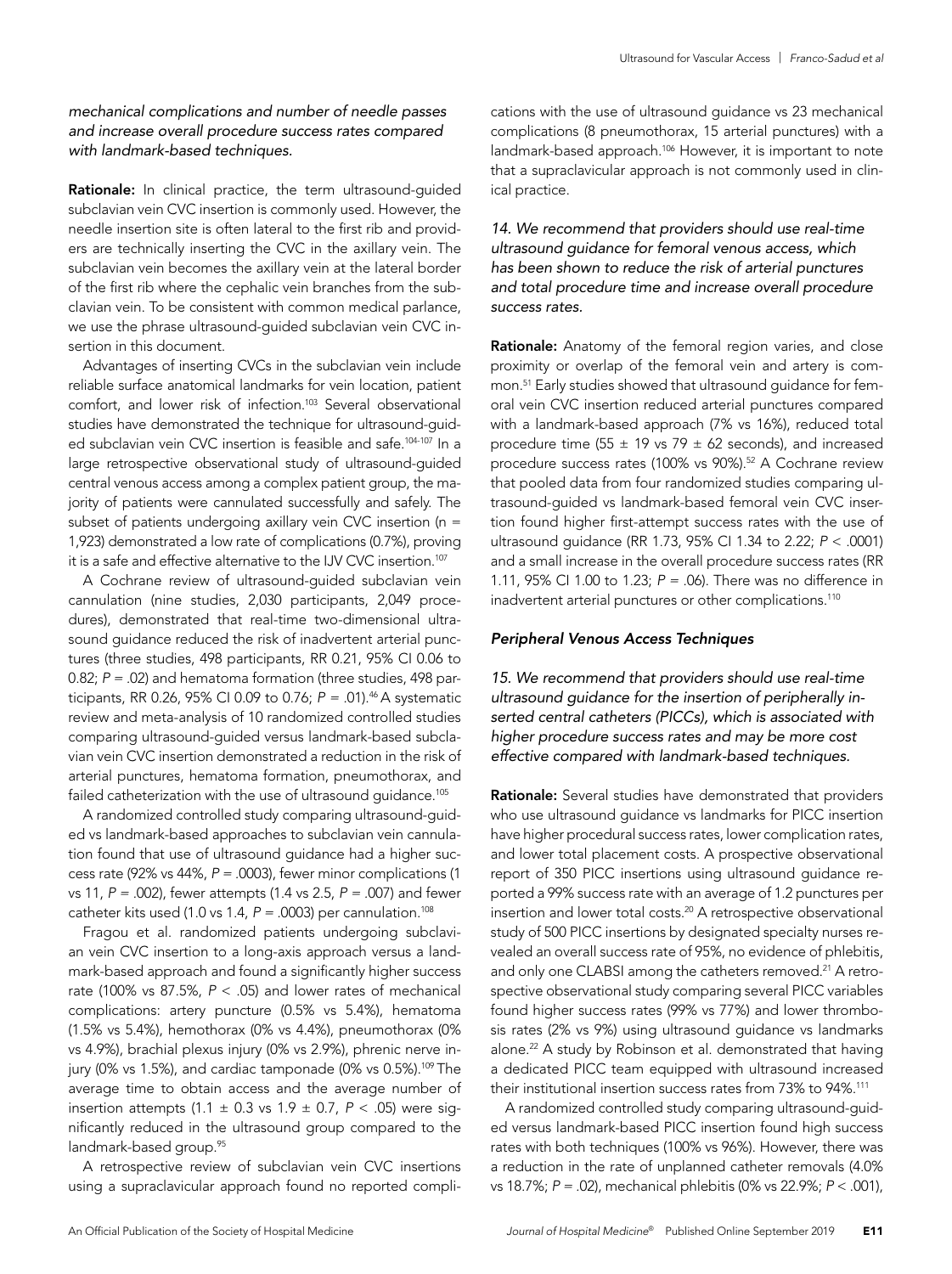and venous thrombosis (0% vs 8.3%; *P = .*037), but a higher rate of catheter migration (32% vs 2.1%; *P* < .001). Compared with the landmark-based group, the ultrasound-guided group had significantly lower incidence of severe contact dermatitis (*P = .*038), and improved comfort and costs up to 3 months after PICC placement (*P* < .05).112

Routine postprocedure chest x-ray (CXR) is generally considered unnecessary if the PICC is inserted with real-time ultrasound guidance along with use of a newer tracking devices, like the magnetic navigation system with intracardiac electrodes.<sup>9</sup> Ultrasound can also be used to detect malpositioning of a PICC immediately after completing the procedure. A randomized controlled study comparing ultrasound versus postprocedure CXR detected one malpositioned PICC in the ultrasound group versus 11 in the control group. This study suggested that ultrasound can detect malpositioning immediately postprocedure and reduce the need for a CXR and the possibility of an additional procedure to reposition a catheter.<sup>113</sup>

*16. We recommend that providers should use real-time ultrasound guidance for the placement of peripheral intravenous lines (PIV) in patients with difficult peripheral venous access to reduce the total procedure time, needle insertion attempts, and needle redirections. Ultrasound-guided PIV insertion is also an effective alternative to CVC insertion in patients with difficult venous access.*

Rationale: Difficult venous access refers to patients that have had two unsuccessful attempts at PIV insertion using landmarks or a history of difficult access (i.e. edema, obesity, intravenous drug use, chemotherapy, diabetes, hypovolemia, chronic illness, vasculopathy, multiple prior hospitalizations). A meta-analysis of seven randomized controlled studies concluded that ultrasound guidance increases the likelihood of successful PIV insertion (pooled OR 2.42, 95% CI 1.26 to 4.68; P < .008).18 A second meta-analysis that pooled data from seven studies (six randomized controlled studies) confirmed that ultrasound guidance improves success rates of PIV insertion (OR 3.96, 95% CI 1.75 to 8.94).19 Approximately half of these studies had physician operators while the other half had nurse operators.

In one prospective observational study of emergency department patients with two failed attempts of landmark-based PIV insertion, ultrasound guidance with a modified-Seldinger technique showed a relatively high success rate (96%), fewer needle sticks (mean 1.32 sticks, 95% CI 1.12 to 1.52), and shorter time to obtain access (median time 68 seconds).114 Other prospective observational studies have demonstrated that ultrasound guidance for PIV insertion has a high success rate (87%),<sup>115</sup> particularly with brachial or basilic veins PIV insertion, among patients with difficult PIV access, defined as having had ≥2 failed attempts.<sup>58</sup>

Since insertion of PIVs with ultrasound guidance has a high success rate, there is potential to reduce the reliance on CVC insertion for venous access only*.* In a study of patients that had had two failed attempts at PIV insertion based on landmarks, a PIV was successfully inserted with ultrasound guidance in 84% of patients, obviating the need for CVC placement for venous access.116 A prospective observational study showed ultrasound-guided PIV insertion was an effective alternative to CVC placement in ED patients with difficult venous access with only 1% of patients requiring a CVC.<sup>117</sup> Use of ultrasound by nurses for PIV placement has also been shown to reduce the time to obtain venous access, improve patient satisfaction, and reduce the need for physician intervention.<sup>118</sup> In a prospective observational study of patients with difficult access, the majority of patients reported a better experience with ultrasound-guided PIV insertion compared to previous landmark-based attempts with an average satisfaction score of 9.2/10 with 76% of patients rating the experience a 10.<sup>119</sup> A strong recommendation has been made for use of ultrasound guidance in patients with difficult PIV placement by la Société Française d'Anesthésie et de Réanimation (The French Society of Anesthesia and Resuscitation).<sup>95</sup>

# *17. We suggest using real-time ultrasound guidance to reduce the risk of vascular, infectious, and neurological complications during PIV insertion, particularly in patients with difficult venous access.*

Rationale: The incidence of complications from PIV insertion is often underestimated. Vascular complications include arterial puncture, hematoma formation, local infiltration or extravasation of fluid, and superficial or deep venous thrombosis. The most common infectious complications with PIV insertion are phlebitis and cellulitis.<sup>120</sup> One observational study reported PIV complications occurring in approximately half of all patients with the most common complications being phlebitis, hematoma formation, and fluid/blood leakage.<sup>121</sup>

A retrospective review of ICU patients who underwent ultrasound-guided PIV insertion by a single physician showed high success rates (99%) with low rates of phlebitis/cellulitis (0.7%). There was an assumed benefit of risk reduction due to the patients no longer requiring a CVC after successful PIV placement.<sup>122</sup> Another study found very low rates of infection with both landmark-based and ultrasound-guided PIV placement performed by emergency department nurses, suggesting that there is no increased risk of infection with the use of ultrasound.<sup>123</sup> To reduce the risk of infection from PIV insertion, we recommend the use of sterile gel and sterile transducer cover (See Recommendation 2).

#### *Arterial Access Techniques*

*18. We recommend that providers should use real-time ultrasound guidance for arterial access, which has been shown to increase first-pass success rates, reduce the time to cannulation, and reduce the risk of hematoma development compared with landmark-based techniques.*

Rationale: Several randomized controlled studies have assessed the value of ultrasound in arterial catheter insertion. Shiver et al. randomized 60 patients admitted to a tertiary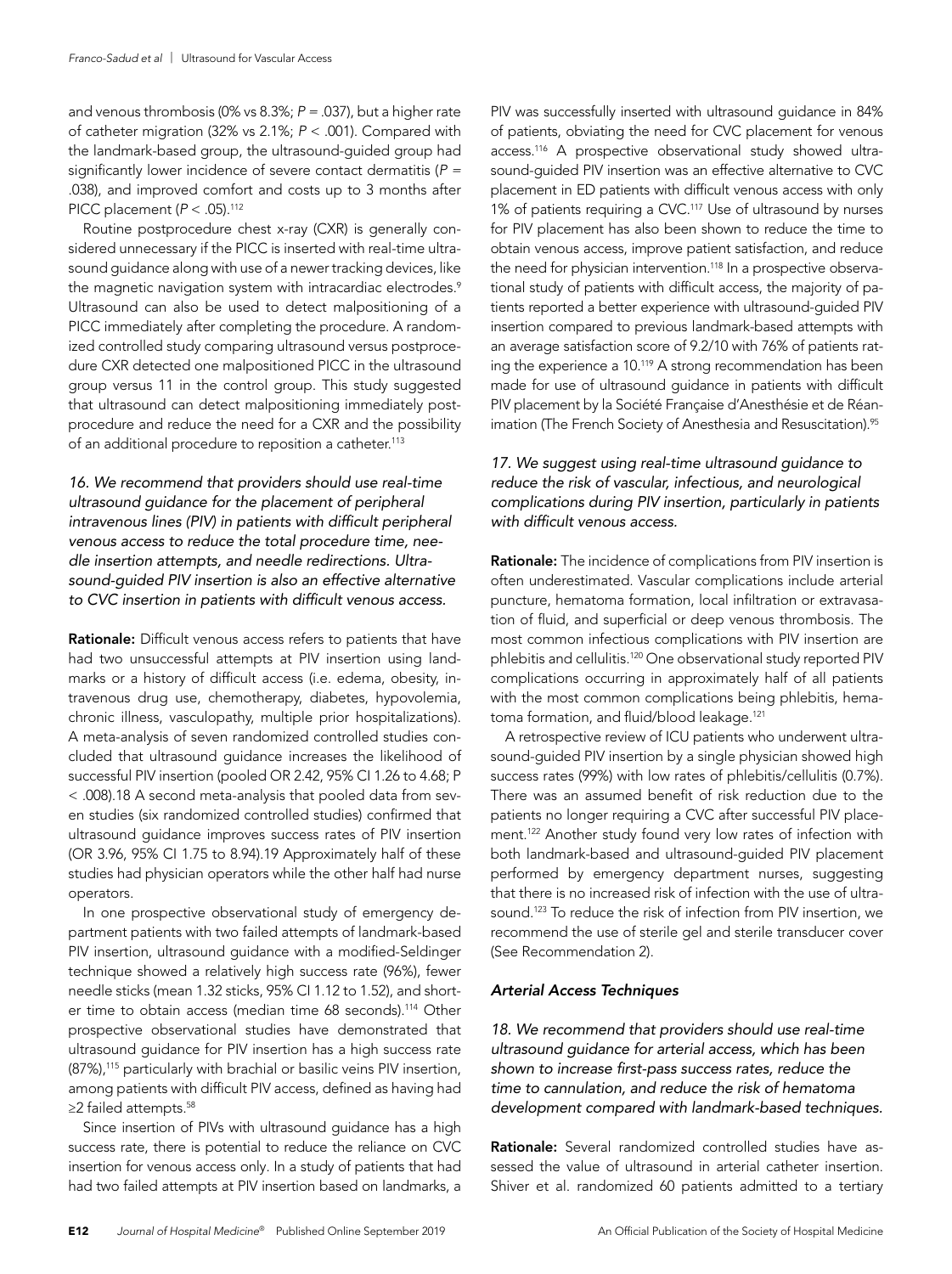center emergency department to either palpation or ultrasound-guided arterial cannulation. They demonstrated a firstpass success rate of 87% in the ultrasound group compared with 50% in the landmark technique group. In the same study, the use of ultrasound was also associated with reduced time needed to establish arterial access and a 43% reduction in the development of hematoma at the insertion site.124 Levin et al. demonstrated a first-pass success rate of 62% using ultrasound versus 34% by palpation alone in 69 patients requiring intraoperative invasive hemodynamic monitoring.125 Additional randomized controlled studies have demonstrated that ultrasound guidance increases first-attempt success rates compared to traditional palpation.23,126,127

# *19. We recommend that providers should use real-time ultrasound guidance for femoral arterial access, which has been shown to increase first-pass success rates and reduce the risk of vascular complications.*

Rationale: Although it is a less frequently used site, the femoral artery may be accessed for arterial blood sampling or invasive hemodynamic monitoring, and use of ultrasound guidance has been shown to improve the first-pass success rates of femoral artery cannulation. It is important to note that most of these studies comparing ultrasound-guided vs landmark-based femoral artery cannulation were performed in patients undergoing diagnostic or interventional vascular procedures.

A meta-analysis of randomized controlled studies comparing ultrasound-guided vs landmark-based femoral artery catheterization found use of ultrasound guidance was associated with a 49% reduction in overall complications (RR 0.51, 95% CI 0.28 to 0.91; *P* > .05) and 42% improvement in firstpass success rates.128 In another study, precise site selection with ultrasound was associated with fewer pseudoaneurysms in patients undergoing femoral artery cannulation by ultrasound guidance vs palpation for cardiac catheterization (3% vs 5%, *P* < .05).129

A multicenter randomized controlled study comparing ultrasound vs fluoroscopic guidance for femoral artery catheterization demonstrated ultrasound guidance improved rates of common femoral artery (CFA) cannulation in patients with high CFA bifurcations (83% vs 70%,  $P < .01$ ).<sup>130</sup> Furthermore, ultrasound guidance improved first-pass success rates (83% vs 46%, *P* < .0001), reduced number of attempts (1.3 vs 3.0, *P* < .0001), reduced risk of venipuncture (2.4% vs 15.8%, *P* < .0001), and reduced median time to obtain access (136 seconds vs148 seconds, *P = .*003). Vascular complications occurred in fewer patients in the ultrasound vs fluoroscopy groups (1.4% vs 3.4% *P = .*04). Reduced risk of hematoma formation with routine use of ultrasound guidance was demonstrated in one retrospective observational study (RR 0.62, 95% CI 0.46 to 0.84; *P* < .01).131

*20. We recommend that providers should use real-time ultrasound guidance for radial arterial access, which has been shown to increase first-pass success rates, reduce the time to successful cannulation, and reduce the risk* 

# *of complications compared with landmark-based techniques.*

Rationale: Ultrasound guidance is particularly useful for radial artery cannulation in patients with altered anatomy, obesity, nonpulsatile blood flow, low perfusion, and previously unsuccessful cannulation attempts using a landmark-guided approach.132 A meta-analysis of six randomized controlled studies in adults showed that use of ultrasound guidance significantly increased first-attempt success rate of radial artery catheterization by 14-37% (RR 1.4, 95% CI 1.28 to 1.64; *P* < .00001), reduced mean number of attempts (weighted mean difference (WMD) -1.17; 95% CI -2.21 to -0.13; *P = .*03), and mean time to successful cannulation (WMD -46 seconds; 95% CI -86.66 to -5.96, *P = .*02).133 Other meta-analyses of randomized studies have demonstrated similar benefits of using ultrasound guidance for radial artery cannulation.126,127,134

A multicenter randomized controlled study that was not included in the abovementioned meta-analyses showed similar benefits of using ultrasound guidance vs landmarks for radial artery catheterization: a reduction in the number of attempts with ultrasound guidance (1.65 ± 1.2 vs 3.05 ± 3.4, *P* < .0001) and time to obtain access ( $88 \pm 78$  vs  $108 \pm 112$  seconds, P *= .*006), and increased first-pass success rates (65% vs 44%, *P* < .0001). The use of ultrasound guidance was found to be particularly useful in patients with difficult access by palpation alone.<sup>135</sup>

Regarding the level of expertise required to use ultrasound guidance, a prospective observational study demonstrated that physicians with little previous ultrasound experience were able to improve their first-attempt success rates and procedure time for radial artery cannulation compared to historical data of landmark-based insertions.<sup>136</sup>

# **Postprocedure**

*21. We recommend that post-procedure pneumothorax should be ruled out by the detection of bilateral lung sliding using a high-frequency linear transducer before and after insertion of internal jugular and subclavian vein CVCs.*

Rationale: Detection of lung sliding with two-dimensional ultrasound rules out pneumothorax, and disappearance of lung sliding in an area where it was previously seen is a strong predictor of postprocedure pneumothorax. In a study of critically ill patients, the disappearance of lung sliding was observed in 100% of patients with pneumothorax vs 8.8% of patients without pneumothorax. For detection of pneumothorax, lung sliding showed a sensitivity of 95%, specificity of 91%, and negative predictive value of 100% (*P* < .001).137 Another study by the same author showed that the combination of horizontal artifacts (absence of comet-tail artifact) and absence of lung sliding had a sensitivity of 100%, specificity of 96.5%, and negative predictive value of 100% for the detection of pneumothorax.138 A meta-analysis of 10 studies on the diagnostic ac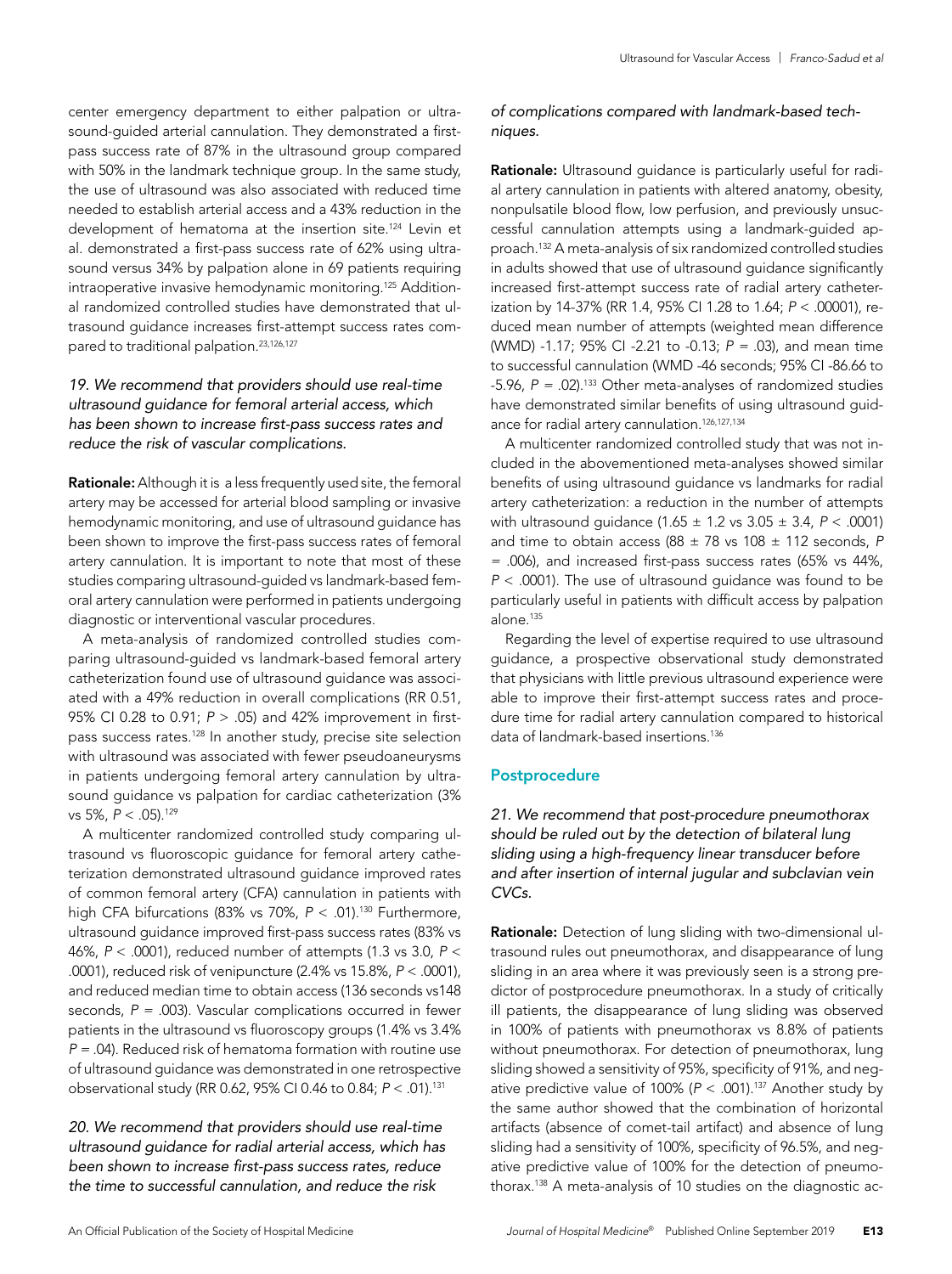curacy of CVC confirmation with bedside ultrasound vs chest radiography reported detection of all 12 pneumothoraces with ultrasound, whereas chest radiography missed two pneumothoraces. The pooled sensitivity and specificity of ultrasound for the detection of pneumothorax was 100%, although an imperfect gold standard bias likely affected the results. An important advantage of bedside ultrasound is the ability to rule out pneumothorax immediately after the procedure while at the bedside. The mean time for confirmation of CVC placement with bedside ultrasound was 6 minutes versus 64 minutes and 143 minutes for completion and interpretation of a chest radiograph, respectively.139

# *22. We recommend that providers should use ultrasound with rapid infusion of agitated saline to visualize a right atrial swirl sign (RASS) for detecting catheter tip misplacement during CVC insertion. The use of RASS to detect the catheter tip may be considered an advanced skill that requires specific training and expertise.*

Rationale: Bedside echocardiography is a reliable tool to detect catheter tip misplacement during CVC insertion. In one study, catheter misplacement was detected by bedside echocardiography with a sensitivity of 96% and specificity of 83% (positive predictive value 98%, negative predictive value 55%) and prevented distal positioning of the catheter tip.140 A prospective observational study assessed for RASS, which is turbulent flow in the right atrium after a rapid saline flush of the distal CVC port, to exclude catheter malposition. In this study with 135 CVC placements, visualization of RASS with ultrasound was able to identify all correct CVC placements and three of four catheter misplacements. Median times to complete the ultrasound exam vs CXR were 1 vs 20 minutes, respectively, with a median difference of 24 minutes (95% CI 19.6 to 29.3, *P* < .0001) between the two techniques.141

A prospective observational study assessed the ability of bedside transthoracic echocardiography to detect the guidewire, microbubbles, or both, in the right atrium compared to transesophageal echocardiography as the gold standard. Bedside transthoracic echocardiography allowed visualization of the right atrium in 94% of patients, and both microbubbles plus guidewire in 91% of patients.<sup>142</sup> Hence, bedside transthoracic echocardiography allows adequate visualization of the right atrium. Another prospective observational study combining ultrasonography and contrast enhanced RASS resulted in 96% sensitivity and 93% specificity for the detection of a misplaced catheter, and the concordance with chest radiography was 96%.143

#### **Training**

23. To reduce the risk of mechanical and infectious complications, we recommend that novice providers should complete a systematic training program that includes a combination of simulation-based practice, supervised insertion on patients,

and evaluation by an expert operator before attempting ultrasound-guided CVC insertion independently on patients.

Rationale: Cumulative experience has been recognized to not be a proxy for mastery of a clinical skill.<sup>144</sup> The National Institute for Clinical Excellence (NICE) has recommended that providers performing ultrasound-guided CVC insertion should receive appropriate training to achieve competence before performing the procedure independently.<sup>7</sup> Surveys have demonstrated that lack of training is a commonly reported barrier for not using ultrasound.145,146

Structured training programs on CVC insertion have been shown to reduce the occurrence of infectious and mechanical complications.74,143,147-149 The use of ultrasound and checklists, bundling of supplies, and practice with simulation models, as a part of a structured training program, can improve patient safety related to CVC insertion.<sup>9,140,150-154</sup>

Simulation-based practice has been used in medical education to provide deliberate practice and foster skill development in a controlled learning environment.<sup>155-158</sup> Studies have shown transfer of skills demonstrated in a simulated environment to clinical practice, which can improve CVC insertion practices.159,160 Simulation accelerates learning of all trainees, especially novice trainees, and mitigates risks to patients by allowing trainees to achieve a minimal level of competence before attempting the procedure on real patients.152,161,162 Residents that have been trained using simulation preferentially select the IJV site,<sup>147</sup> and more reliably use ultrasound to guide their CVC insertions.<sup>160,163</sup>

Additionally, simulation-based practice allows exposure to procedures and scenarios that may occur infrequently in clinical practice.

Although there is evidence on efficacy of simulation-based CVC training programs, there is no broadly accepted consensus on timing, duration, and content of CVC training programs for trainees or physicians in practice. The minimum recommended technical skills a trainee must master include the ability to (1) manipulate the ultrasound machine to produce a high-quality image to identify the target vessel, (2) advance the needle under direct visualization to the desired target site and depth, (3) deploy the catheter into the target vessel and confirm catheter placement in the target vessel using ultrasound, and (4) ensure the catheter has not been inadvertently placed in an unintended vessel or structure.<sup>153</sup>

A variety of simulation models are currently used to practice CVC insertion at the most common sites: the internal jugular, subclavian, basilic, and brachial veins.<sup>164,165</sup> Effective simulation models should contain vessels that mimic normal anatomy with muscles, soft tissues, and bones. Animal tissue models, such as turkey or chicken breasts, may be effective for simulated practice of ultrasound-guided CVC insertion.<sup>166,167</sup> Ultrasound-guided CVC training using human cadavers has also been shown to be effective.168

*24. We recommend that cognitive training in ultrasound-guided CVC insertion should include basic anato-*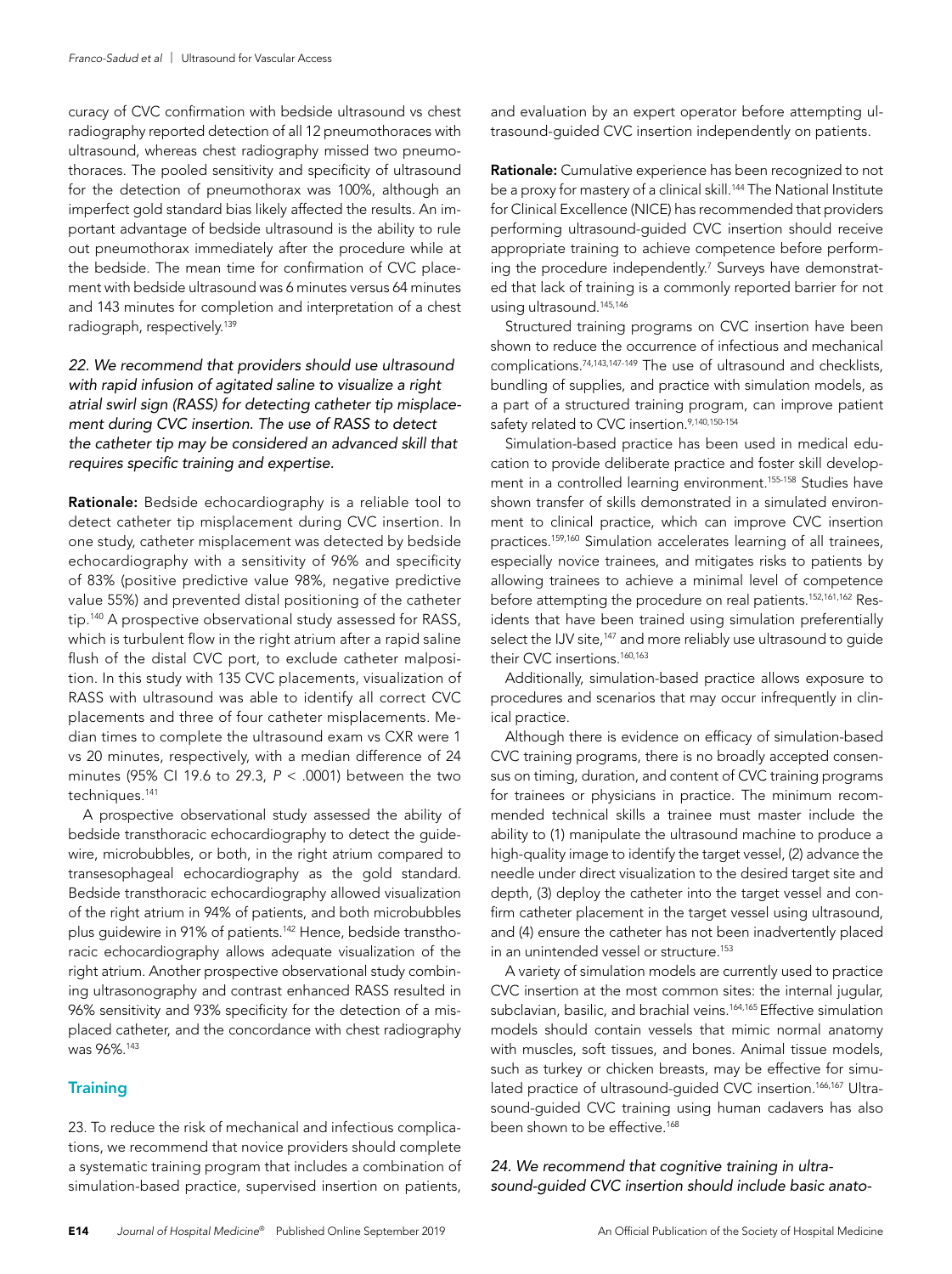# *my, ultrasound physics, ultrasound machine knobology, fundamentals of image acquisition and interpretation, detection and management of procedural complications, infection prevention strategies, and pathways to attain competency.*

Rationale: After receiving training in ultrasound-guided CVC insertion, physicians report significantly higher comfort with the use of ultrasound compared to those who have not received such training.145 Learners find training sessions worthwhile to increase skill levels,<sup>167</sup> and skills learned from simulation-based mastery learning programs have been retained up to one year.<sup>158</sup>

Several commonalities have been noted across training curricula. Anatomy and physiology didactics should include vessel anatomy (location, size, and course);<sup>9</sup> vessel differentiation by ultrasound;<sup>9,69</sup> blood flow dynamics;<sup>69</sup> Virchow's triad;<sup>69</sup> skin integrity and colonization;<sup>150</sup> peripheral nerve identification and distribution;<sup>9</sup> respiratory anatomy;<sup>9,69</sup> upper and lower extremity, axillary, neck, and chest anatomy.<sup>9,69</sup> Vascular anatomy is an essential curricular component that may help avoid preventable CVC insertion complications, such as inadvertent nerve, artery, or lung puncture.<sup>150,169</sup> Training curricula should also include ultrasound physics (piezoelectric effect, frequency, resolution, attenuation, echogenicity, Doppler ultrasound, arterial and venous flow characteristics), image acquisition and optimization (imaging mode, focus, dynamic range, probe types), and artifacts (reverberation, mirror, shadowing, enhancement).

CVC-related infections are an important cause of morbidity and mortality in the acute and long-term care environment.<sup>69</sup> Infection and thrombosis can both be impacted by the insertion site selection, skin integrity, and catheter-vein ratio.<sup>2,3,84</sup> Inexperience generally leads to more insertion attempts that can increase trauma during CVC insertion and potentially increase the risk of infections.170 To reduce the risk of infectious complications, training should include important factors to consider in site selection and maintenance of a sterile environment during CVC insertion, including use of maximal sterile barrier precautions, hand hygiene, and appropriate use of skin antiseptic solutions.

Professional society guidelines have been published with recommendations of appropriate techniques for ultrasound-guided vascular access that include training recommendations.<sup>9,154</sup> Training should deconstruct the insertion procedure into readily understood individual steps, and can be aided by demonstration of CVC insertion techniques using video clips. An alternative to face-to-face training is internet-based training that has been shown to be as effective as traditional teaching methods in some medical centers.171 Additional methods to deliver cognitive instruction include textbooks, continuing medical education courses, and digital videos.164,172

# *25. We recommend that trainees should demonstrate minimal competence before placing ultrasound-guided CVCs independently. A minimum number of CVC*

# *insertions may inform this determination, but a proctored assessment of competence is most important.*

Rationale: CVC catheter placement carries the risk of serious complications including arterial injury or dissection, pneumothorax, or damage to other local structures; arrhythmias; catheter malposition; infection; and thrombosis. Although there is a lack of consensus and high-quality evidence for the certification of skills to perform ultrasound-guided CVC insertion, recommendations have been published advocating for formal and comprehensive training programs in ultrasound-guided CVC insertion with an emphasis on expert supervision prior to independent practice.<sup>9,153,154</sup> Two groups of expert operators have recommended that training should include at least 8-10 supervised ultrasound-quided CVC insertions.<sup>154,173,174</sup> A consensus task force from the World Congress of Vascular Access has recommended a minimum of six to eight hours of didactic education, four hours of hands-on training on simulation models, and six hours of hands-on ultrasound training on human volunteers to assess normal anatomy.175 This training should be followed by supervised ultrasound-guided CVC insertions until the learner has demonstrated minimal competence with a low rate of complications.<sup>35</sup> There is general consensus that arbitrary numbers should not be the sole determinant of competence, and that the most important determinant of competence should be an evaluation by an expert operator.<sup>176</sup>

# *26. We recommend that didactic and hands-on training for trainees should coincide with anticipated times of increased performance of vascular access procedures. Refresher training sessions should be offered periodically.*

Rationale: Simulation-based CVC training courses have shown a rapid improvement in skills, but lack of practice leads to deterioration of technical skills.<sup>161,162,177,178</sup> Thus, a single immersive training session is insufficient to achieve and maintain mastery of skills, and an important factor to acquire technical expertise is sustained, deliberate practice with feedback.<sup>179</sup> Furthermore, an insidious decay in skills may go unrecognized as a learner's comfort and self-confidence does not always correlate with actual performance, leading to increased risk of errors and potential for procedural complications.<sup>147,158,180-183</sup> Given the decay in technical skills over time, simulation-based training sessions are most effective when they occur in close temporal proximity to times when those skills are most likely to be used; for example, a simulation-based training session for trainees may be most effective just before the start of a critical care rotation.152 Regularly scheduled training sessions with monitoring and feedback by expert operators can reinforce procedural skills and prevent decay. Some experts have recommended that a minimum of 10 ultrasound-guided CVC insertions should be performed annually to maintain proficiency.153

# *27. We recommend that competency assessments should include formal evaluation of knowledge and technical skills using standardized assessment tools.*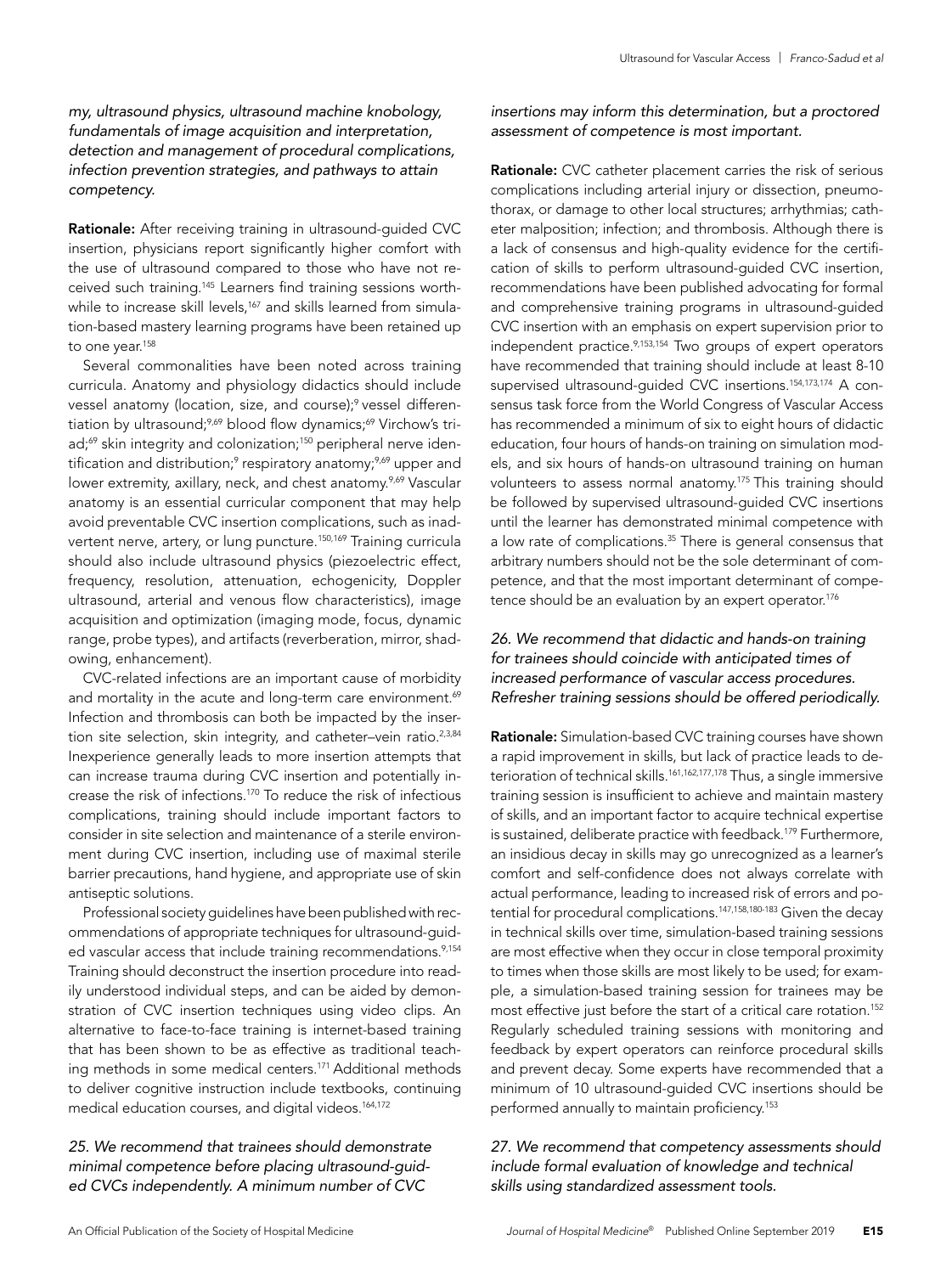Rationale: Hospitalists and other healthcare providers that place vascular access catheters should undergo competency assessments proctored by an expert operator to verify that they have the required knowledge and skills.<sup>184,185</sup> Knowledge competence can be partially evaluated using a written assessment, such as a multiple-choice test, assessing the provider's cognitive understanding of the procedure.<sup>175</sup> For ultrasound-guided CVC insertion, a written examination should be administered in conjunction with an ultrasound image assessment to test the learner's recognition of normal vs abnormal vascular anatomy. Minimum passing standards should be established a priori according to local or institutional standards.

The final skills assessment should be objective, and the learner should be required to pass all critical steps of the procedure. Failure of the final skills assessment should lead to continued practice with supervision until the learner can consistently demonstrate correct performance of all critical steps. Checklists are commonly used to rate the technical performance of learners because they provide objective criteria for evaluation, can identify specific skill deficiencies, and can determine a learner's readiness to perform procedures independently.186,187 The administration of skills assessments and feedback methods should be standardized across faculty. Although passing scores on both knowledge and skills assessments do not guarantee safe performance of a procedure independently, they provide a metric to ensure that a minimum level of competence has been achieved before allowing learners to perform procedures on patients without supervision.188

Competency assessments are a recommended component of intramural and extramural certification of skills in ultrasound-guided procedures. Intramural certification pathways differ by institution and often require additional resources including ultrasound machine(s), simulation equipment, and staff time, particularly when simulation-based assessments are incorporated into certification pathways. We recognize that some of these recommendations may not be feasible in resource-limited settings, such as rural hospitals. However, initial and ongoing competency assessments can be performed during routine performance of procedures on patients. For an in-depth review of credentialing pathways for ultrasound-guided bedside procedures, we recommend reviewing the SHM Position Statement on Credentialing of Hospitalists in Ultrasound-Guided Bedside Procedures.<sup>24</sup>

# *28. We recommend that competency assessments should evaluate for proficiency in the following knowledge and skills of CVC insertion:*

- *a. Knowledge of the target vein anatomy, proper vessel identification, and recognition of anatomical variants*
- *b. Demonstration of CVC insertion with no technical errors based on a procedural checklist*
- *c. Recognition and management of acute complications, including emergency management of life-threatening complications*
- *d. Real-time needle tip tracking with ultrasound and cannulation on the first attempt in at least five consecutive simulations.*

Rationale: Recommendations have been published with the minimal knowledge and skills learners must demonstrate to perform ultrasound-guided vascular access procedures. These include operation of an ultrasound machine to produce high-quality images of the target vessel, tracking of the needle tip with real-time ultrasound guidance, and recognition and understanding of the management of procedural complications.154,175

First, learners must be able to perform a preprocedural assessment of the target vein, including size and patency of the vein; recognition of adjacent critical structures; and recognition of normal anatomical variants.<sup>175,189</sup> Second, learners must be able to demonstrate proficiency in tracking the needle tip penetrating the target vessel, inserting the catheter into the target vessel, and confirming catheter placement in the target vessel with ultrasound.<sup>154,175</sup> Third, learners must be able to demonstrate recognition of acute complications, including arterial puncture, hematoma formation, and development of pneumothorax.154,175 Trainees should be familiar with recommended evaluation and management algorithms, including indications for emergent consultation.<sup>190</sup>

# *29. We recommend a periodic proficiency assessments of all operators should be conducted to ensure maintenance of competency.*

Rationale: Competency extends to periodic assessment and not merely an initial evaluation at the time of training.191 Periodic competency assessments should include assessment of proficiency of all providers that perform a procedure, including instructors and supervisors. Supervising providers should maintain their competency in CVC insertion through routine use of their skills in clinical practice.<sup>175</sup> An observational study of emergency medicine residents revealed that lack of faculty comfort with ultrasound hindered the residents' use of ultrasound.<sup>192</sup> Thus, there is a need to examine best practices for procedural supervision of trainees because providers are often supervising procedures that they are not comfortable performing on their own.193

# KNOWLEDGE GAPS

The process of producing this position statement revealed areas of uncertainty and important gaps in the literature regarding the use of ultrasound guidance for central and peripheral venous access and arterial access.

This position statement recommends a preprocedural ultrasound evaluation of blood vessels based on evidence that providers may detect anatomic anomalies, thrombosis, or vessel stenosis. Ultrasound can also reveal unsuspected high-risk structures in near proximity to the procedure site. Although previous studies have shown that providers can accurately assess vessels with ultrasound for these features, further study is needed to evaluate the effect of a standardized preprocedural ultrasound exam on clinical and procedural decision-making, as well as procedural outcomes.

Second, two ultrasound applications that are being increas-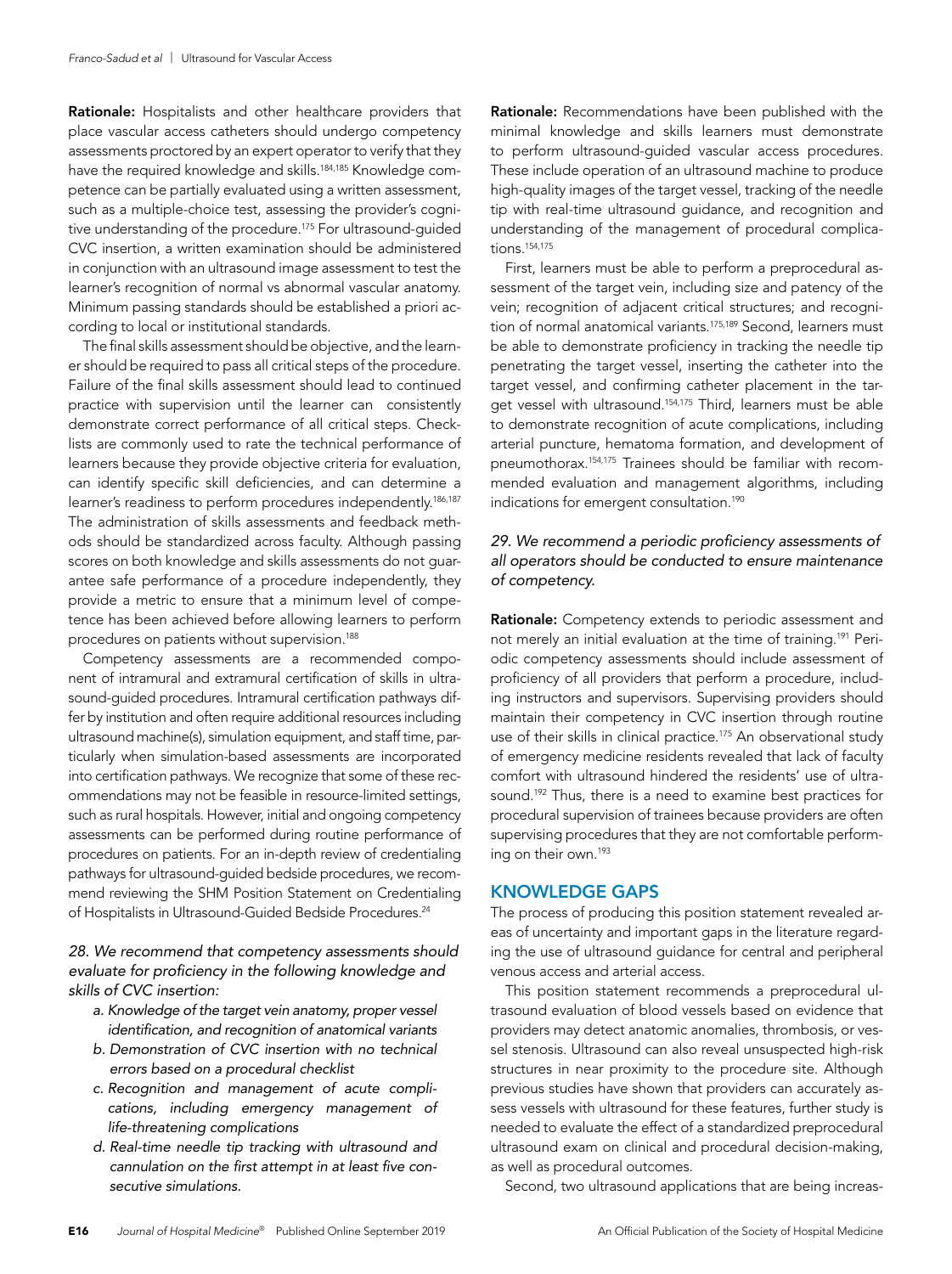ingly used but have not been widely implemented are the use of ultrasound to evaluate lung sliding postprocedure to exclude pneumothorax and the verification of central line placement using a rapid infusion of agitated saline to visualize the RASS.<sup>139-141</sup> Both of these applications have the potential to expedite postprocedure clearance of central lines for usage and decrease patient radiation exposure by obviating the need for postprocedure CXRs. Despite the supporting evidence, both of these applications are not yet widely used, as few providers have been trained in these techniques which may be considered advanced skills.

Third, despite advances in our knowledge of effective training for vascular access procedures, there is limited agreement on how to define procedural competence. Notable advancements in training include improved understanding of systematic training programs, development of techniques for proctoring procedures, definition of elements for hands-on assessments, and definition of minimum experience needed to perform vascular access procedures independently. However, application of these concepts to move learners toward independent practice remains variably interpreted at different institutions, likely due to limited resources, engrained cultures about procedures, and a lack of national standards. The development of hospitalist-based procedure services at major academic medical centers with high training standards, close monitoring for quality assurance, and the use of databases to track clinical outcomes may advance our understanding and delivery of optimal procedural training.

Finally, ultrasound technology is rapidly evolving which will affect training, techniques, and clinical outcomes in coming years. Development of advanced imaging software with artificial intelligence can improve needle visualization and tracking. These technologies have the potential to facilitate provider training in real-time ultrasound-guided procedures and improve the overall safety of procedures. Emergence of affordable, handheld ultrasound devices is improving access to ultrasound technology, but their role in vascular access procedures is yet to be defined. Furthermore, availability of wireless handheld ultrasound technology and multifrequency transducers will create new possibilities for use of ultrasound in vascular access procedures.

# **CONCLUSION**

We have presented several evidence-based recommendations on the use of ultrasound guidance for placement of central and peripheral vascular access catheters that are intended for hospitalists and other healthcare providers who routinely perform vascular access procedures. By allowing direct visualization of the needle tip and target vessel, the use of ultrasound guidance has been shown in randomized studies to reduce needle insertion attempts, reduce needle redirections, and increase overall procedure success rates. The accuracy of ultrasound to identify the target vessel, assess for thrombosis, and detect anatomical anomalies is superior to that of physical examination. Hospitalists can attain competence in performing ultrasound-guided vascular access procedures through systematic

training programs that combine didactic and hands-on training, which optimally include patient-based competency assessments.

### Acknowledgments

The authors thank all the members of the Society of Hospital Medicine Pointof-care Ultrasound Task Force and the Education Committee members for their time and dedication to develop these guidelines.

Collaborators of Society of Hospital Medicine Point-of-care Ultrasound Task Force: Robert Arntfield, Jeffrey Bates, Anjali Bhagra, Michael Blaivas, Daniel Brotman, Richard Hoppmann, Susan Hunt, Trevor P. Jensen, Venkat Kalidindi, Ketino Kobaidze, Joshua Lenchus, Paul Mayo, Satyen Nichani, Vicki Noble, Nitin Puri, Aliaksei Pustavoitau, Kreegan Reierson, Gerard Salame, Kirk Spencer, Vivek Tayal, David Tierney

SHM Point-of-care Ultrasound Task Force: CHAIRS: Nilam J. Soni, Ricardo Franco-Sadud, Jeff Bates. WORKING GROUPS: Thoracentesis Working Group: Ria Dancel (chair), Daniel Schnobrich, Nitin Puri. Vascular Access Working Group: Ricardo Franco (chair), Benji Mathews, Saaid Abdel-Ghani, Sophia Rodgers, Martin Perez, Daniel Schnobrich. Paracentesis Working Group: Joel Cho (chair), Benji Mathews, Kreegan Reierson, Anjali Bhagra, Trevor P. Jensen Lumbar Puncture Working Group: Nilam J. Soni (chair), Ricardo Franco, Gerard Salame, Josh Lenchus, Venkat Kalidindi, Ketino Kobaidze. Credentialing Working Group: Brian *P* Lucas (chair), David Tierney, Trevor P. Jensen PEER REVIEWERS: Robert Arntfield, Michael Blaivas, Richard Hoppmann, Paul Mayo, Vicki Noble, Aliaksei Pustavoitau, Kirk Spencer, Vivek Tayal. METHODOLOGIST: Mahmoud El-Barbary. LIBRARIAN: Loretta Grikis. SOCIETY OF HOSPITAL MEDICINE EDUCATION COMMITTEE: Daniel Brotman (past chair), Satyen Nichani (current chair), Susan Hunt. SOCIETY OF HOSPITAL MEDICINE STAFF: Nick Marzano.

Disclaimer: The contents of this publication do not represent the views of the U.S. Department of Veterans Affairs or the United States Government.

Disclosure: The authors have nothing to disclose.

Funding: Brian *P* Lucas: Department of Veterans Affairs, Veterans Health Administration, Office of Research and Development and Dartmouth SYNERGY, National Institutes of Health, National Center for Translational Science (UL-1TR001086). Nilam Soni: Department of Veterans Affairs, Quality Enhancement Research Initiative Partnered Evaluation Initiative Grant (HX002263-01A1)

#### References

- 1. Raad I. Intravascular-catheter-related infections. *Lancet.* 1998;351(9106):893- 898. https://doi.org/10.1016/S0140-6736(97)10006-X.
- 2. Merrer J, De Jonghe B, Golliot F, et al. Complications of femoral and subclavian venous catheterization in critically ill patients: a randomized controlled trial. *JAMA.* 2001;286(6):700-707. https://doi.org/10.1001/jama.286.6.700.
- Sznajder JI, Zveibil FR, Bitterman H, Weiner P, Bursztein S. Central vein catheterization. Failure and complication rates by three percutaneous approaches. *Arch Intern Med.* 1986;146(2):259-261. https://doi.org/10.1001/ archinte.146.2.259.
- 4. Randolph AG, Cook DJ, Gonzales CA, Pribble CG. Ultrasound guidance for placement of central venous catheters: a meta-analysis of the literature. *Crit Care Med.* 1996;24(12):2053-2058. https://doi.org/10.1097/00003246- 199612000-00020.
- 5. Hind D, Calvert N, McWilliams R, et al. Ultrasonic locating devices for central venous cannulation: meta-analysis. *BMJ.* 2003;327(7411):361. https://doi. org/10.1136/bmj.327.7411.361.
- 6. O'Grady NP, Alexander M, Burns LA, et al. Guidelines for the prevention of intravascular catheter-related infections. *Am J Infect Control.* 2011;39(4):S1- S34. https://doi.org/10.1016/j.ajic.2011.01.003.
- 7. National Institute for Health and Care Excellence (NICE). *Guidance on the Use of Ultrasound Locating Devices for Placing Central Venous Catheters*; 2002.
- 8. Shojania KG, Duncan BW, McDonald KM, et al. Making health care safer: A critical analysis of patient safety practices. *Evid Rep Technol Assess*. Rockville, MD: Agency for Healthcare Research and Quality. 2001;43(43):i–x, 1.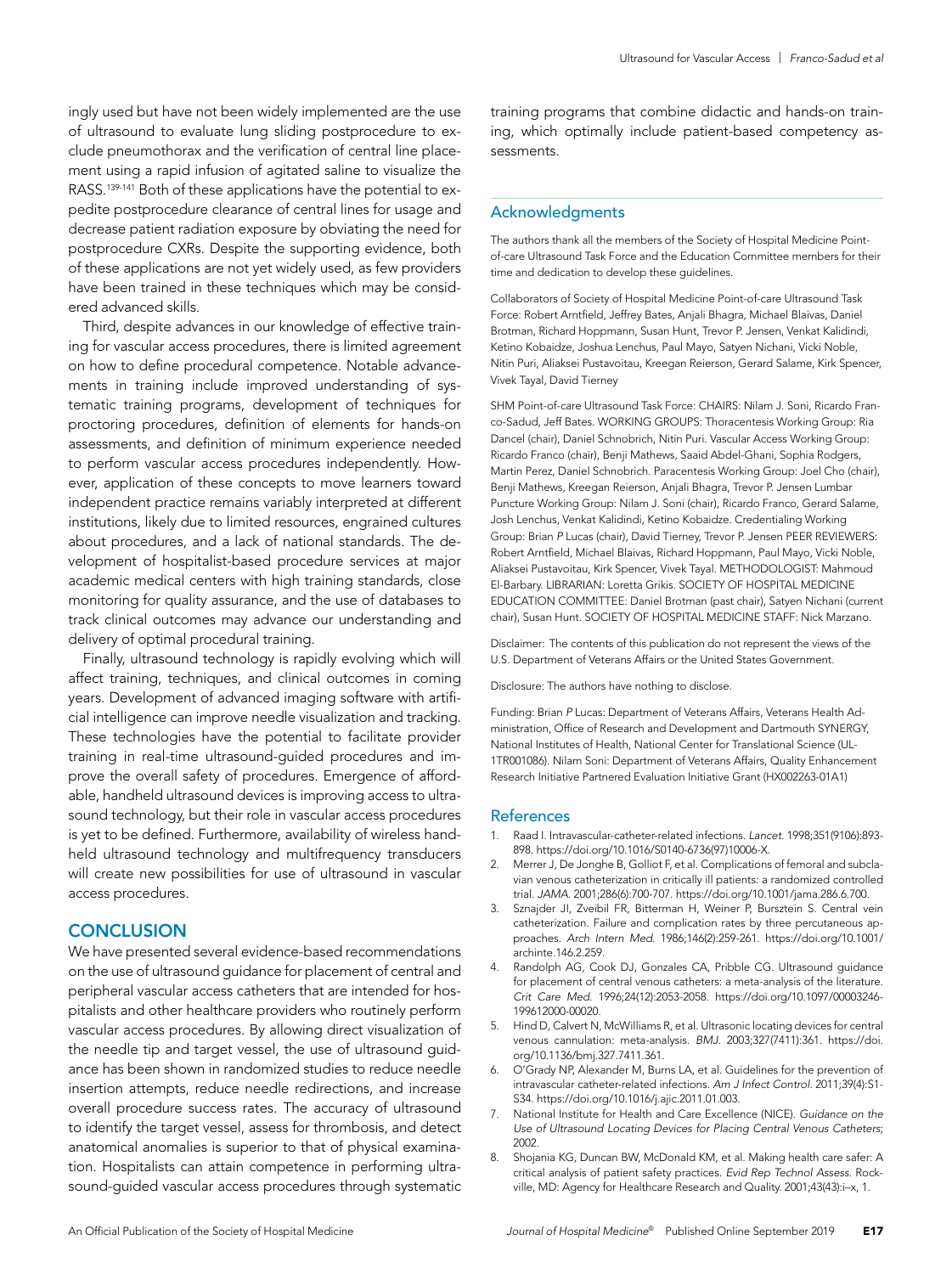- 9. Lamperti M, Bodenham AR, Pittiruti M, et al. International evidence-based recommendations on ultrasound-guided vascular access. *Intensive Care Med.* 2012;38(7):1105-1117. https://doi.org/10.1007/s00134-012-2597-x.
- 10. Frykholm P, Pikwer A, Hammarskjöld F, et al. Clinical guidelines on central venous catheterisation. Swedish Society of Anaesthesiology and Intensive Care Medicine. *Acta Anaesthesiol Scand.* 2014;58(5):508-524. https://doi. org/10.1111/aas.12295.
- 11. American Society of Anesthesiologists Task Force on Central Venous Access, Rupp SM, Apfelbaum JL, et al*.* Practice guidelines for central venous access: a report by the American Society of Anesthesiologists Task Force on Central Venous Access. *Anesthesiology.* 2012;116(3):539-573. https://doi. org/10.1097/ALN.0b013e31823c9569.
- 12. Frankel HL, Kirkpatrick AW, Elbarbary M, et al. Guidelines for the appropriate use of bedside general and cardiac ultrasonography in the evaluation of critically ill patients-part I: General ultrasonography. *Crit Care Med.*  2015;43(11):2479-2502. https://doi.org/10.1097/CCM.0000000000001216.
- 13. Shekelle PG, Wachter RM, Pronovost PJ, et al. Making health care safer II: An updated critical analysis of the evidence for patient safety practices. *Evid Rep Technol Assess.* 2013;211:1-945.
- 14. Troianos CA, Hartman GS, Glas KE, et al. Guidelines for performing ultrasound guided vascular cannulation: recommendations of the American Society of Echocardiography and the Society of Cardiovascular Anesthesiologists. *J Am Soc Echocardiogr.* 2011;24(12):1291-1318. https://doi. org/10.1016/j.echo.2011.09.021.
- 15. Soni NJ, Reyes LF, Keyt H, et al. Use of ultrasound guidance for central venous catheterization: a national survey of intensivists and hospitalists. *J Crit Care.* 2016;36:277-283. https://doi.org/10.1016/j.jcrc.2016.07.014.
- 16. Parienti JJ, Mongardon N, Mégarbane B, et al. Intravascular complications of central venous catheterization by insertion site. *N Engl J Med.*  2015;373(13):1220-1229. https://doi.org/10.1056/NEJMoa1500964.
- 17. Maizel J, Bastide MA, Richecoeur J, et al. Practice of ultrasound-guided central venous catheter technique by the French intensivists: a survey from the BoReal study group. *Ann Intensive Care.* 2016;6(1):76. https://doi. org/10.1186/s13613-016-0177-x.
- 18. Egan G, Healy D, O'Neill H, et al*.* Ultrasound guidance for difficult peripheral venous access: systematic review and meta-analysis. *Emerg Med J.*  2013;30(7):521-526. https://doi.org/10.1136/emermed-2012-201652.
- 19. Stolz LA, Stolz U, Howe C, Farrell IJ, Adhikari S. Ultrasound-guided peripheral venous access: a meta-analysis and systematic review. *J Vasc Access.*  2015;16(4):321-326. https://doi.org/10.5301/jva.5000346.
- 20. Sofocleous CT, Schur I, Cooper SG, et al*.* Sonographically guided placement of peripherally inserted central venous catheters: review of 355 procedures. *AJR Am J Roentgenol.* 1998;170(6):1613-1616. https://doi.org/10.2214/ ajr.170.6.9609183.
- 21. Nichols I, Humphrey JP. The efficacy of upper arm placement of peripherally inserted central catheters using bedside ultrasound and microintroducer technique. *J Infus Nurs Off Publ Infus Nurs Soc.* 2008;31(3):165-176. https:// doi.org/10.1097/01.NAN.0000317703.66395.b8.
- 22. Stokowski G, Steele D, Wilson D. The use of ultrasound to improve practice and reduce complication rates in peripherally inserted central catheter insertions. *J Infus Nurs Off Publ Infus Nurs Soc.* 2009;32(3):145-155. https:// doi.org/10.1097/NAN.0b013e3181a1a98f.
- 23. Shiloh AL, Savel RH, Paulin LM, Eisen LA. Ultrasound-guided catheterization of the radial artery: a systematic review and meta-analysis of randomized controlled trials. *Chest.* 2011;139(3):524-529. https://doi.org/10.1378/ chest.10-0919.
- 24. Lucas BP, Tierney DM, Jensen TP, et al. Credentialing of hospitalists in ultrasound-guided bedside procedures: A position statement of the Society of Hospital Medicine. *J Hosp Med.* 2018;13(2):117-125. https://doi. org/10.12788/jhm.2917.
- 25. Chopra V, Flanders SA, Saint S, et al. The Michigan appropriateness guide for intravenous catheters (Magic): results From a Multispecialty Panel Using the RAND/UCLA Appropriateness Method. *Ann Intern Med.* 2015;163(6):S1- S40. https://doi.org/10.7326/M15-0744.
- 26. Raad II, Hohn DC, Gilbreath BJ, et al. Prevention of central venous catheter-related infections by using maximal sterile barrier precautions during insertion. *Infect Control Hosp Epidemiol.* 1994;15(4):231-238.
- 27. Slama M, Novara A, Safavian A, et al*.* Improvement of internal jugular vein cannulation using an ultrasound-guided technique. *Intensive Care Med.*  1997;23(8):916-919. https://doi.org/10.1007/s001340050432.
- 28. Seyahi N, Kahveci A, Altiparmak MR, Serdengecti K, Erek E. Ultrasound imaging findings of femoral veins in patients with renal failure and its impact on vascular access. *Nephrol Dial Transplant.* 2005;20(9):1864-1867. https:// doi.org/10.1093/ndt/gfh942.
- 29. Lin BS, Kong CW, Tarng DC, Huang TP, Tang GJ. Anatomical variation of the internal jugular vein and its impact on temporary haemodialysis vascular access: an ultrasonographic survey in uraemic patients. *Nephrol Dial Transplant.* 1998;13(1):134-138. https://doi.org/10.1093/ndt/13.1.134.
- 30. Troianos CA, Kuwik RJ, Pasqual JR, Lim AJ, Odasso DP. Internal jugular vein and carotid artery anatomic relation as determined by ultrasonography. *Anesthesiology.* 1996;85(1):43-48. https://doi.org/10.1097/00000542- 199607000-00007.
- 31. Gordon AC, Wright I, Pugh ND. Duplication of the superficial femoral vein: recognition with duplex ultrasonography. *Clin Rad.* 1996;51(9):622-624. https://doi.org/10.1016/S0009-9260(96)80055-9.
- 32. Sulek CA, Gravenstein N, Blackshear RH, Weiss L. Head rotation during internal jugular vein cannulation and the risk of carotid artery puncture. *Anesth Analg.* 1996;82(1):125-128. https://doi.org/10.1097/00000539-199601000- 00022.
- 33. Shrestha BR, Gautam B. Ultrasound versus the landmark technique: a prospective randomized comparative study of internal jugular vein cannulation in an intensive care unit. *JNMA J Nepal Med Assoc.* 2011;51(182):56-61. https://doi.org/10.31729/jnma.148.
- 34. Brederlau J, Greim C, Schwemmer U, et al*.* Ultrasound-guided cannulation of the internal jugular vein in critically ill patients positioned in 30 degrees dorsal elevation. *Eur J Anaesthesiol.* 2004;21(9):684-687. https://doi. org/10.1097/00003643-200409000-00003.
- 35. Lamperti M, Subert M, Cortellazzi P, et al. Is a neutral head position safer than 45-degree neck rotation during ultrasound-guided internal jugular vein cannulation? Results of a randomized controlled clinical trial. *Anesth Analg.*  2012;114(4):777-784. https://doi.org/10.1213/ANE.0b013e3182459917.
- 36. Benter T, Teichgräber UK, Klühs L, et al. Anatomical variations in the internal jugular veins of cancer patients affecting central venous access. Anatomical variation of the internal jugular vein. *Ultraschall Med.* 2001;22(1):23-26. https://doi.org/10.1055/s-2001-11243.
- 37. Caridi JG, Hawkins IF, Jr, Wiechmann BN, Pevarski DJ, Tonkin JC. Sonographic guidance when using the right internal jugular vein for central vein access. *AJR Am J Roentgenol.* 1998;171(5):1259-1263. https://doi. org/10.2214/ajr.171.5.9798857.
- 38. Brusasco C, Corradi F, Zattoni PL, et al*.* Ultrasound-guided central venous cannulation in bariatric patients. *Obes Surg.* 2009;19(10):1365-1370. https:// doi.org/10.1007/s11695-009-9902-y.
- 39. Armstrong PJ, Cullen M, Scott DH. The 'SiteRite' ultrasound machine--an aid to internal jugular vein cannulation. *Anaesthesia.* 1993;48(4):319-323. https://doi.org/10.1111/j.1365-2044.1993.tb06953.x.
- 40. Forauer AR, Glockner JF. Importance of US findings in access planning during jugular vein hemodialysis catheter placements. *J Vasc Interv Rad.*  2000;11(2 Pt 1):233-238. https://doi.org/10.1016/S1051-0443(07)61471-7.
- 41. Hassan C, Girishkumar HT, Thatigotla B, et al. Value of ultrasound guidance in placement of hemodialysis access catheters in patients with end-stage renal disease. *Am Surg.* 2008;74(11):1111-1113.
- 42. Tan CO, Weinberg L, Peyton P, Story D, McNicol L. Size variation between contralateral infraclavicular axillary veins within individual patients-implications for subclavian venous central line insertion. *Crit Care Med.*  2013;41(2):457-463. https://doi.org/10.1097/CCM.0b013e31826ab1dd.
- 43. Wu SY, Ling Q, Cao LH, et al*.* Real-time two-dimensional ultrasound guidance for central venous cannulation: a meta-analysis. *Anesthesiology.*  2013;118(2):361-375. https://doi.org/10.1097/ALN.0b013e31827bd172.
- 44. Kim W, Chung RK, Lee GY, Han JI. The effects of hip abduction with external rotation and reverse Trendelenburg position on the size of the femoral vein; ultrasonographic investigation. *Korean J Anesthesiol.* 2011;61(3):205-209. https://doi.org/10.4097/kjae.2011.61.3.205.
- 45. Denys BG, Uretsky BF. Anatomical variations of internal jugular vein location: impact on central venous access. *Crit Care Med.* 1991;19(12):1516-1519. https://doi.org/10.1097/00003246-199112000-00013.
- 46. Brass P, Hellmich M, Kolodziej L, Schick G, Smith AF. Ultrasound guidance versus anatomical landmarks for internal jugular vein catheterization. *Cochrane Database Syst Rev.* 2015;1:CD006962. https://doi.org/10.1002/14651858. CD006962.pub2.
- 47. Gilbert TB, Seneff MG, Becker RB. Facilitation of internal jugular venous cannulation using an audio-guided Doppler ultrasound vascular access device: results from a prospective, dual-center, randomized, crossover clinical study. *Crit Care Med.* 1995;23(1):60-65. https://doi.org/10.1097/00003246- 199501000-00012.
- 48. Schummer W, Schummer C, Tuppatsch H, et al*.* Ultrasound-guided central venous cannulation: is there a difference between Doppler and B-mode ultrasound? *J Clin Anesth.* 2006;18(3):167-172. https://doi.org/10.1016/j. jclinane.2005.12.010.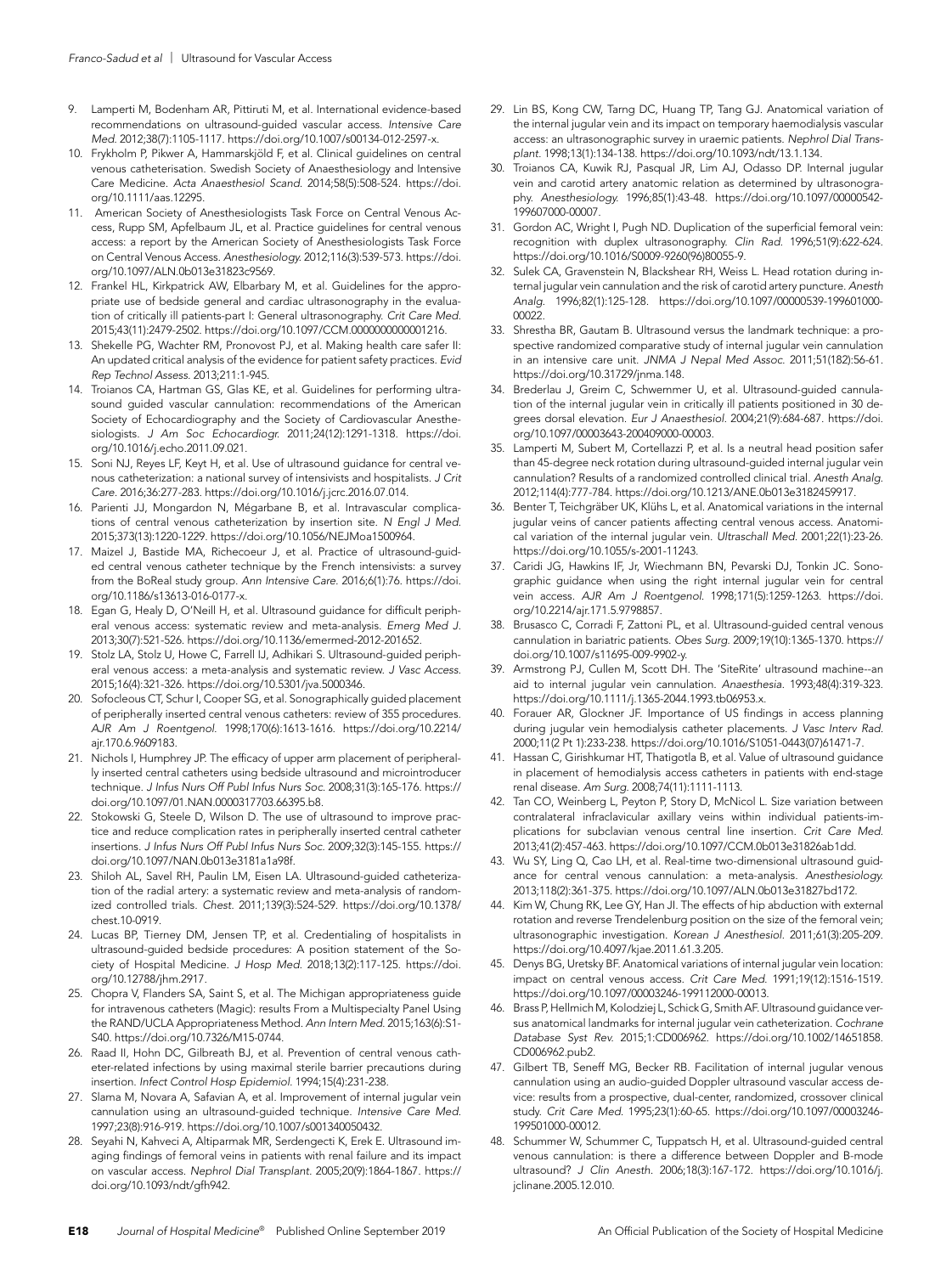- 49. Airapetian N, Maizel J, Langelle F, et al. Ultrasound-guided central venous cannulation is superior to quick-look ultrasound and landmark methods among inexperienced operators: a prospective randomized study. *Intensive Care Med.* 2013;39(11):1938-1944. https://doi.org/10.1007/s00134-013- 3072-z.
- 50. Milling TJ, Jr, Rose J, Briggs WM, et al. Randomized, controlled clinical trial of point-of-care limited ultrasonography assistance of central venous cannulation: the Third Sonography Outcomes Assessment Program (SOAP-3) Trial. *Crit Care Med.* 2005;33(8):1764-1769. https://doi.org/10.1097/01. ccm.0000171533.92856.e5.
- 51. Beaudoin FL, Merchant RC, Lincoln J, et al*.* Bedside ultrasonography detects significant femoral vessel overlap: implications for central venous cannulation. *CJEM.* 2011;13(4):245-250. https://doi.org/10.2310/8000.2011.110482.
- 52. Kwon TH, Kim YL, Cho DK. Ultrasound-guided cannulation of the femoral vein for acute haemodialysis access. *Nephrol Dial Transplant.*  1997;12(5):1009-1012. https://doi.org/10.1093/ndt/12.5.1009.
- 53. Rothschild JM. Ultrasound guidance of central vein catheterization. *Evid Rep Technol Assess*. 2001;43. Chapter 21.:http://archive.ahrq.gov/clinic/ ptsafety/chap21.htm.
- 54. Lennon M, Zaw NN, Pöpping DM, Wenk M. Procedural complications of central venous catheter insertion. *Minerva Anestesiol.* 2012;78(11):1234-1240.
- 55. Blaivas M, Adhikari S. An unseen danger: frequency of posterior vessel wall penetration by needles during attempts to place internal jugular vein central catheters using ultrasound guidance. *Crit Care Med.* 2009;37(8):2345- 2349; quiz 2359. https://doi.org/10.1097/CCM.0b013e3181a067d4.
- 56. Vogel JA, Haukoos JS, Erickson CL, et al. Is long-axis view superior to short-axis view in ultrasound-guided central venous catheterization? *Crit Care Med.*  2015;43(4):832-839. https://doi.org/10.1097/CCM.0000000000000823.
- 57. Tammam TF, El-Shafey EM, Tammam HF. Ultrasound-guided internal jugular vein access: comparison between short axis and long axis techniques. *Saudi J Kidney Dis Transpl.* 2013;24(4):707-713. https://doi.org/10.4103/1319- 2442.113861.
- 58. Keyes LE, Frazee BW, Snoey ER, Simon BC, Christy D. Ultrasound-guided brachial and basilic vein cannulation in emergency department patients with difficult intravenous access. *Ann Emerg Med.* 1999;34(6):711-714. https:// doi.org/10.1016/S0196-0644(99)70095-8.
- 59. Mahler SA, Wang H, Lester C, et al*.* Short- vs long-axis approach to ultrasound-guided peripheral intravenous access: a prospective randomized study. *Am J Emerg Med.* 2011;29(9):1194-1197. https://doi.org/10.1016/j. ajem.2010.07.015.
- 60. Berk D, Gurkan Y, Kus A, et al*.* Ultrasound-guided radial arterial cannulation: long axis/in-plane versus short axis/out-of-plane approaches? *J Clin Monit Comput.* 2013;27(3):319-324. https://doi.org/10.1007/s10877-013-9437-6.
- 61. Batllori M, Urra M, Uriarte E, et al. Randomized comparison of three transducer orientation approaches for ultrasound guided internal jugular venous cannulation. *Br J Anaesth.* 2016;116(3):370-376. https://doi.org/10.1093/bja/ aev399.
- 62. Moak JH, Lyons MS, Wright SW, Lindsell CJ. Needle and guidewire visualization in ultrasound-guided internal jugular vein cannulation. *Am J Emerg Med.* 2011;29(4):432-436. https://doi.org/10.1016/j.ajem.2010.01.004.
- 63. Moak JH, Rajkumar JS, Woods WA. The wire is really easy to see (WIRES): sonographic visualization of the guidewire by novices. *CJEM.* 2013;15(1):18- 23. https://doi.org/10.2310/8000.2012.120800.
- Gillman LM, Blaivas M, Lord J, Al-Kadi A, Kirkpatrick AW. Ultrasound confirmation of guidewire position may eliminate accidental arterial dilatation during central venous cannulation. *Scand J Trauma Resusc Emerg Med.*  2010;18:39. https://doi.org/10.1186/1757-7241-18-39.
- 65. Augoustides JG, Horak J, Ochroch AE, et al. A randomized controlled clinical trial of real-time needle-guided ultrasound for internal jugular venous cannulation in a large university anesthesia department. *J Cardiothorac Vasc Anesth.* 2005;19(3):310-315. https://doi.org/10.1053/j.jvca.2005.03.007.
- 66. Maecken T, Heite L, Wolf B, Zahn PK, Litz RJ. Ultrasound-guided catheterisation of the subclavian vein: freehand vs needle-guided technique. *Anaesthesia.* 2015;70(11):1242-1249. https://doi.org/10.1111/anae.13187.
- 67. Stone MB, Nagdev A, Murphy MC, Sisson CA. Ultrasound detection of guidewire position during central venous catheterization. *Am J Emerg Med.*  2010;28(1):82-84. https://doi.org/10.1016/j.ajem.2008.09.019.
- 68. Luyet C, Hartwich V, Urwyler N, et al*.* Evaluation of a novel needle guide for ultrasound-guided phantom vessel cannulation. *Anaesthesia.*  2011;66(8):715-720. https://doi.org/10.1111/j.1365-2044.2011.06781.x.
- 69. O'Grady NP, Alexander M, Burns LA, et al. Summary of recommendations: Guidelines for the Prevention of Intravascular Catheter-related Infections. *Clin Infect Dis.* 2011;52(9):1087-1099. https://doi.org/10.1093/cid/cir138.
- 70. Southworth SL, Henman LJ, Kinder LA, Sell JL. The journey to zero central

catheter-associated bloodstream infections: culture change in an intensive care unit. *Crit Care Nurse.* 2012;32(2):49-54. https://doi.org/10.4037/ ccn2012915.

- 71. Guerin K, Wagner J, Rains K, Bessesen M. Reduction in central line-associated bloodstream infections by implementation of a postinsertion care bundle. *Am J Infect Control.* 2010;38(6):430-433. https://doi.org/10.1016/j. ajic.2010.03.007.
- 72. Hartman N, Wittler M, Askew K, Manthey D. Delphi method validation of a procedural performance checklist for insertion of an ultrasound-guided internal jugular central line. *Am J Med Qual Off J Am Coll Med Qual.*  2016;31(1):81-85. https://doi.org/10.1177/1062860614549762.
- 73. Lenchus JD, Carvalho CM, Ferreri K, et al. Filling the void: defining invasive bedside procedural competency for internal medicine residents. *J Grad Med Educ.* 2013;5(4):605-612. https://doi.org/10.4300/JGME-D-13-00030.1.
- 74. Barsuk JH, Cohen ER, Feinglass J, McGaghie WC, Wayne DB. Use of simulation-based education to reduce catheter-related bloodstream infections. *Arch Intern Med.* 2009;169(15):1420-1423. https://doi.org/10.1001/archinternmed.2009.215.
- 75. Karakitsos D, Labropoulos N, De Groot E, et al. Real-time ultrasound-guided catheterisation of the internal jugular vein: a prospective comparison with the landmark technique in critical care patients. *Crit Care.* 2006;10(6):R162. https://doi.org/10.1186/cc5101.
- 76. Berenholtz SM, Pronovost PJ, Lipsett PA, et al. Eliminating catheter-related bloodstream infections in the intensive care unit. *Crit Care Med.*  2004;32(10):2014-2020. https://doi.org/10.1097/01.ccm.0000142399.70913.2f.
- 77. Young EM, Commiskey ML, Wilson SJ. Translating evidence into practice to prevent central venous catheter-associated bloodstream infections: a systems-based intervention. *Am J Infect Control.* 2006;34(8):503-506. https:// doi.org/10.1016/j.ajic.2006.03.011.
- 78. Galpern D, Guerrero A, Tu A, Fahoum B, Wise L. Effectiveness of a central line bundle campaign on line-associated infections in the intensive care unit. *Surgery.* 2008;144(4):492-495; discussion 495. https://doi.org/10.1016/j. surg.2008.06.004.
- 79. Mermel LA, McCormick RD, Springman SR, Maki DG. The pathogenesis and epidemiology of catheter-related infection with pulmonary artery swan-Ganz catheters: a prospective study utilizing molecular subtyping. *Am J Med.*  1991;91(3b):197S–205S. https://doi.org/10.1016/0002-9343(91)90369-9.
- 80. Marschall J, Mermel LA, Classen D, et al. Strategies to prevent central line-associated bloodstream infections in acute care hospitals. *Infect Control Hosp Epidemiol.* 2008;29(1):S22-S30. https://doi.org/10.1086/591059.
- 81. Marschall J, Mermel LA, Fakih M, et al. Strategies to prevent central line-associated bloodstream infections in acute care hospitals: 2014 update. *Infect Control Hosp Epidemiol.* 2014;35(7):753-771. https://doi. org/10.1086/676533.
- 82. Garcia-Rodriguez JF, Álvarez-Díaz H, Vilariño-Maneiro L, et al. Epidemiology and impact of a multifaceted approach in controlling central venous catheter associated blood stream infections outside the intensive care unit. *BMC Infect Dis.* 2013;13:445. https://doi.org/10.1186/1471-2334-13-445.
- 83. Lee DH, Jung KY, Choi YH. Use of maximal sterile barrier precautions and/ or antimicrobial-coated catheters to reduce the risk of central venous catheter-related bloodstream infection. *Infect Control Hosp Epidemiol.*  2008;29(10):947-950. https://doi.org/10.1086/590356.
- 84. Mermel LA. Prevention of intravascular catheter-related infections. *Ann Intern Med.* 2000;132(5):391-402. https://doi.org/10.7326/0003-4819-132-5- 200003070-00009.
- 85. Troianos CA, Jobes DR, Ellison N. Ultrasound-guided cannulation of the internal jugular vein. A prospective, randomized study. *Anesth Analg.*  1991;72(6):823-826. https://doi.org/10.1213/00000539-199106000-00020.
- 86. Troianos CA, Savino JS. Internal jugular vein cannulation guided by echocardiography. *Anesthesiology.* 1991;74(4):787-789. https://doi. org/10.1097/00000542-199104000-00026.
- 87. Denys BG, Uretsky BF, Reddy PS, et al*.* An ultrasound method for safe and rapid central venous access. *N Engl J Med.* 1991;324(8):566. https://doi. org/10.1056/NEJM199102213240816.
- 88. Riaz A, Shan Khan RA, Salim F. Ultrasound guided internal jugular venous cannulation: comparison with land-mark technique. *J Coll Phys Surg Pak.*  2015;25(5):315-319. https://doi.org/05.2015/JCPSP.315319.
- 89. Gok F, Kilicaslan A, Sarkilar G, Kandemir B, Yosunkaya A. The effect of ultrasound guidance on central venous catheter-associated bloodstream infection in critical care patients. *Acta Med Mediterr.* 2013;29:677-682.
- 90. Lamperti M, Cortellazzi P, D'Onofrio G, et al. An outcome study on complications using routine ultrasound assistance for internal jugular vein cannulation. *Acta Anaesthesiol Scand.* 2007;51(10):1327-1330. https://doi. org/10.1111/j.1399-6576.2007.01442.x.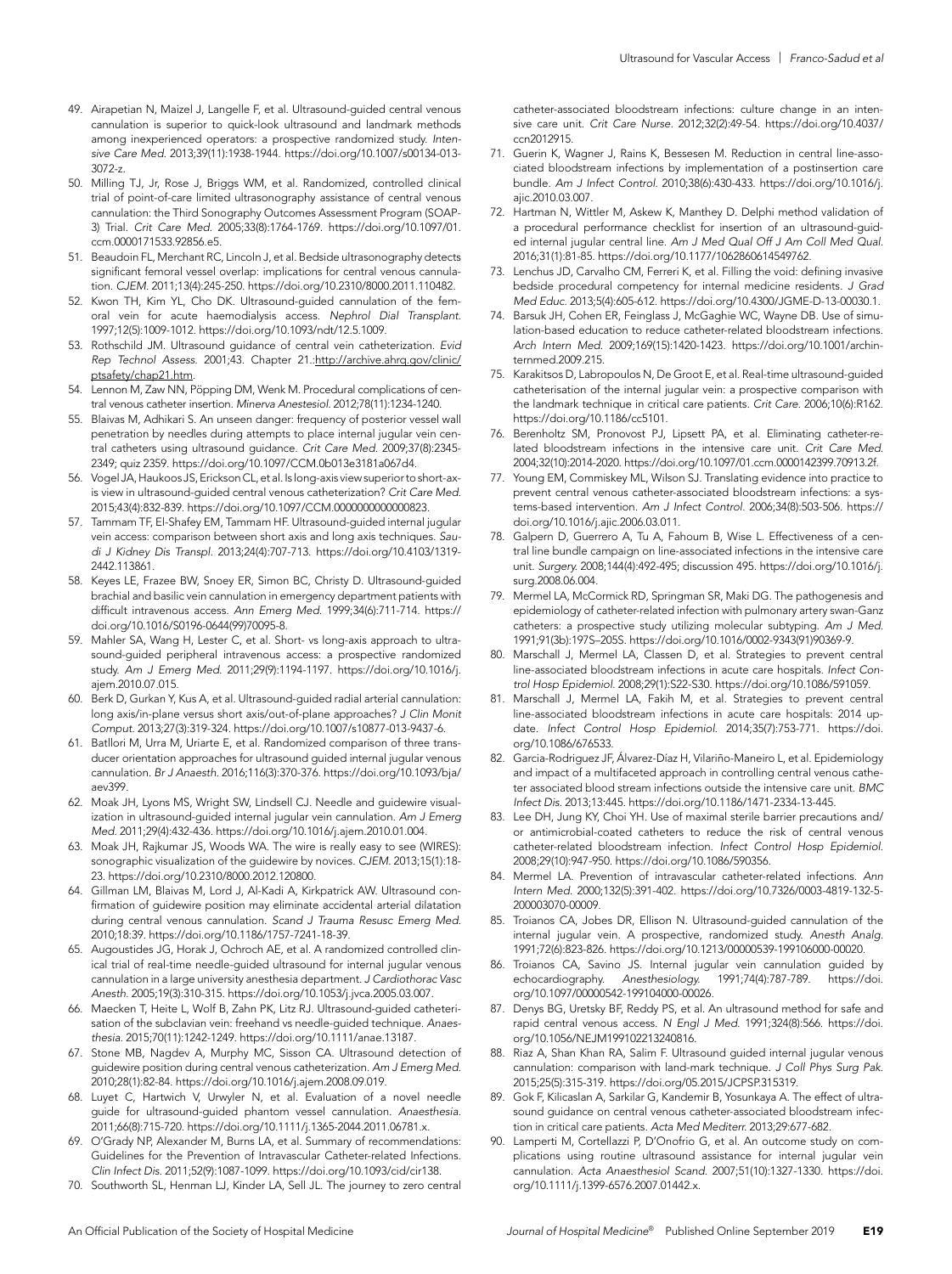- 91. Vezzani A, Manca T, Vercelli A, Braghieri A, Magnacavallo A. Ultrasonography as a guide during vascular access procedures and in the diagnosis of complications. *J Ultrasound.* 2013;16(4):161-170. https://doi.org/10.1007/ s40477-013-0046-5.
- 92. Palepu GB, Deven J, Subrahmanyam M, Mohan S. Impact of ultrasonography on central venous catheter insertion in intensive care. *Indian J Rad Imaging.* 2009;19(3):191-198. https://doi.org/10.4103/0971-3026.54877.
- 93. Agarwal A, Singh DK, Singh AP. Ultrasonography: a novel approach to central venous cannulation. *Indian J Crit Care Med.* 2009;13(4):213-216. https:// doi.org/10.4103/0972-5229.60174.
- 94. Wong SW, Niazi AU, Chin KJ, Chan VW. Real-time ultrasound-guided spinal anesthesia using the SonixGPS® needle tracking system: a case report. *Can J Anaesth.* 2013;60(1):50-53. https://doi.org/10.1007/s12630-012-9809-2.
- 95. Bouaziz H, Zetlaoui PJ, Pierre S, et al. Guidelines on the use of ultrasound guidance for vascular access. *Anaesth, Crit Care Pain Med.* 2015;34(1):65-69. https://doi.org/10.1016/j.accpm.2015.01.004.
- 96. Jenssen C, Brkljacic B, Hocke M, et al. EFSUMB guidelines on interventional ultrasound (INVUS), Part VI - Ultrasound-guided vascular interventions. *Ultraschall Med.* 2016;37(5):473-476. https://doi.org/10.1055/s-0035-1553450.
- Rando K, Castelli J, Pratt JP, et al. Ultrasound-guided internal jugular vein catheterization: a randomized controlled trial. *Heart Lung Vessels.*  2014;6(1):13-23.
- 98. Mey U, Glasmacher A, Hahn C, et al. Evaluation of an ultrasound-guided technique for central venous access via the internal jugular vein in 493 patients. *Support Care Cancer Off J Multinat Assoc Support Care Cancer.*  2003;11(3):148-155. https://doi.org/10.1007/s00520-002-0399-3.
- 99. Singh SA, Sharma S, Singh A, et al*.* The safety of ultrasound guided central venous cannulation in patients with liver disease. *Saudi J Anaesth.*  2015;9(2):155-160. https://doi.org/10.4103/1658-354X.152842.
- 100. Akoglu H, Piskinpasa S, Yenigun EC, et al*.* Real-time ultrasound guided placement of temporary internal jugular vein catheters: assessment of technical success and complication rates in nephrology practice. *Nephrol (Carlton).* 2012;17(7):603-606. https://doi.org/10.1111/j.1440- 1797.2012.01637.x.
- 101. Sadler DJ, Gordon AC, Klassen J, et al*.* Image-guided central venous catheters for apheresis. *Bone Marrow Transplant.* 1999;23(2):179-182. https://doi. org/10.1038/sj.bmt.1701545.
- 102. Calvert N, Hind D, McWilliams R, et al*.* Ultrasound for central venous cannulation: economic evaluation of cost-effectiveness. *Anaesthesia.*  2004;59(11):1116-1120. https://doi.org/10.1111/j.1365-2044.2004.03906.x.
- 103. Goetz AM, Wagener MM, Miller JM, Muder RR. Risk of infection due to central venous catheters: effect of site of placement and catheter type. *Infect Control Hosp Epidemiol.* 1998;19(11):842-845.
- 104. Bertini P, Frediani M. Ultrasound guided supraclavicular central vein cannulation in adults: a technical report. *J Vasc Access.* 2013;14(1):89-93. https:// doi.org/10.5301/jva.5000088.
- 105. Lalu MM, Fayad A, Ahmed O, et al. Ultrasound-guided subclavian vein catheterization: A systematic review and meta-analysis. *Crit Care Med.*  2015;43(7):1498-1507. https://doi.org/10.1097/CCM.0000000000000973.
- 106. Milone M, Di Minno G, Di Minno MN, et al. The real effectiveness of ultrasound guidance in subclavian venous access. *Ann ital chir.* 2010;81(5):331-334.
- 107. O'Leary R, Ahmed SM, McLure H, et al. Ultrasound-guided infraclavicular axillary vein cannulation: a useful alternative to the internal jugular vein. *Br J Anaesth.* 2012;109(5):762-768. https://doi.org/10.1093/bja/aes262.
- 108. Gualtieri E, Deppe SA, Sipperly ME, Thompson DR. Subclavian venous catheterization: greater success rate for less experienced operators using ultrasound guidance. *Crit Care Med.* 1995;23(4):692-697. https://doi. org/10.1097/00003246-199504000-00018.
- 109. Fragou M, Gravvanis A, Dimitriou V, et al. Real-time ultrasound-guided subclavian vein cannulation versus the landmark method in critical care patients: a prospective randomized study. *Crit Care Med.* 2011;39(7):1607-1612. https://doi.org/10.1097/CCM.0b013e318218a1ae.
- 110. Brass P, Hellmich M, Kolodziej L, Schick G, Smith AF. Ultrasound guidance versus anatomical landmarks for subclavian or femoral vein catheterization. *Cochrane Database Syst Rev.* 2015;1:CD011447. https://doi. org/10.1002/14651858.CD011447.
- 111. Robinson MK, Mogensen KM, Grudinskas GF, Kohler S, Jacobs DO. Improved care and reduced costs for patients requiring peripherally inserted central catheters: the role of bedside ultrasound and a dedicated team. *JPEN J Parenter Enter Nutr.* 2005;29(5):374-379. https://doi.org/10.1177/014 8607105029005374.
- 112. Li J, Fan YY, Xin MZ, et al. A randomised, controlled trial comparing the long-term effects of peripherally inserted central catheter placement in chemotherapy patients using B-mode ultrasound with modified Seldinger tech-

nique versus blind puncture. *Eur J Oncol Nurs.* 2014;18(1):94-103. https:// doi.org/10.1016/j.ejon.2013.08.003.

- 113. Schweickert WD, Herlitz J, Pohlman AS, et al*.* A randomized, controlled trial evaluating postinsertion neck ultrasound in peripherally inserted central catheter procedures. *Crit Care Med.* 2009;37(4):1217-1221. https://doi. org/10.1097/CCM.0b013e31819cee7f.
- 114. Mahler SA, Wang H, Lester C, Conrad SA. Ultrasound-guided peripheral intravenous access in the emergency department using a modified Seldinger technique. *J Emerg Med.* 2010;39(3):325-329. https://doi.org/10.1016/j. jemermed.2009.02.013.
- 115. Brannam L, Blaivas M, Lyon M, Flake M. Emergency nurses' utilization of ultrasound guidance for placement of peripheral intravenous lines in difficult-access patients. *Acad Emerg Med.* 2004;11(12):1361-1363. https://doi. org/10.1197/j.aem.2004.08.027.
- 116. Au A, Rotte M, Gryzbowski R, Ku B, Fields J. 157 Decrease in central venous catheter placement and complications due to utilization of ultrasound-guided peripheral intravenous catheters. *Ann Emerg Med.* 2011;58(4):S230. https://doi.org/10.1016/j.annemergmed.2011.06.185.
- 117. Dargin JM, Rebholz CM, Lowenstein RA, Mitchell PM, Feldman JA. Ultrasonography-guided peripheral intravenous catheter survival in ED patients with difficult access. *Am J Emerg Med.* 2010;28(1):1-7. https://doi. org/10.1016/j.ajem.2008.09.001.
- 118. Bauman M, Braude D, Crandall C. Ultrasound-guidance vs standard technique in difficult vascular access patients by ED technicians. *Am J Emerg Med.* 2009;27(2):135-140. https://doi.org/10.1016/j.ajem.2008.02.005.
- 119. Schoenfeld E, Shokoohi H, Boniface K. Ultrasound-guided peripheral intravenous access in the emergency department: patient-centered survey. *West J Emerg Med.* 2011;12(4):475-477. https://doi.org/10.5811/westjem.2011.3.1920.
- 120. Maki DG, Ringer M. Risk factors for infusion-related phlebitis with small peripheral venous catheters. A randomized controlled trial. *Ann Intern Med.*  1991;114(10):845-854. https://doi.org/10.7326/0003-4819-114-10-845.
- 121. Miliani K, Taravella R, Thillard D, et al. Peripheral venous catheter-related adverse events: evaluation from a multicentre epidemiological study in France (the CATHEVAL Project). *PLOS ONE.* 2017;12(1):e0168637. https:// doi.org/10.1371/journal.pone.0168637.
- 122. Gregg SC, Murthi SB, Sisley AC, Stein DM, Scalea TM. Ultrasound-guided peripheral intravenous access in the intensive care unit. *J Crit Care.*  2010;25(3):514-519. https://doi.org/10.1016/j.jcrc.2009.09.003.
- 123. Adhikari S, Blaivas M, Morrison D, Lander L. Comparison of infection rates among ultrasound-guided versus traditionally placed peripheral intravenous lines. *J Ultrasound Med.* 2010;29(5):741-747. https://doi.org/10.7863/ jum.2010.29.5.741.
- 124. Shiver S, Blaivas M, Lyon M. A prospective comparison of ultrasound-guided and blindly placed radial arterial catheters. *Acad Emerg Med.*  2006;13(12):1275-1279. https://doi.org/10.1197/j.aem.2006.07.015.
- 125. Levin PD, Sheinin O, Gozal Y. Use of ultrasound guidance in the insertion of radial artery catheters. *Crit Care Med.* 2003;31(2):481-484. https://doi. org/10.1097/01.CCM.0000050452.17304.2F.
- 126. Gu WJ, Tie HT, Liu JC, Zeng XT. Efficacy of ultrasound-guided radial artery catheterization: a systematic review and meta-analysis of randomized controlled trials. *Crit Care.* 2014;18(3):R93. https://doi.org/10.1186/cc13862.
- 127. Tang L, Wang F, Li Y, et al. Ultrasound guidance for radial artery catheterization: an updated meta-analysis of randomized controlled trials. *PLOS ONE.*  2014;9(11):e111527. https://doi.org/10.1371/journal.pone.0111527.
- 128. Sobolev M, Slovut DP, Lee Chang A, Shiloh AL, Eisen LA. Ultrasound-guided catheterization of the femoral artery: A systematic review and meta-analysis of randomized controlled trials. *J Invas Cardiol.* 2015;27(7):318-323. https:// doi.org/10.1378/chest.1991181.
- 129. Gabriel M, Pawlaczyk K, Waliszewski K, Krasiński Z, Majewski W. Location of femoral artery puncture site and the risk of postcatheterization pseudoaneurysm formation. *Int J Cardiol.* 2007;120(2):167-171. https://doi.org/10.1016/j. ijcard.2006.09.018.
- 130. Seto AH, Abu-Fadel MS, Sparling JM, et al. Real-time ultrasound guidance facilitates femoral arterial access and reduces vascular complications: FAUST (Femoral Arterial Access With ultrasound Trial). *JACC Cardiovasc Interv.* 2010;3(7):751-758. https://doi.org/10.1016/j.jcin.2010.04.015.
- 131. Kalish J, Eslami M, Gillespie D, et al. Routine use of ultrasound guidance in femoral arterial access for peripheral vascular intervention decreases groin hematoma rates. *J Vasc Surg.* 2015;61(5):1231-1238. https://doi. org/10.1016/j.jvs2014.12.003.
- 132. Sandhu NS, Patel B. Use of ultrasonography as a rescue technique for failed radial artery cannulation. *J Clin Anesth.* 2006;18(2):138-141. https://doi. org/10.1016/j.jclinane.2005.06.011.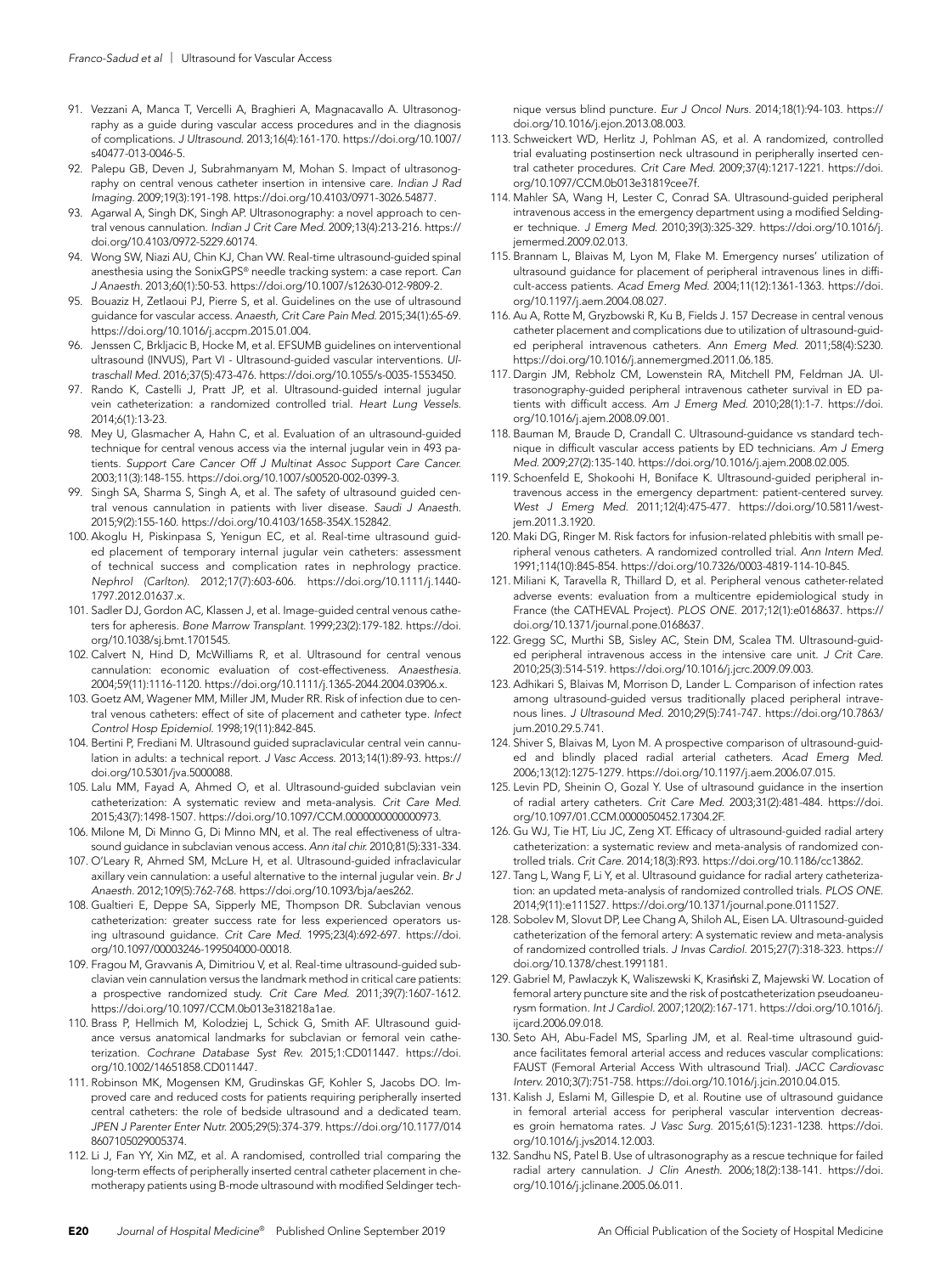- 133. White L, Halpin A, Turner M, Wallace L. Ultrasound-guided radial artery cannulation in adult and paediatric populations: a systematic review and meta-analysis. *Br J Anaesth.* 2016;116(5):610-617. https://doi.org/10.1093/ bja/aew097.
- 134. Gao YB, Yan JH, Gao FQ, et al*.* Effects of ultrasound-guided radial artery catheterization: an updated meta-analysis. *Am J Emerg Med.* 2015;33(1):50- 55. https://doi.org/10.1016/j.ajem.2014.10.008.
- 135. Seto AH, Roberts JS, Abu-Fadel MS, et al. Real-time ultrasound guidance facilitates transradial access: RAUST (Radial Artery Access with Ultrasound Trial). *JACC Cardiovasc Interv.* 2015;8(2):283-291. https://doi.org/10.1016/j. jcin.2014.05.036.
- 136. Roberts J, Manur R. Ultrasound-guided radial artery access by a non-ultrasound trained interventional cardiologist improved first-attempt success rates and shortened time for successful radial artery cannulation. *J Invas Cardiol.* 2013;25(12):676-679.
- 137. Lichtenstein DA, Menu Y. A bedside ultrasound sign ruling out pneumothorax in the critically ill. Lung sliding. *Chest.* 1995;108(5):1345-1348. https://doi. org/10.1378/chest.108.5.1345.
- 138. Lichtenstein D, Mezière G, Biderman P, Gepner A. The comet-tail artifact: an ultrasound sign ruling out pneumothorax. *Intensive Care Med.*  1999;25(4):383-388. https://doi.org/10.1007/s001340050862.
- 139. Ablordeppey EA, Drewry AM, Beyer AB, et al. Diagnostic accuracy of central venous catheter confirmation by bedside ultrasound Versus chest radiography in critically ill patients: A systematic review and meta-analysis. *Crit Care Med.* 2017;45(4):715-724. https://doi.org/10.1097/CCM.0000000000002188.
- 140. Bedel J, Vallée F, Mari A, et al. Guidewire localization by transthoracic echocardiography during central venous catheter insertion: a periprocedural method to evaluate catheter placement. *Intensive Care Med.*  2013;39(11):1932-1937. https://doi.org/10.1007/s00134-013-3097-3.
- 141. Weekes AJ, Keller SM, Efune B, Ghali S, Runyon M. Prospective comparison of ultrasound and CXR for confirmation of central vascular catheter placement. *Emerg Med J EMJ.* 2016;33(3):176-180. https://doi.org/10.1136/ emermed-2015-205000.
- 142. Arellano R, Nurmohamed A, Rumman A, et al. The utility of transthoracic echocardiography to confirm central line placement: an observational study. *Can J Anaesth.* 2014;61(4):340-346. https://doi.org/10.1007/s12630-014- 0111-3.
- 143. Vezzani A, Brusasco C, Palermo S, et al*.* Ultrasound localization of central vein catheter and detection of postprocedural pneumothorax: an alternative to chest radiography. *Crit Care Med.* 2010;38(2):533-538. https://doi. org/10.1097/CCM.0b013e3181c0328f.
- 144. Choudhry NK, Fletcher RH, Soumerai SB. Systematic review: the relationship between clinical experience and quality of health care. *Ann Intern Med.*  2005;142(4):260-273. https://doi.org/10.7326/0003-4819-142-4-200502150- 00008.
- 145. Backlund BH, Hopkins E, Kendall JL. Ultrasound guidance for central venous access by emergency physicians in Colorado. *West J Emerg Med.*  2012;13(4):320-325. https://doi.org/10.5811/westjem.2011.11.6821.
- 146. Buchanan MS, Backlund B, Liao MM, et al. Use of ultrasound guidance for central venous catheter placement: survey from the American Board of Emergency Medicine Longitudinal Study of Emergency Physicians. *Acad Emerg Med.* 2014;21(4):416-421. https://doi.org/10.1111/acem.12350.
- 147. Barsuk JH, McGaghie WC, Cohen ER, O'Leary KJ, Wayne DB. Simulation-based mastery learning reduces complications during central venous catheter insertion in a medical intensive care unit. *Crit Care Med.*  2009;37(10):2697-2701. https://doi.org/10.1097/00003246-200910000-00003.
- 148. Coopersmith CM, Rebmann TL, Zack JE, et al. Effect of an education program on decreasing catheter-related bloodstream infections in the surgical intensive care unit. *Crit Care Med.* 2002;30(1):59-64. https://doi. org/10.1097/00003246-200201000-00009.
- 149. Woo MY, Frank J, Lee AC, et al. Effectiveness of a novel training program for emergency medicine residents in ultrasound-guided insertion of central venous catheters. *CJEM.* 2009;11(4):343-348. https://doi.org/10.1017/ S1481803500011398.
- 150. McGee DC, Gould MK. Preventing complications of central venous catheterization. *N Engl J Med.* 2003;348(12):1123-1133. https://doi.org/10.1056/ NEJMra011883.
- 151. Barsuk JH, McGaghie WC, Cohen ER, Balachandran JS, Wayne DB. Use of simulation-based mastery learning to improve the quality of central venous catheter placement in a medical intensive care unit. *J Hosp Med.*  2009;4(7):397-403. https://doi.org/10.1002/jhm.468.
- 152. Sekiguchi H, Tokita JE, Minami T, et al*.* A prerotational, simulation-based workshop improves the safety of central venous catheter insertion: results of a successful internal medicine house staff training program. *Chest.*

2011;140(3):652-658. https://doi.org/10.1378/chest.10-3319.

- 153. Feller-Kopman D. Ultrasound-guided internal jugular access: a proposed standardized approach and implications for training and practice. *Chest.*  2007;132(1):302-309. https://doi.org/10.1378/chest.06-2711.
- 154. Troianos CA, Hartman GS, Glas KE, et al. Special articles: guidelines for performing ultrasound guided vascular cannulation: recommendations of the American Society of Echocardiography and the Society of Cardiovascular Anesthesiologists. *Anesth Analg.* 2012;114(1):46-72. https://doi. org/10.1213/ANE.0b013e3182407cd8.
- 155. Issenberg SB, McGaghie WC, Hart IR, et al. Simulation technology for health care professional skills training and assessment. *JAMA.* 1999;282(9):861-866. https://doi.org/10.1001/jama.282.9.861.
- 156. Millington SJ, Wong RY, Kassen BO, Roberts JM, Ma IW. Improving internal medicine residents' performance, knowledge, and confidence in central venous catheterization using simulators. *J Hosp Med.* 2009;4(7):410-416. https://doi.org/10.1002/jhm.570.
- 157. Beaulieu Y, Laprise R, Drolet P, et al. Bedside ultrasound training using webbased e-learning and simulation early in the curriculum of residents. *Crit Ultrasound J.* 2015;7:1. https://doi.org/10.1186/s13089-014-0018-9.
- 158. Barsuk JH, Cohen ER, McGaghie WC, Wayne DB. Long-term retention of central venous catheter insertion skills after simulation-based mastery learning. *Acad Med.* 2010;85(10 Suppl):S9-S12. https://doi.org/10.1097/ ACM.0b013e3181ed436c.
- 159. Wayne DB, Didwania A, Feinglass J, et al*.* Simulation-based education improves quality of care during cardiac arrest team responses at an academic teaching hospital: a case-control study. *Chest.* 2008;133(1):56-61. https://doi. org/10.1378/chest.07-0131.
- 160. Evans LV, Dodge KL, Shah TD, et al. Simulation training in central venous catheter insertion: improved performance in clinical practice. *Acad Med.*  2010;85(9):1462-1469. https://doi.org/10.1097/ACM.0b013e3181eac9a3.
- 161. Smith CC, Huang GC, Newman LR, et al. Simulation training and its effect on long-term resident performance in central venous catheterization. *Simul Healthc J Soc Simul Healthc.* 2010;5(3):146-151. https://doi.org/10.1097/ SIH.0b013e3181dd9672.
- 162. Laack TA, Dong Y, Goyal DG, et al*.* Short-term and long-term impact of the central line workshop on resident clinical performance during simulated central line placement. *Simul Healthc J Soc Simul Healthc.* 2014;9(4):228- 233. https://doi.org/10.1097/SIH.0000000000000015.
- 163. Dodge KL, Lynch CA, Moore CL, Biroscak BJ, Evans LV. Use of ultrasound guidance improves central venous catheter insertion success rates among junior residents. *J Ultrasound Med.* 2012;31(10):1519-1526. https://doi. org/10.7863/jum.2012.31.10.1519.
- 164. Bayci AW, Mangla J, Jenkins CS, Ivascu FA, Robbins JM. Novel educational module for subclavian central venous catheter insertion using real-time ultrasound guidance. *J Surg Educ.* 2015;72(6):1217-1223. https://doi. org/10.1016/j.jsurg.2015.07.010.
- 165. Andreatta P, Chen Y, Marsh M, Cho K. Simulation-based training improves applied clinical placement of ultrasound-guided PICCs. *Support Care Cancer Off J Multinat Assoc Support Care Cancer.* 2011;19(4):539-543. https:// doi.org/10.1007/s00520-010-0849-2.
- 166. Rosen BT, Uddin PQ, Harrington AR, Ault BW, Ault MJ. Does personalized vascular access training on a nonhuman tissue model allow for learning and retention of central line placement skills? Phase II of the procedural patient safety initiative (PPSI-II). *J Hosp Med.* 2009;4(7):423-429. https://doi. org/10.1002/jhm.571.
- 167. Ault MJ, Rosen BT, Ault B. The use of tissue models for vascular access training. Phase I of the procedural patient safety initiative. *J Gen Intern Med.*  2006;21(5):514-517. https://doi.org/10.1111/j.1525-1497.2006.00440.x.
- 168. Varga S, Smith J, Minneti M, et al. Central venous catheterization using a perfused human cadaveric model: application to surgical education. *J Surg Educ.* 2015;72(1):28-32. https://doi.org/10.1016/j.jsurg.2014.07.005.
- 169. Sansivero GE. Venous anatomy and physiology. Considerations for vascular access device placement and function. *J Intraven Nurs Off Publ Intraven Nurs Soc.* 1998;21(5 Suppl):S107-S114.
- 170. Eisen LA, Narasimhan M, Berger JS, et al*.* Mechanical complications of central venous catheters. *Journal of intensive care medicine.* 2006;21(1):40-46. https://doi.org/10.1177/0885066605280884.
- 171. Chenkin J, Lee S, Huynh T, Bandiera G. Procedures can be learned on the Web: a randomized study of ultrasound-guided vascular access training. *Acad Emerg Med.* 2008;15(10):949-954. https://doi.org/10.1111/j.1553- 2712.2008.00231.x.
- 172. Abualenain J, Calabrese K, Tansek R, Ranniger C. 319 Comparing standard versus video-based teaching for ultrasound-guided internal jugular central venous catheter access for fourth-year medical students. *Ann Emerg Med.*